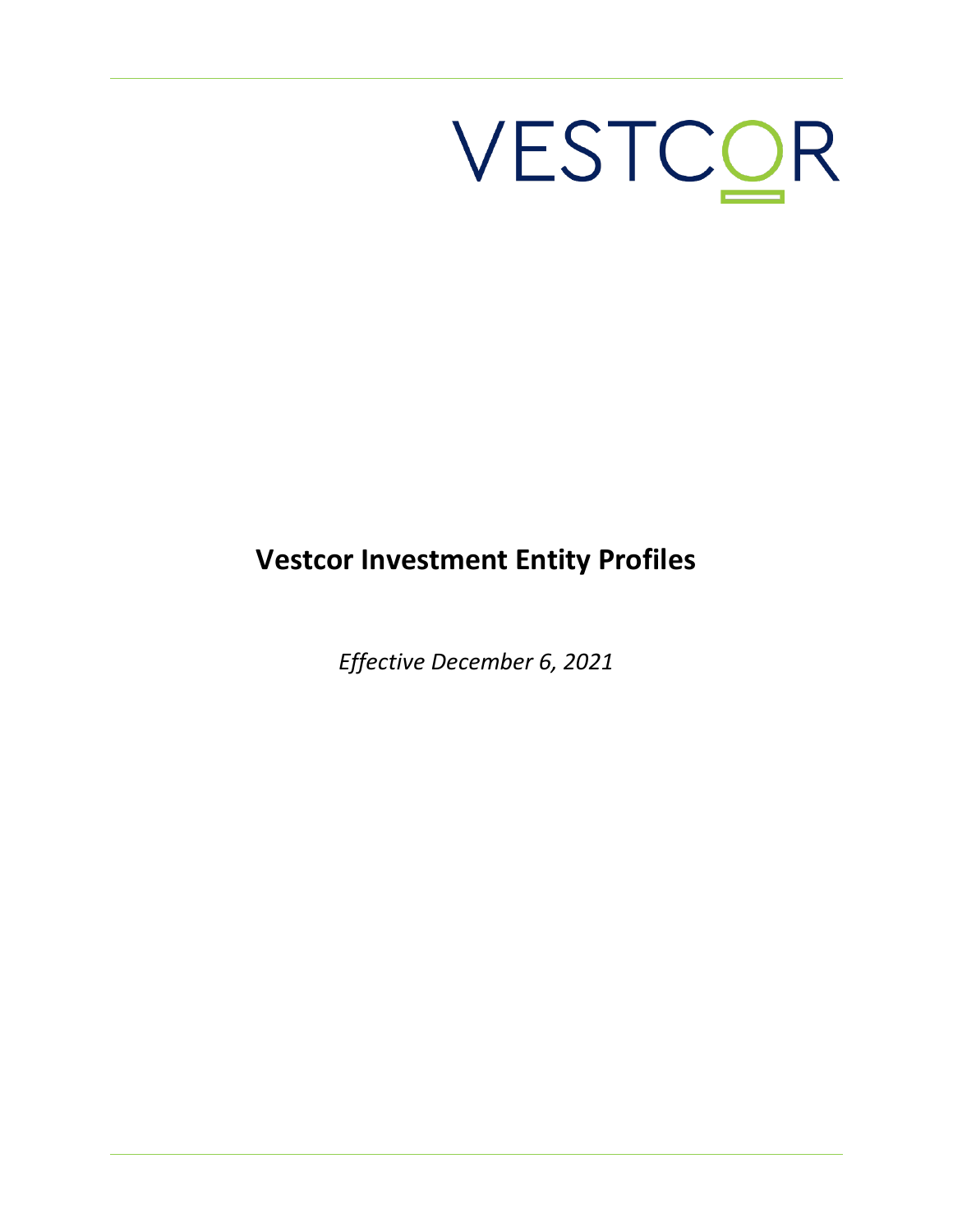#### **Table of Contents**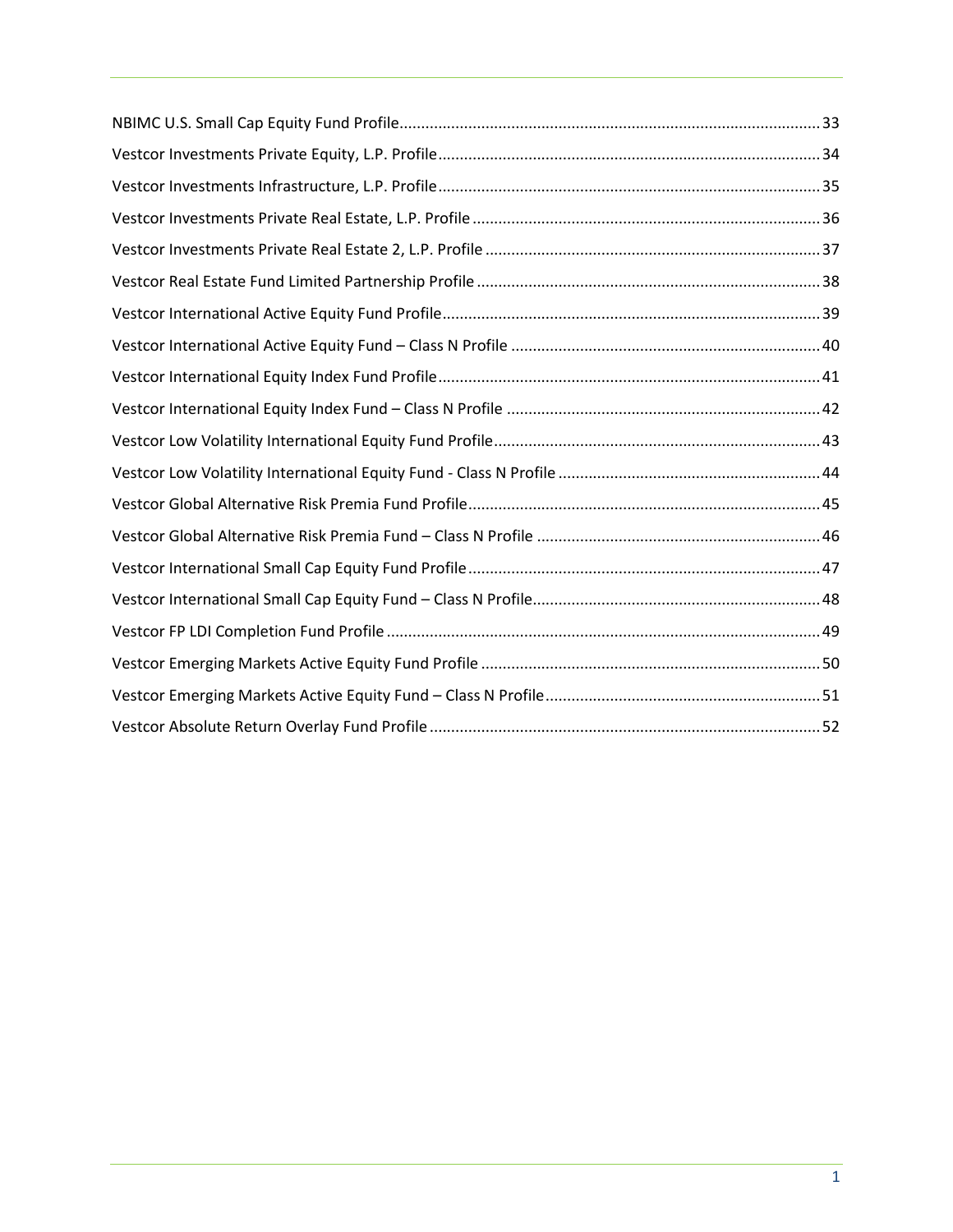#### <span id="page-3-0"></span>**Profile Introduction**

The following Vestcor Investment Entity Profiles are supplied to clients by Vestcor Inc. (Vestcor) to provide an overall description, set of operating characteristics, and applicable investment guidelines for each Vestcor pooled investment fund. Management retains the right from time to time to set more restrictive operating guidelines, in the best interests of the fund, as part of their internal Investment Procedures Manual.

It is understood by each Vestcor client that they may be invested in one or more funds, each of which is governed by its own specific terms and guidelines as provided in this document. Each client must satisfy themselves through a review of this document that the funds in which they invest are generally consistent with their own investment policy requirements.

#### **Pooled Fund Structure**

The Vestcor Investment Entities (the "pooled funds"), consisting of unit trust funds and limited partnerships are used by Vestcor to provide the specific asset class exposure needed to fulfill each client's specific Investment Policy requirements. These pooled funds can typically be accessed by clients based on their daily closing asset value; however, management may limit or restrict amounts from time to time based on market conditions. In cases where it is considered that a specific client redemption or contribution may negatively impact the net asset value (i.e., excessive trading or liquidity costs), management may isolate the actual transaction costs and recover those costs from the client that generated the activity or may use a segregated transition account for such activity to ensure fair treatment among all clients.

In some cases, separate but similar pooled funds are provided by Vestcor to address specific client income tax circumstances and for cost efficiency purposes. These pooled funds may differ somewhat from the standard pooled funds in terms of their holdings and actions.

#### **Pooled Fund Costs**

Expenses that relate directly to the operations of the pooled funds are charged to the pooled funds. Pooled funds may incur three major types of costs:

- 1. Transactional costs includes direct costs of trading securities such as broker commissions and applicable market fees and taxes.
- 2. Fund operations includes borrowing fees which may be offset with securities lending revenue, foreign withholding taxes, banking charges, and professional fees.
- 3. Private asset costs include additional costs related to the initiation of investments, including legal costs, and management of limited partnership, joint venture and co-investment structures.

At its sole discretion, Vestcor may allocate the estimated impact incurred by a fund that is related to contributing or redeeming unitholders, to alleviate the impact of purchases and redemptions to unit holders not participating.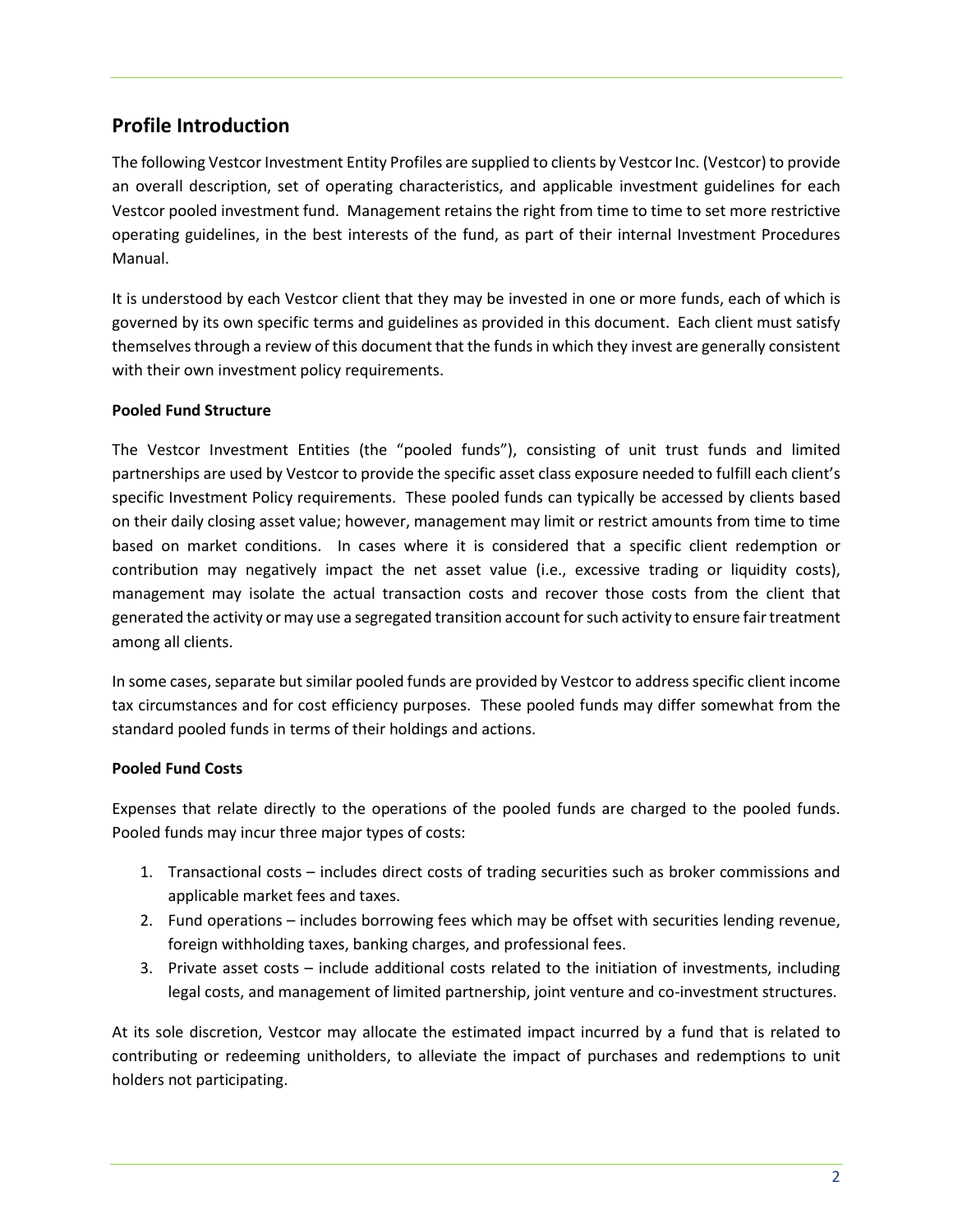#### **Leverage**

Vestcor does not engage in short term borrowing to increase the market exposure of any pooled funds via leveraged positions. Minor leverage may occur from time to time due to operational purposes (i.e. cash management). Certain pooled funds, as may be indicated in their profile, may also invest in both long and short security positions (including both physical securities and derivatives) and so the notional exposure of a pooled fund may not necessarily be the same as its market value. Additionally, Vestcor clients may elect to implement exposure to certain investment entities either wholly or in part via "overlay" strategies. It is important to note that leverage can take on complex subtleties that depend on the specific investment context.

#### **Strategy Classification**

Investment entities are classified in this document as being either "Active" or "Passive". Active strategies are those for which a material amount of active risk (tracking error relative to a benchmark) is assumed in the pursuit of either return enhancement or risk modification goals. In contrast, passive strategies are those for which the goal is to replicate as closely as possible the return on the chosen benchmark, implying a minor level of active risk. Where possible (for public market strategies), the long run average expected annualized level of active risk is provided in the fund description.

Vestcor works with each specific client to identify their specific active management targets (if any) and their selection of the various Vestcor Investment Entities from which to invest to meet those objectives.

#### **Disclaimer**

This document has been updated as of December 6, 2021 and is provided for informational purposes only. Information contained herein is subject to change and will be updated periodically as conditions warrant.

Please note that return and risk information are based on long-term expectations and should not be considered as a guarantee of future results.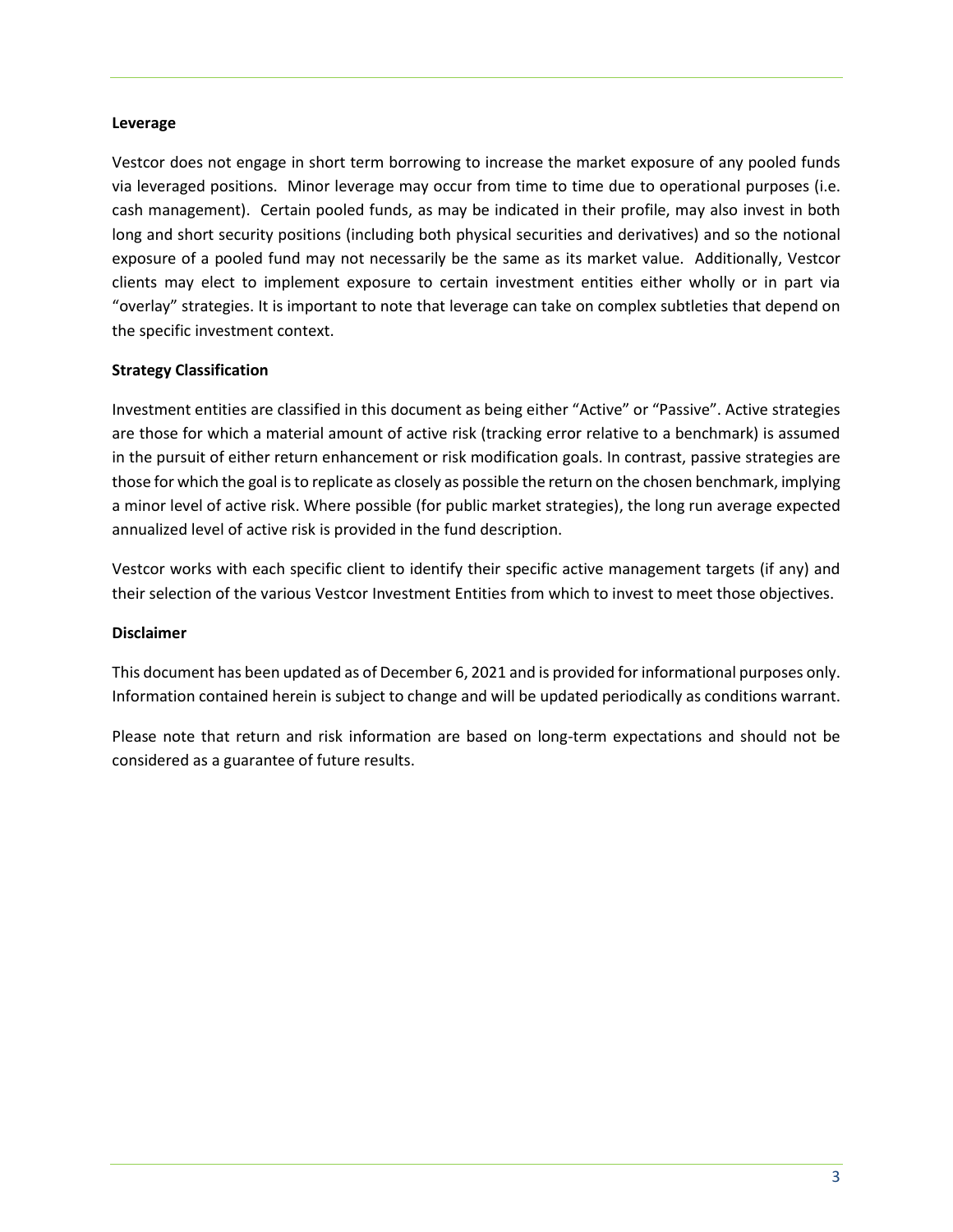## <span id="page-5-0"></span>**NBIMC Asset Mix Strategy Fund Profile**

| <b>Fund Information</b>                   |                                                                       |
|-------------------------------------------|-----------------------------------------------------------------------|
| Effective date of profile                 | December 6, 2021                                                      |
| Vestcor fund identifier                   | AMSFUND                                                               |
| Fund inception                            | July 6, 2015                                                          |
| Eligible investors                        | Canadian pension plans or other public sector funds                   |
| Valuation and trading frequency           | Daily                                                                 |
| Settlement date                           | Settlement date same as trade date                                    |
| <b>Transaction costs</b>                  | At its sole discretion, Vestcor may allocate actual transaction costs |
|                                           | to contributing or redeeming unitholders                              |
| Pooled fund costs                         | Transactional and fund operation costs                                |
| Income distribution frequency             | Income is reinvested in the fund                                      |
| Gains distribution frequency              | Gains are reinvested in the fund                                      |
| Securities lending                        | Permitted                                                             |
| Proxy voting                              | As per Vestcor's Responsible Investment Guidelines                    |
| Minimum contribution                      | n/a                                                                   |
| <b>Investment Guidelines</b>              |                                                                       |
| <b>Strategy Classification</b>            | Active                                                                |
| Benchmark                                 | n/a                                                                   |
| Expected active risk (standard deviation) | 15-30 basis points annually on a 4-year moving average                |
| Investments                               | This fund will seek to add value through active asset mix calls as    |
|                                           | determined through the Vestcor Asset Mix Strategy Committee.          |
|                                           | The fund invests in securities as permitted in the relevant pooled    |
|                                           | fund.                                                                 |
| Cash and NBIMC Money Market Fund          | Small amounts of cash may be held; money market securities            |
|                                           | permitted                                                             |
| Credit quality for money market           | As per NBIMC Money Market Fund                                        |
| Credit quality for bonds                  | As permitted under other applicable Vestcor Pooled Funds              |
| Currency exposure                         | Fund may be unhedged and exposed to foreign currency                  |
|                                           | fluctuations                                                          |
| Sector weights                            | n/a                                                                   |
| Security weights                          | n/a                                                                   |
| Use of derivatives                        | Permitted to replicate securities or strategies that are consistent   |
|                                           | with the asset mix call                                               |
| Use of leverage                           | Fund may be both long and short securities (both physical             |
|                                           | securities and derivative contracts) for investment or risk           |
|                                           | management purposes, and as such, the gross market exposure           |
|                                           | may be larger than the net market exposure of the fund.               |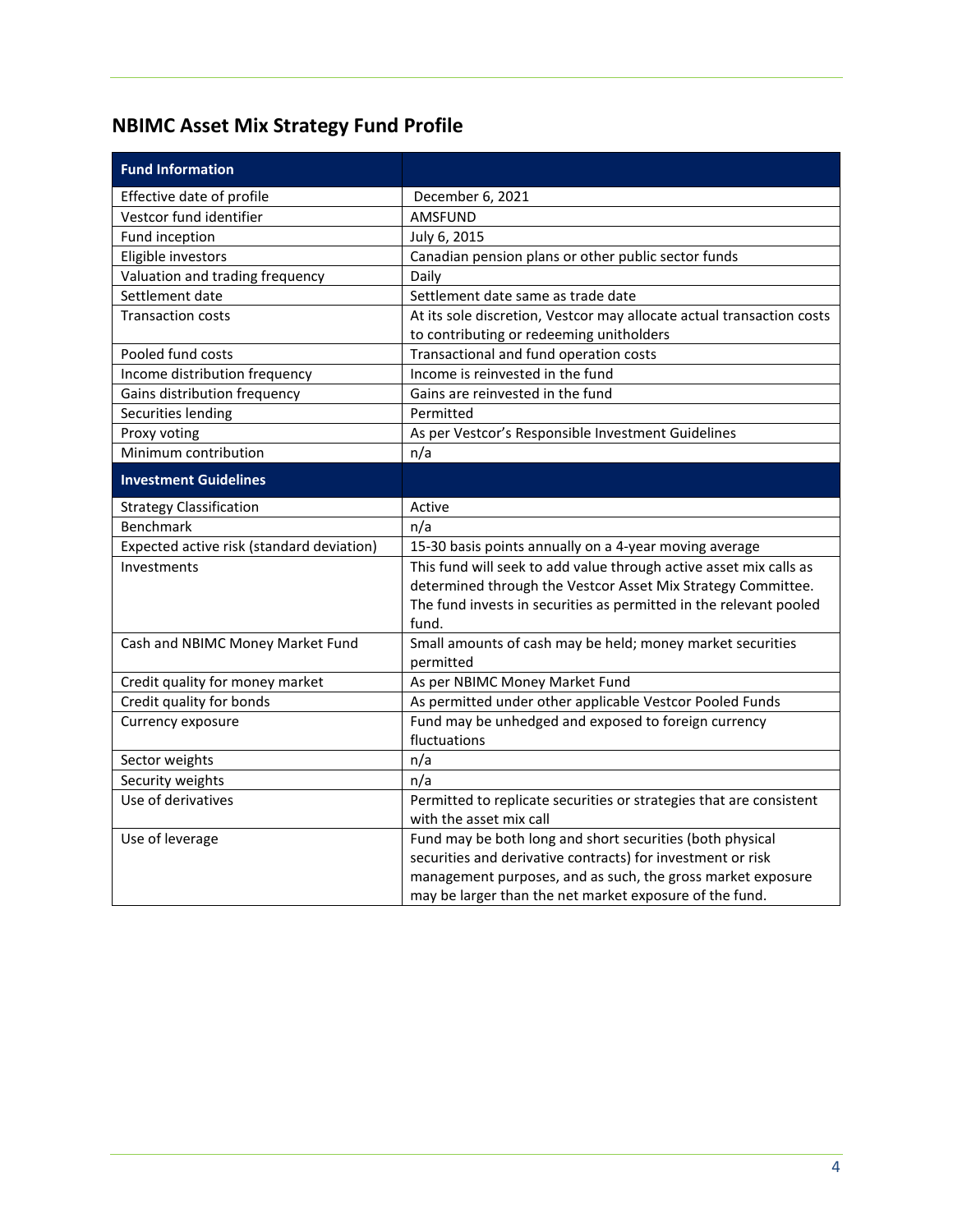## <span id="page-6-0"></span>**NBIMC Canadian Equity Index Fund Profile**

| <b>Fund Information</b>                   |                                                                                                                                  |
|-------------------------------------------|----------------------------------------------------------------------------------------------------------------------------------|
| Effective date of profile                 | December 6, 2021                                                                                                                 |
| Vestcor fund identifier                   | NEWCANEQ                                                                                                                         |
| Fund inception                            | April 1, 1998                                                                                                                    |
| Eligible investors                        | Canadian pension plans or other public sector funds                                                                              |
| Valuation and trading frequency           | Daily                                                                                                                            |
| Settlement date                           | Settlement date same as trade date                                                                                               |
| <b>Transaction costs</b>                  | At its sole discretion, Vestcor may allocate actual transaction costs                                                            |
|                                           | to contributing or redeeming unitholders                                                                                         |
| Pooled fund costs                         | Transactional and fund operation costs                                                                                           |
| Income distribution frequency             | Income is reinvested in the fund                                                                                                 |
| Gains distribution frequency              | Gains are reinvested in the fund                                                                                                 |
| Securities lending                        | Permitted                                                                                                                        |
| Proxy voting                              | As per Vestcor's Responsible Investment Guidelines                                                                               |
| Minimum contribution                      | n/a                                                                                                                              |
| <b>Investment Guidelines</b>              |                                                                                                                                  |
| <b>Strategy Classification</b>            | Passive                                                                                                                          |
| <b>Benchmark</b>                          | S&P/TSX Composite Total Return Index                                                                                             |
| Expected active risk (standard deviation) | 20-40 basis points annually on a four-year moving average                                                                        |
| Investments                               | This fund invests primarily in Canadian equities (equities listed on                                                             |
|                                           | a Canadian exchange or otherwise domiciled in Canada), but may                                                                   |
|                                           | also use other investments such as exchange traded funds, listed                                                                 |
|                                           | or OTC derivatives, or other securities to allow the fund to achieve                                                             |
|                                           | its return target or otherwise manage risk.                                                                                      |
|                                           |                                                                                                                                  |
| Cash and NBIMC Money Market Fund          | Small amounts of cash may be held; money market securities                                                                       |
|                                           | permitted                                                                                                                        |
| Credit quality for money market           | As per NBIMC Money Market Fund                                                                                                   |
| Credit quality for bonds                  | n/a                                                                                                                              |
| Currency exposure                         | Canadian dollar denominated investments                                                                                          |
| Sector weights                            | Benchmark weights plus/minus 1%                                                                                                  |
| Security weights                          | Benchmark weights plus/minus 1%                                                                                                  |
| Use of derivatives                        | Permitted to equitize cash and to replicate securities or strategies<br>that are consistent with the fund's investment objective |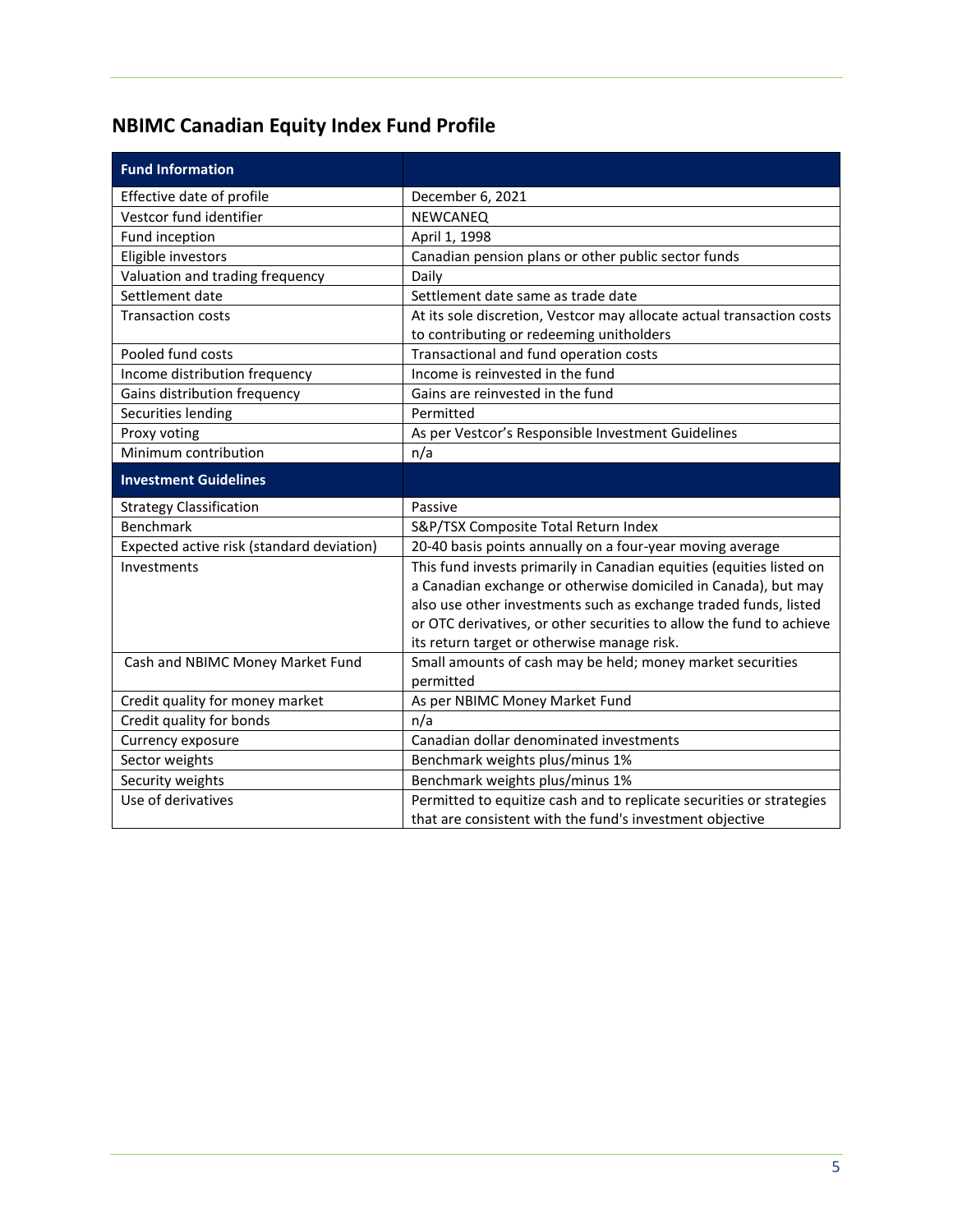### <span id="page-7-0"></span>**NBIMC Canadian Real Estate Fund Profile**

| <b>Fund Information</b>                   |                                                                       |
|-------------------------------------------|-----------------------------------------------------------------------|
| Effective date of profile                 | December 6, 2021                                                      |
| Vestcor fund identifier                   | <b>CDREALES</b>                                                       |
| Fund inception                            | November 3, 2003                                                      |
| Eligible investors                        | Canadian pension plans                                                |
| Valuation and trading frequency           | Net asset value determined daily per Vestcor private asset            |
|                                           | valuation policy                                                      |
| Settlement date                           | Settlement date same as trade date                                    |
| <b>Transaction costs</b>                  | At its sole discretion, Vestcor may allocate actual transaction costs |
|                                           | to contributing or redeeming unitholders                              |
| Pooled fund costs                         | Transactional, fund operation, and private asset costs                |
| Income distribution frequency             | Income is distributed to unit holders                                 |
| Gains distribution frequency              | Realized gains are distributed to unit holders                        |
| Securities lending                        | Not permitted                                                         |
| Proxy voting                              | As per Vestcor's Responsible Investment Guidelines                    |
| Minimum contribution                      | n/a                                                                   |
| <b>Investment Guidelines</b>              |                                                                       |
| <b>Strategy Classification</b>            | Active                                                                |
| <b>Benchmark</b>                          | MSCI/REALPAC Canada Quarterly Property Fund Index (Levered),          |
|                                           | <b>Net Total Return</b>                                               |
| Expected active risk (standard deviation) | n/a                                                                   |
| Investments                               | This fund invests in Canadian real estate limited partnerships or     |
|                                           | similar vehicles and/or direct investments in Canadian real estate.   |
| Cash and NBIMC Money Market Fund          | Small amounts of cash may be held; money market securities            |
|                                           | permitted                                                             |
| Credit quality for money market           | As per NBIMC Money Market Fund                                        |
| Credit quality for bonds                  | n/a                                                                   |
| Currency exposure                         | n/a                                                                   |
| Sector weights                            | n/a                                                                   |
| Security weights                          | n/a                                                                   |
| Use of derivatives                        | Not permitted                                                         |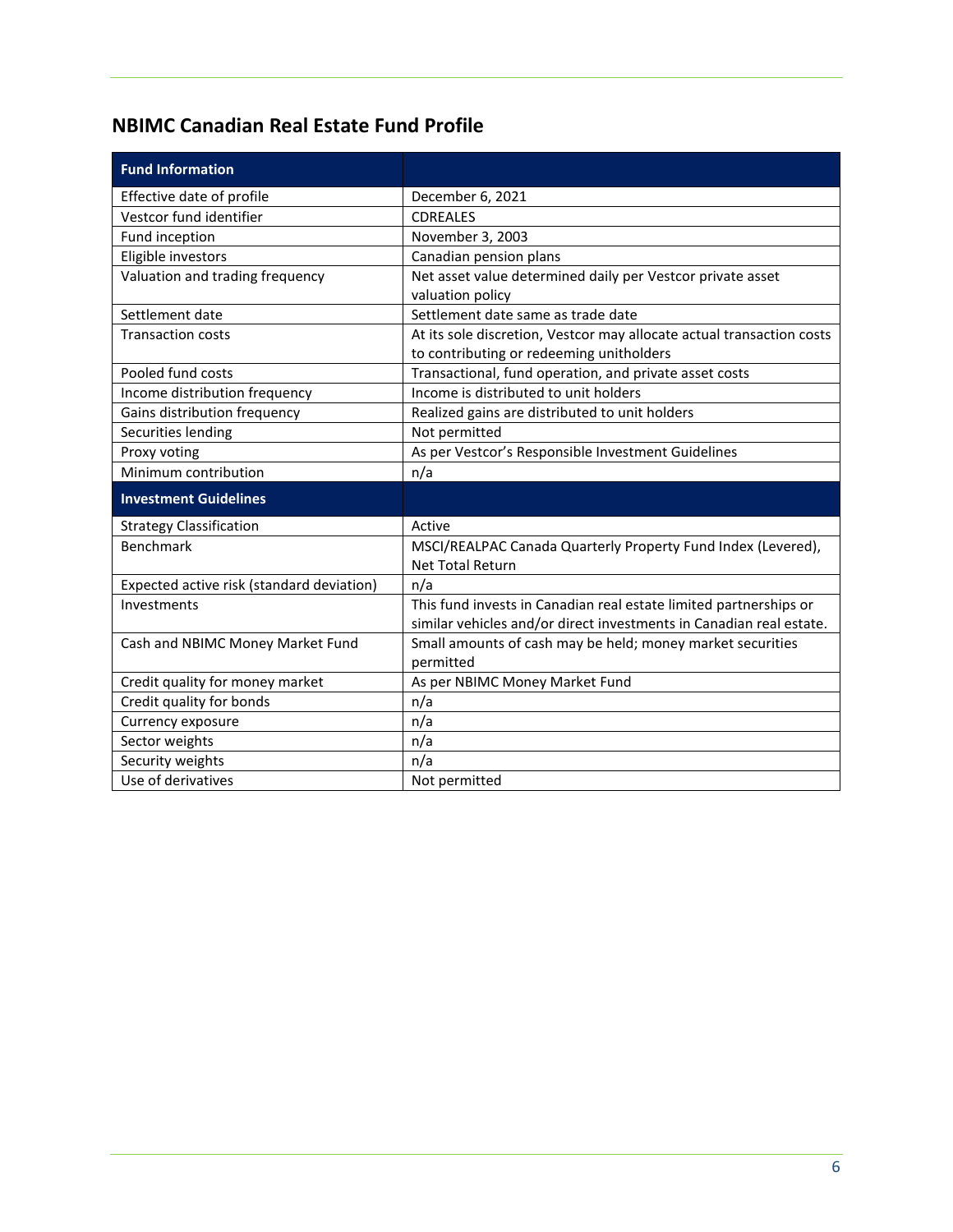### <span id="page-8-0"></span>**NBIMC Canadian Real Estate Investment Trust Fund Profile**

| <b>Fund Information</b>                   |                                                                       |
|-------------------------------------------|-----------------------------------------------------------------------|
| Effective date of profile                 | December 6, 2021                                                      |
| Vestcor fund identifier                   | <b>CADREIT</b>                                                        |
| Fund inception                            | December 31, 2013                                                     |
| Eligible investors                        | Canadian pension plans or other public sector funds                   |
| Valuation and trading frequency           | Daily                                                                 |
| Settlement date                           | Settlement date same as trade date                                    |
| <b>Transaction costs</b>                  | At its sole discretion, Vestcor may allocate actual transaction costs |
|                                           | to contributing or redeeming unitholders                              |
| Pooled fund costs                         | Transactional and fund operation costs                                |
| Income distribution frequency             | Income is reinvested in the fund                                      |
| Gains distribution frequency              | Gains are reinvested in the fund                                      |
| Securities lending                        | Permitted                                                             |
| Proxy voting                              | As per Vestcor's Responsible Investment Guidelines                    |
| Minimum contribution                      | n/a                                                                   |
| <b>Investment Guidelines</b>              |                                                                       |
| <b>Strategy Classification</b>            | Passive                                                               |
| Benchmark                                 | S&P/TSX Capped REIT Total Return Index                                |
| Expected active risk (standard deviation) | 10-30 basis points annually on a four-year moving average             |
| Investments                               | This fund invests primarily in Canadian REITs (REIT securities listed |
|                                           | on a Canadian exchange or otherwise domiciled in Canada), but         |
|                                           | may also use other investments such as exchange traded funds,         |
|                                           | listed or OTC derivatives, or other securities to allow the fund to   |
|                                           | achieve its return target or otherwise manage risk.                   |
| Cash and NBIMC Money Market Fund          | Small amounts of cash may be held; money market securities            |
|                                           | permitted                                                             |
| Credit quality for money market           | As per NBIMC Money Market Fund                                        |
| Credit quality for bonds                  | n/a                                                                   |
| Currency exposure                         | n/a                                                                   |
| Sector weights                            | No restrictions in relation to the benchmark                          |
| Security weights                          | Rebalanced to within benchmark weight plus/minus 5% if                |
|                                           | exceeded for a period greater than 5 days                             |
| Use of derivatives                        | Permitted to equitize cash and to replicate securities or strategies  |
|                                           | that are consistent with the fund's investment objective              |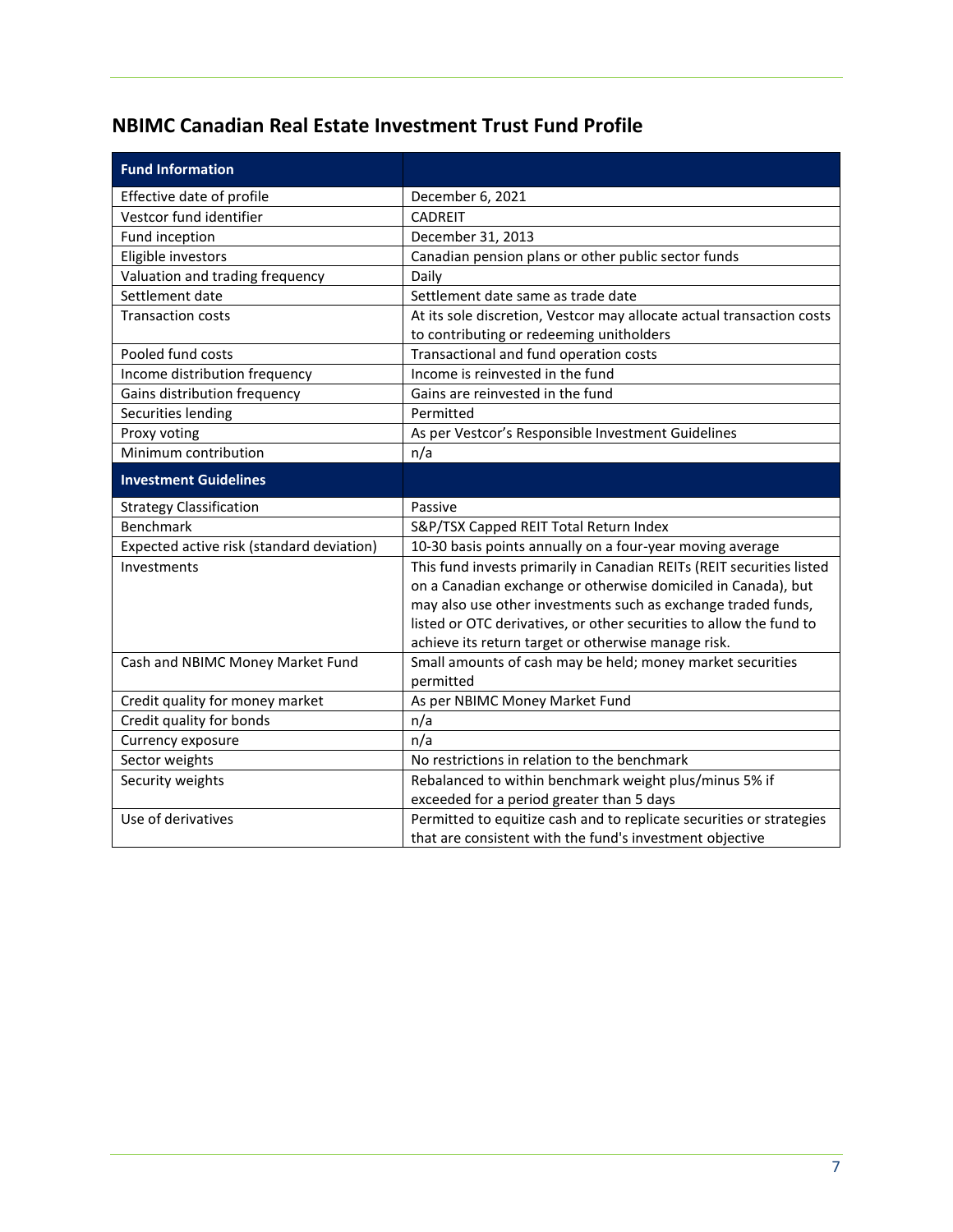# <span id="page-9-0"></span>**NBIMC Canadian Small Cap Equity Fund Profile**

| <b>Fund Information</b>                   |                                                                                                                       |
|-------------------------------------------|-----------------------------------------------------------------------------------------------------------------------|
| Effective date of profile                 | December 6, 2021                                                                                                      |
| Vestcor fund identifier                   | <b>SMALLCA</b>                                                                                                        |
| Fund inception                            | April 30, 2018                                                                                                        |
| Eligible investors                        | Canadian pension plans                                                                                                |
| Valuation and trading frequency           | Daily                                                                                                                 |
| Settlement date                           | Settlement date same as trade date                                                                                    |
| <b>Transaction costs</b>                  | At its sole discretion, Vestcor may allocate actual transaction costs                                                 |
|                                           | to contributing or redeeming unitholders                                                                              |
| Pooled fund costs                         | Transactional and fund operation costs                                                                                |
| Income distribution frequency             | Income is reinvested in the fund                                                                                      |
| Gains distribution frequency              | Gains are reinvested in the fund                                                                                      |
| Securities lending                        | Permitted                                                                                                             |
| Proxy voting                              | As per Vestcor's Responsible Investment Guidelines                                                                    |
| Minimum contribution                      | n/a                                                                                                                   |
| <b>Investment Guidelines</b>              |                                                                                                                       |
| <b>Strategy Classification</b>            | Active                                                                                                                |
| <b>Benchmark</b>                          | S&P/TSX Smallcap Total Return Index                                                                                   |
| Expected active risk (standard deviation) | 300-400 basis points annually on a four-year moving average                                                           |
| Investments                               | This fund invests primarily in Canadian equities (equities listed on                                                  |
|                                           | a Canadian exchange or otherwise domiciled in Canada) but may                                                         |
|                                           | also use other investments such as exchange traded funds, listed                                                      |
|                                           | or OTC derivatives, or other securities to allow the fund to achieve                                                  |
|                                           | its return target or otherwise manage risk.                                                                           |
| Cash and NBIMC Money Market Fund          |                                                                                                                       |
|                                           | Small amounts of cash may be held; money market securities                                                            |
|                                           | permitted                                                                                                             |
| Credit quality for money market           | As per NBIMC Money Market Fund                                                                                        |
| Credit quality for bonds                  | n/a                                                                                                                   |
| Currency exposure                         | Canadian dollar denominated investments                                                                               |
| Sector weights                            | Benchmark weights plus/minus 10%                                                                                      |
| Security weights                          | No restrictions in relation to the benchmark                                                                          |
| Use of derivatives                        | Permitted to equitize cash and to replicate securities or strategies<br>that are consistent with the fund's objective |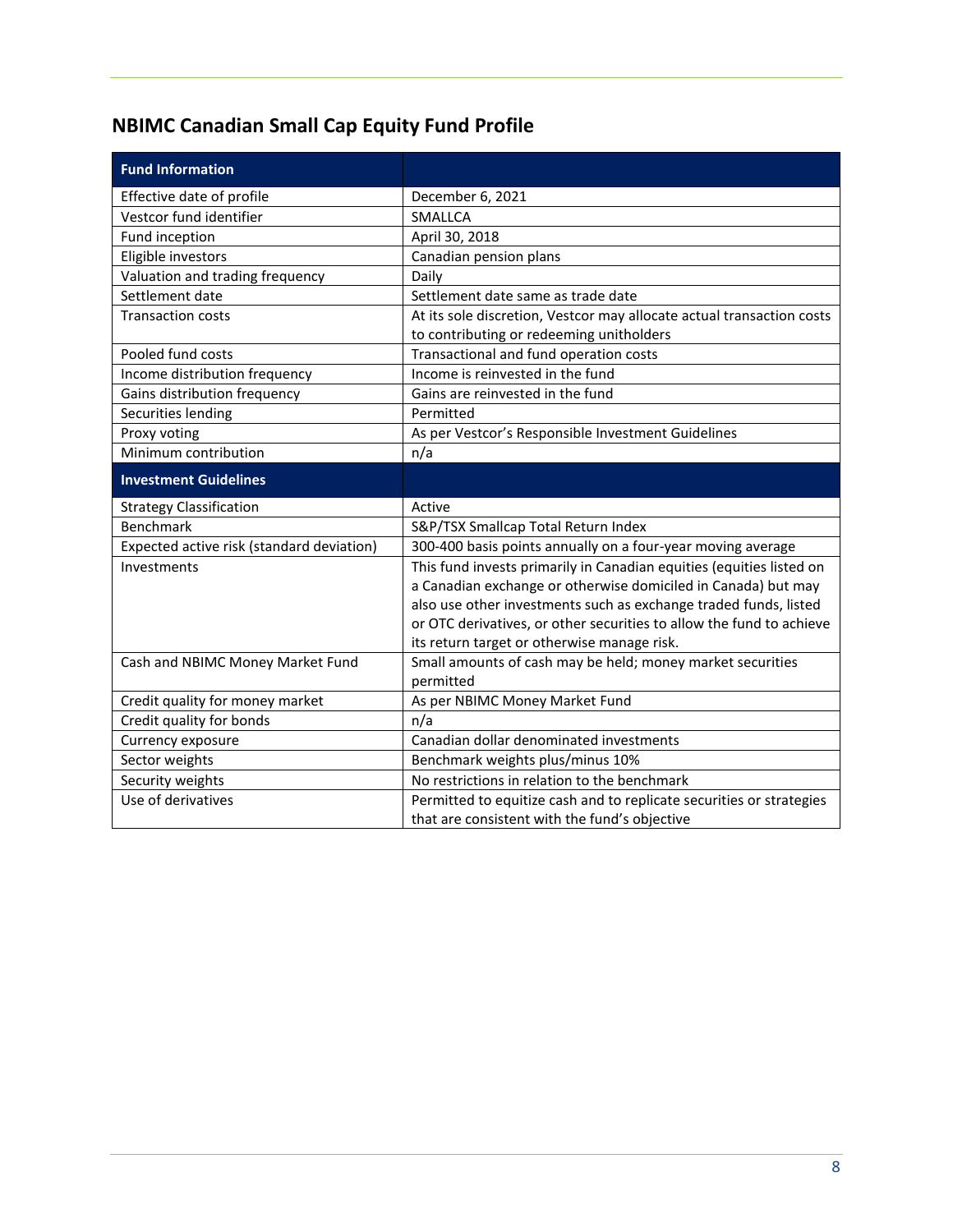## <span id="page-10-0"></span>**NBIMC Corporate Bond Fund Profile**

| <b>Fund Information</b>                   |                                                                                                                                       |
|-------------------------------------------|---------------------------------------------------------------------------------------------------------------------------------------|
| Effective date of profile                 | December 6, 2021                                                                                                                      |
| Vestcor fund identifier                   | <b>CORPBOND</b>                                                                                                                       |
| Fund inception                            | January 3, 2012                                                                                                                       |
| Eligible investors                        | Canadian pension plans or other public sector funds                                                                                   |
| Valuation and trading frequency           | Daily                                                                                                                                 |
| Settlement date                           | Settlement date same as trade date                                                                                                    |
| <b>Transaction costs</b>                  | At its sole discretion, Vestcor may allocate actual transaction costs                                                                 |
|                                           | to contributing or redeeming unitholders                                                                                              |
| Pooled fund costs                         | Transactional and fund operation costs                                                                                                |
| Income distribution frequency             | Income is reinvested in the fund                                                                                                      |
| Gains distribution frequency              | Gains are reinvested in the fund                                                                                                      |
| Securities lending                        | Permitted                                                                                                                             |
| Proxy voting                              | n/a                                                                                                                                   |
| Minimum contribution                      | n/a                                                                                                                                   |
| <b>Investment Guidelines</b>              |                                                                                                                                       |
| <b>Strategy Classification</b>            | Active                                                                                                                                |
| <b>Benchmark</b>                          | FTSE Canada All Corporate Bond Index                                                                                                  |
| Expected active risk (standard deviation) | 30-50 basis points annually on a four-year moving average                                                                             |
| Investments                               | This fund invests primarily in investment-grade Canadian fixed                                                                        |
|                                           | income securities issued, guaranteed, or secured by publicly listed                                                                   |
|                                           | corporations.                                                                                                                         |
| Cash and NBIMC Money Market Fund          | Small amounts of cash may be held; money market securities                                                                            |
|                                           | permitted                                                                                                                             |
| Credit quality for money market           | As per NBIMC Money Market Fund                                                                                                        |
| Credit quality for bonds                  | Rated BB or higher                                                                                                                    |
| Currency exposure                         | Fund may be unhedged and exposed to foreign currency                                                                                  |
|                                           | fluctuations                                                                                                                          |
| Sector weights                            | Within benchmark weight plus/minus 15%                                                                                                |
| Security weights                          | Within benchmark weight plus/minus 10%                                                                                                |
| Use of derivatives                        |                                                                                                                                       |
|                                           | Interest rate futures, interest rate swaps, cross currency swaps,<br>options, foreign currency futures or forward contracts permitted |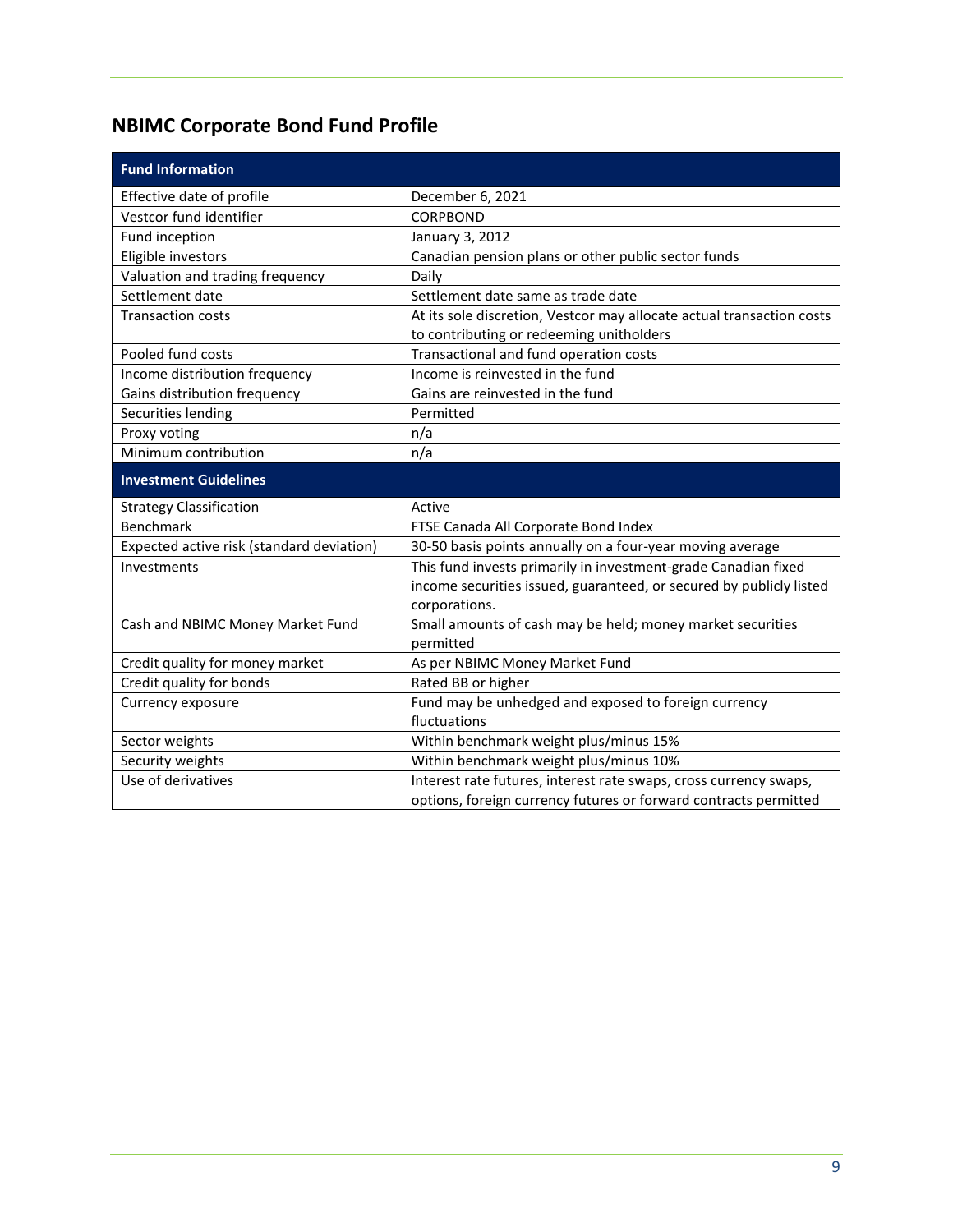## <span id="page-11-0"></span>**NBIMC EAFE Equity Index Fund Profile**

| <b>Fund Information</b>                   |                                                                       |
|-------------------------------------------|-----------------------------------------------------------------------|
| Effective date of profile                 | December 6, 2021                                                      |
| Vestcor fund identifier                   | <b>EAFEP</b>                                                          |
| Fund inception                            | January 5, 2015                                                       |
| Eligible investors                        | Canadian pension plans                                                |
| Valuation and trading frequency           | Daily                                                                 |
| Settlement date                           | Settlement date same as trade date                                    |
| <b>Transaction costs</b>                  | At its sole discretion, Vestcor may allocate actual transaction costs |
|                                           | to contributing or redeeming unitholders                              |
| Pooled fund costs                         | Transactional and fund operation costs                                |
| Income distribution frequency             | Income is reinvested in the fund                                      |
| Gains distribution frequency              | Gains are reinvested in the fund                                      |
| Securities lending                        | Permitted                                                             |
| Proxy voting                              | As per Vestcor's Responsible Investment Guidelines                    |
| Minimum contribution                      | n/a                                                                   |
| <b>Investment Guidelines</b>              |                                                                       |
| <b>Strategy Classification</b>            | Passive                                                               |
| Benchmark                                 | MSCI EAFE Total Return Index in \$C, Net                              |
| Expected active risk (standard deviation) | 10-20 basis points annually on a four-year moving average             |
| Investments                               | This fund invests primarily in equities listed on exchanges or        |
|                                           | otherwise domiciled in countries considered to be Developed           |
|                                           | Markets (excluding Canada and the U.S.) according to the              |
|                                           | benchmark index provider, but may also use other investments          |
|                                           | such as exchange traded funds, listed or OTC derivatives, or other    |
|                                           | securities to allow the fund to achieve its benchmark tracking        |
|                                           | target or otherwise manage risk.                                      |
| Cash and NBIMC Money Market Fund          | Small amounts of cash may be held; money market securities            |
|                                           | permitted                                                             |
| Credit quality for money market           | As per NBIMC Money Market Fund                                        |
| Credit quality for bonds                  | n/a                                                                   |
| Currency exposure                         | Fund may be exposed to foreign currency denominated                   |
|                                           | investments                                                           |
| Sector weights                            | Benchmark weights plus/minus 1%                                       |
| Security weights                          | Benchmark weights plus/minus 1%                                       |
| Use of derivatives                        | Permitted to equitize cash and to replicate securities or strategies  |
|                                           | that are consistent with the fund's investment objective              |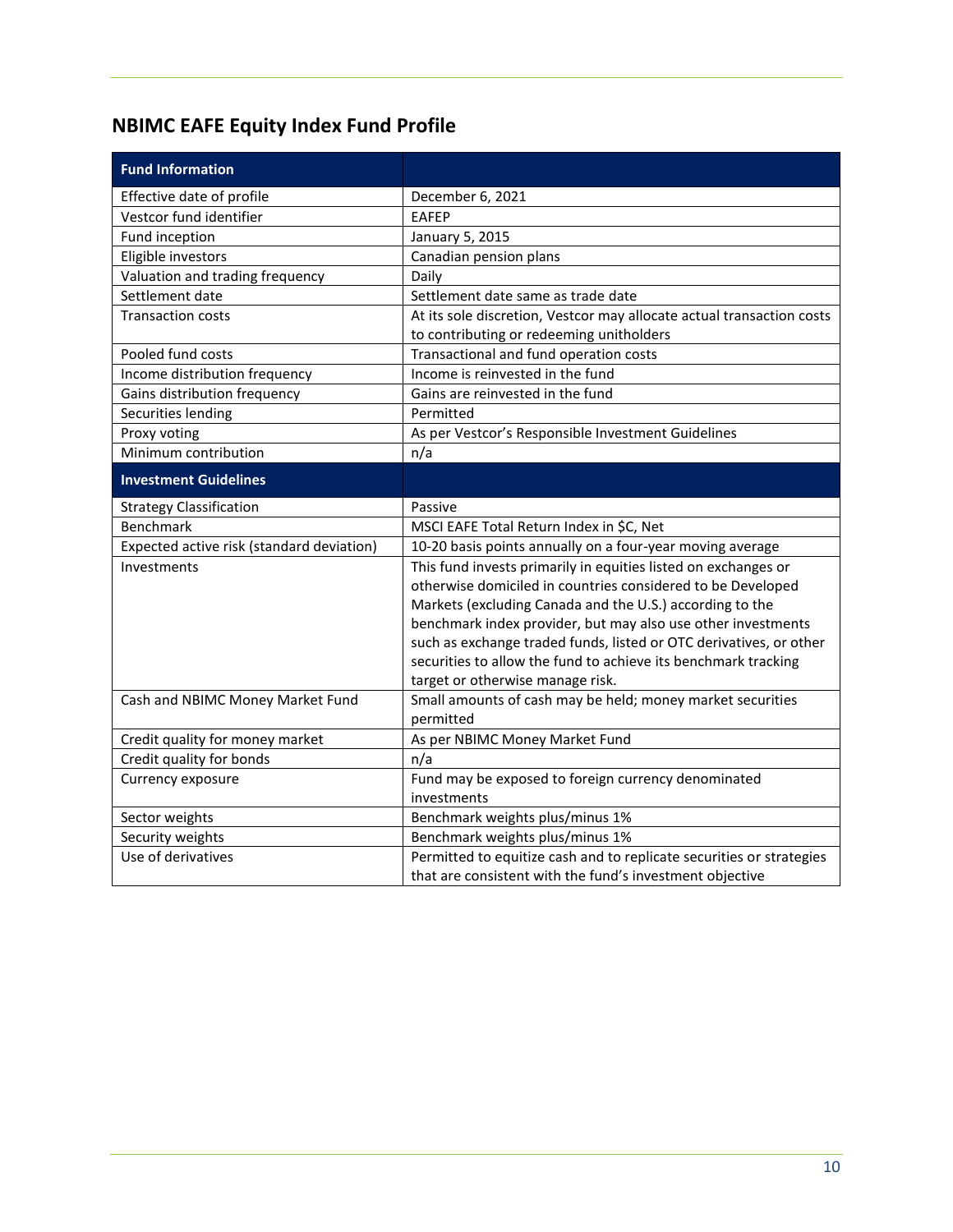## <span id="page-12-0"></span>**NBIMC EAFE Equity Index Fund - Class N Profile**

| <b>Fund Information</b>                   |                                                                       |
|-------------------------------------------|-----------------------------------------------------------------------|
| Effective date of profile                 | December 6, 2021                                                      |
| Vestcor fund identifier                   | <b>EAFEINDX</b>                                                       |
| Fund inception                            | April 1, 2008                                                         |
| Eligible investors                        | Canadian non-pension plan public sector funds                         |
| Valuation and trading frequency           | Daily                                                                 |
| Settlement date                           | Settlement date same as trade date                                    |
| <b>Transaction costs</b>                  | At its sole discretion, Vestcor may allocate actual transaction costs |
|                                           | to contributing or redeeming unitholders                              |
| Pooled fund costs                         | Transactional and fund operation costs                                |
| Income distribution frequency             | Taxable income is reinvested in the fund                              |
| Gains distribution frequency              | Taxable gains are reinvested in the fund                              |
| Securities lending                        | Permitted                                                             |
| Proxy voting                              | As per Vestcor's Responsible Investment Guidelines                    |
| Minimum contribution                      | n/a                                                                   |
| <b>Investment Guidelines</b>              |                                                                       |
| <b>Strategy Classification</b>            | Passive                                                               |
| <b>Benchmark</b>                          | MSCI EAFE Total Return Index in \$C, Net                              |
| Expected active risk (standard deviation) | 10-20 basis points annually on a four-year moving average             |
| Investments                               | This fund invests primarily in equities listed on exchanges or        |
|                                           | otherwise domiciled in countries considered to be Developed           |
|                                           | Markets (excluding Canada and the U.S.) according to the              |
|                                           | benchmark index provider, but may also use other investments          |
|                                           | such as exchange traded funds, listed or OTC derivatives, or other    |
|                                           | securities to allow the fund to achieve its benchmark tracking        |
|                                           | target or otherwise manage risk.                                      |
| Cash and NBIMC Money Market Fund          | Small amounts of cash may be held; money market securities            |
|                                           | permitted                                                             |
| Credit quality for money market           | As per NBIMC Money Market Fund                                        |
| Credit quality for bonds                  | n/a                                                                   |
| Currency exposure                         | Fund may be exposed to foreign currency denominated<br>investments    |
| Sector weights                            | Benchmark weights plus/minus 1%                                       |
| Security weights                          | Benchmark weights plus/minus 1%                                       |
| Use of derivatives                        | Permitted to equitize cash and to replicate securities or strategies  |
|                                           | that are consistent with the fund's investment objective              |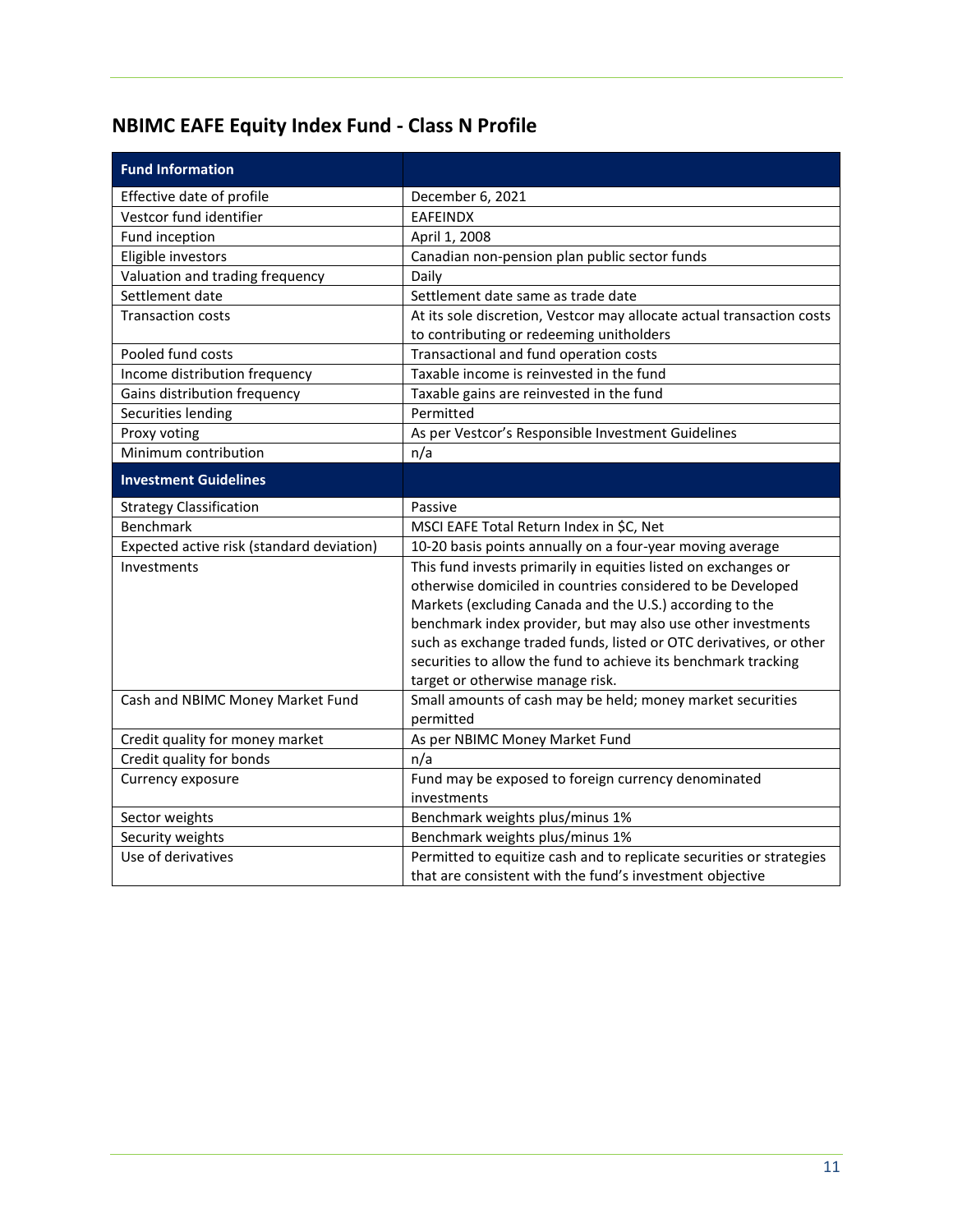## <span id="page-13-0"></span>**NBIMC Canadian Active Equity Fund Profile**

| <b>Fund Information</b>                   |                                                                                                                       |
|-------------------------------------------|-----------------------------------------------------------------------------------------------------------------------|
| Effective date of profile                 | December 6, 2021                                                                                                      |
| Vestcor fund identifier                   | <b>EXTCDNEQ</b>                                                                                                       |
| Fund inception                            | April 1, 2003                                                                                                         |
| Eligible investors                        | Canadian pension plans or other public sector funds                                                                   |
| Valuation and trading frequency           | Daily                                                                                                                 |
| Settlement date                           | Settlement date same as trade date                                                                                    |
| <b>Transaction costs</b>                  | At its sole discretion, Vestcor may allocate actual transaction costs                                                 |
|                                           | to contributing or redeeming unitholders                                                                              |
| Pooled fund costs                         | Transactional and fund operation costs                                                                                |
| Income distribution frequency             | Income is reinvested in the fund                                                                                      |
| Gains distribution frequency              | Gains are reinvested in the fund                                                                                      |
| Securities lending                        | Permitted                                                                                                             |
| Proxy voting                              | As per Vestcor's Responsible Investment Guidelines                                                                    |
| Minimum contribution                      | n/a                                                                                                                   |
| <b>Investment Guidelines</b>              |                                                                                                                       |
| <b>Strategy Classification</b>            | Active                                                                                                                |
| <b>Benchmark</b>                          | S&P/TSX Composite Total Return Index                                                                                  |
|                                           |                                                                                                                       |
| Expected active risk (standard deviation) | 200-300 basis points annually on a four-year moving average                                                           |
| Investments                               | This fund invests primarily in Canadian equities (equities listed on                                                  |
|                                           | a Canadian exchange or otherwise domiciled in Canada), but may                                                        |
|                                           | also use other investments such as exchange traded funds, listed                                                      |
|                                           | or OTC derivatives, or other securities to allow the fund to achieve                                                  |
|                                           | its return target or otherwise manage risk.                                                                           |
| Cash and NBIMC Money Market Fund          | Small amounts of cash may be held; money market securities                                                            |
|                                           | permitted                                                                                                             |
| Credit quality for money market           | As per NBIMC Money Market Fund                                                                                        |
| Credit quality for bonds                  | n/a                                                                                                                   |
| Currency exposure                         | n/a                                                                                                                   |
| Sector weights                            | No restrictions in relation to the benchmark                                                                          |
| Security weights                          | No restrictions in relation to the benchmark                                                                          |
| Use of derivatives                        | Permitted to equitize cash and to replicate securities or strategies<br>that are consistent with the fund's objective |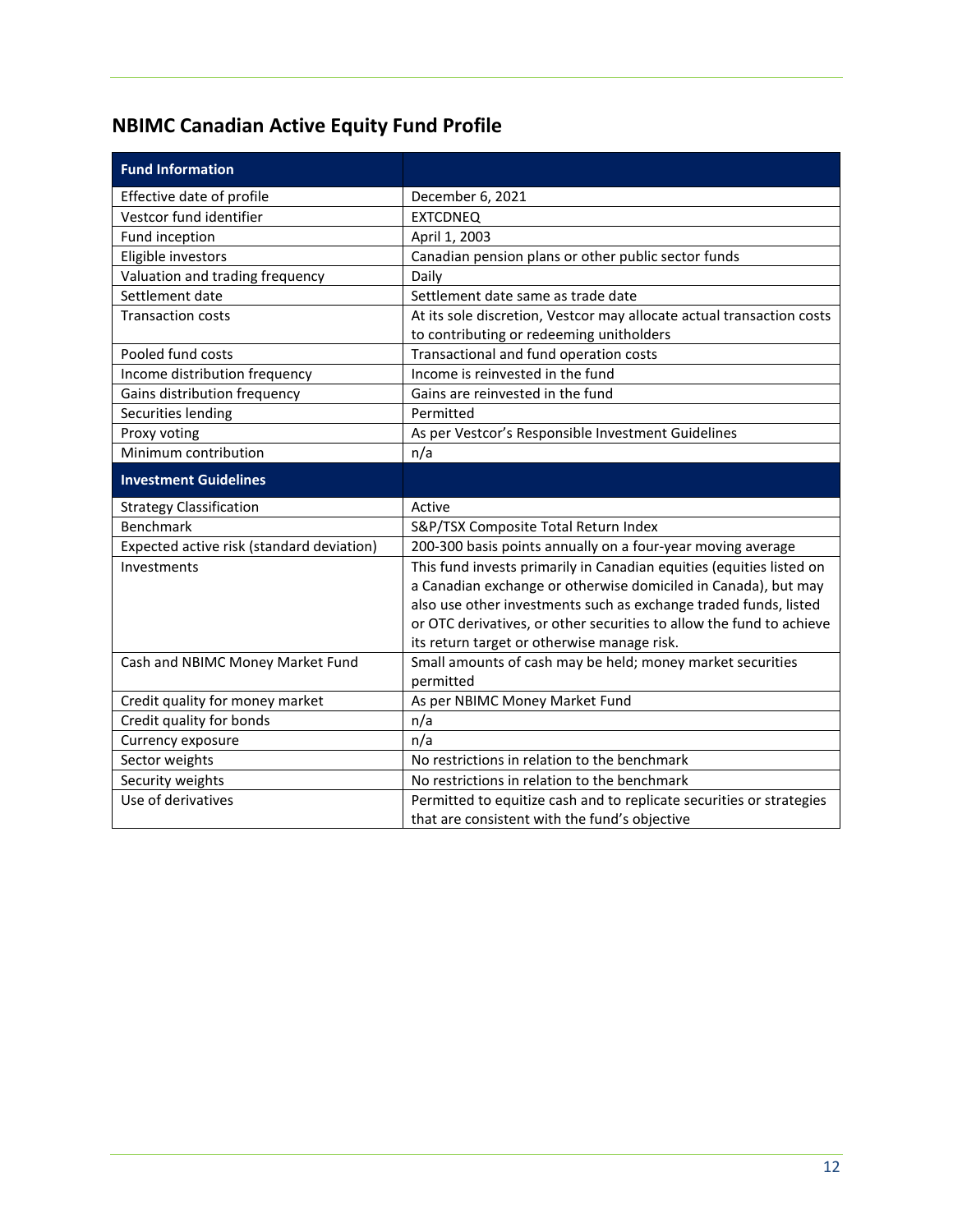## <span id="page-14-0"></span>**NBIMC External International Equity Fund Profile**

| <b>Fund Information</b>                   |                                                                       |
|-------------------------------------------|-----------------------------------------------------------------------|
| Effective date of profile                 | December 6, 2021                                                      |
| Vestcor fund identifier                   | <b>EXTINTEQ</b>                                                       |
| Fund inception                            | August 1, 2001                                                        |
| Eligible investors                        | Canadian pension plans or other public sector funds                   |
| Valuation and trading frequency           | Daily                                                                 |
| Settlement date                           | Settlement date same as trade date                                    |
| <b>Transaction costs</b>                  | At its sole discretion, Vestcor may allocate actual transaction costs |
|                                           | to contributing or redeeming unitholders                              |
| Pooled fund costs                         | Transactional and fund operation costs                                |
| Income distribution frequency             | Income is reinvested in the fund                                      |
| Gains distribution frequency              | Gains are reinvested in the fund                                      |
| Securities lending                        | Permitted                                                             |
| Proxy voting                              | As per Vestcor's Responsible Investment Guidelines                    |
| Minimum contribution                      | n/a                                                                   |
| <b>Investment Guidelines</b>              |                                                                       |
| <b>Strategy Classification</b>            | Active                                                                |
| Benchmark                                 | MSCI EAFE Total Return Index in \$C, Net                              |
| Expected active risk (standard deviation) | 200-300 basis points annually on a four-year moving average           |
| Investments                               | This fund invests primarily in equities listed on exchanges or        |
|                                           | otherwise domiciled in countries considered to be Developed           |
|                                           | Markets (excluding Canada) according to the benchmark provider,       |
|                                           | but may also use other investments such as exchange traded            |
|                                           | funds, listed or OTC derivatives, or other securities to allow the    |
|                                           | fund to achieve its benchmark tracking target or otherwise            |
|                                           | manage risk.                                                          |
| Cash and NBIMC Money Market Fund          | Small amounts of cash may be held; money market securities            |
|                                           | permitted                                                             |
| Credit quality for money market           | As per NBIMC Money Market Fund                                        |
| Credit quality for bonds                  | n/a                                                                   |
| Currency exposure                         | Fund is unhedged and is exposed to foreign currency                   |
|                                           | denominated investments                                               |
| Sector weights                            | Pre-determined acceptable guidelines for each manager                 |
| Security weights                          | Pre-determined acceptable guidelines for each manager                 |
| Use of derivatives                        | Pre-determined acceptable guidelines for each manager                 |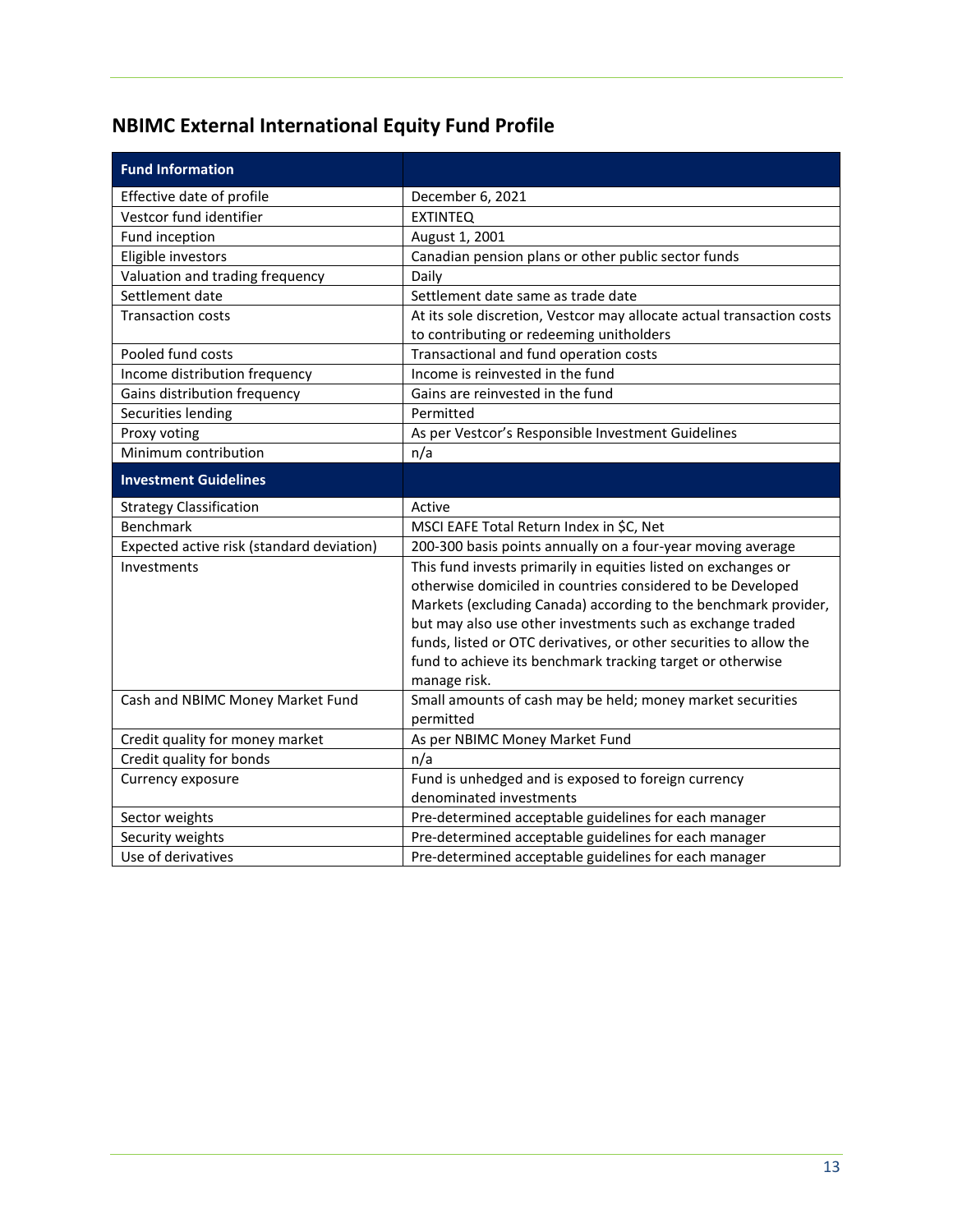## <span id="page-15-0"></span>**NBIMC International High Yield Fixed Income Fund Profile**

| <b>Fund Information</b>                   |                                                                                                                                           |
|-------------------------------------------|-------------------------------------------------------------------------------------------------------------------------------------------|
| Effective date of profile                 | December 6, 2021                                                                                                                          |
| Vestcor fund identifier                   | <b>INTLHYBD</b>                                                                                                                           |
| Fund inception                            | May 1, 2018                                                                                                                               |
| Eligible investors                        | Qualified Institutional Buyer ("QIB") under Rule 144A                                                                                     |
| Valuation and trading frequency           | Daily                                                                                                                                     |
| Settlement date                           | Settlement date same as trade date                                                                                                        |
| <b>Transaction costs</b>                  | At its sole discretion, Vestcor may allocate actual transaction costs                                                                     |
|                                           | to contributing or redeeming unitholders                                                                                                  |
| Pooled fund costs                         | Transactional and fund operation costs                                                                                                    |
| Income distribution frequency             | Income is reinvested in the fund                                                                                                          |
| Gains distribution frequency              | Gains are reinvested in the fund                                                                                                          |
| Securities lending                        | Not permitted                                                                                                                             |
| Proxy voting                              | n/a                                                                                                                                       |
| Minimum contribution                      | n/a                                                                                                                                       |
| <b>Investment Guidelines</b>              |                                                                                                                                           |
|                                           |                                                                                                                                           |
| <b>Strategy Classification</b>            | Active                                                                                                                                    |
| <b>Benchmark</b>                          | Bloomberg Barclays Global High Yield Total Return Index Hedged<br>\$C                                                                     |
| Expected active risk (standard deviation) | 100-200 basis points annually on a four-year moving average                                                                               |
| Investments                               | This fund invests primarily in securities included in the Bloomberg                                                                       |
| Cash and short-term investment funds      | Barclays Global High Yield Total Return Index Value Hedged CAD<br>Small amounts of cash may be held; money market securities<br>permitted |
| Credit quality for money market           | Pre-determined acceptable guidelines for each manager                                                                                     |
| Credit quality for bonds                  | Pre-determined acceptable guidelines for each manager                                                                                     |
| Currency exposure                         | Pre-determined acceptable guidelines for each manager                                                                                     |
| Sector weights                            | Pre-determined acceptable guidelines for each manager                                                                                     |
| Security weights                          | Pre-determined acceptable guidelines for each manager                                                                                     |
| Use of derivatives                        | Futures, options, forwards and other derivatives such as, but not                                                                         |
|                                           | limited to, interest rate swaps, swaptions, currency forwards,                                                                            |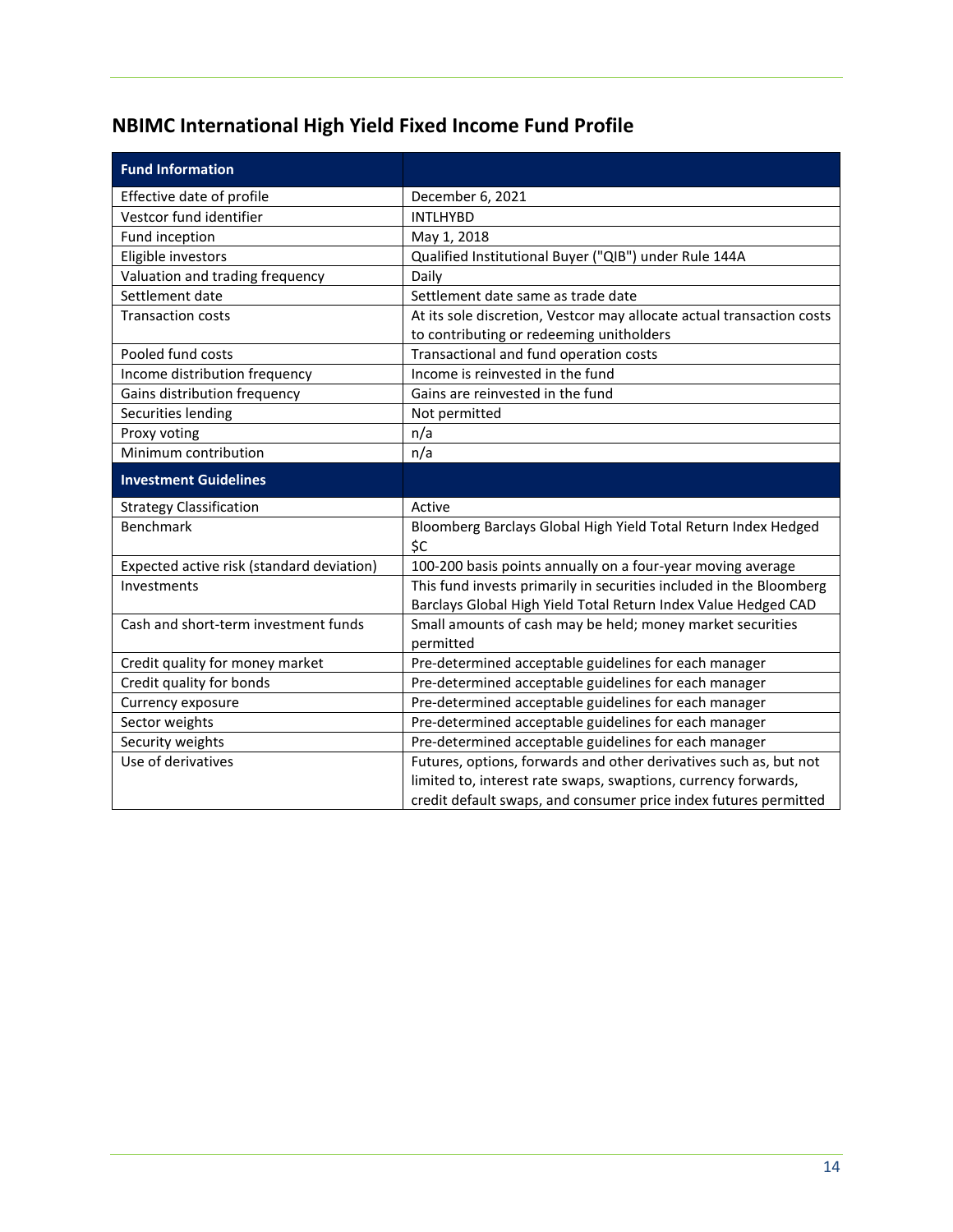## <span id="page-16-0"></span>**NBIMC Inflation Linked Securities Fund Profile**

| <b>Fund Information</b>                   |                                                                                                                                       |
|-------------------------------------------|---------------------------------------------------------------------------------------------------------------------------------------|
| Effective date of profile                 | December 6, 2021                                                                                                                      |
| Vestcor fund identifier                   | <b>INFLINK</b>                                                                                                                        |
| Fund inception                            | April 1, 1998                                                                                                                         |
| Eligible investors                        | Canadian pension plans or other public sector funds                                                                                   |
| Valuation and trading frequency           | Daily                                                                                                                                 |
| Settlement date                           | Settlement date same as trade date                                                                                                    |
| <b>Transaction costs</b>                  | At its sole discretion, Vestcor may allocate actual transaction costs                                                                 |
|                                           | to contributing or redeeming unitholders                                                                                              |
| Pooled fund costs                         | Transactional and fund operation costs                                                                                                |
| Income distribution frequency             | Income is reinvested in the fund                                                                                                      |
| Gains distribution frequency              | Gains are reinvested in the fund                                                                                                      |
| Securities lending                        | Permitted                                                                                                                             |
| Proxy voting<br>Minimum contribution      | n/a                                                                                                                                   |
|                                           | n/a                                                                                                                                   |
| <b>Investment Guidelines</b>              |                                                                                                                                       |
| <b>Strategy Classification</b>            | Active                                                                                                                                |
| <b>Benchmark</b>                          | FTSE Canada Real Return Bond Index                                                                                                    |
| Expected active risk (standard deviation) | 30-50 basis points annually on a four-year moving average                                                                             |
| Investments                               | This fund invests primarily in government-secured, nominal and<br>inflation-linked securities of G-7 countries or Canadian provinces. |
| Cash and NBIMC Money Market Fund          | Small amounts of cash may be held; money market securities<br>permitted                                                               |
| Credit quality for money market           | As per NBIMC Money Market Fund                                                                                                        |
| Credit quality for bonds                  | Rated BBB Low or higher (investment grade)                                                                                            |
| Currency exposure                         | Fund may be unhedged and exposed to foreign currency                                                                                  |
|                                           | fluctuations                                                                                                                          |
| Sector weights                            | n/a                                                                                                                                   |
| Security weights                          | n/a                                                                                                                                   |
| Use of derivatives                        | Interest rate futures, interest rate swaps, cross currency swaps                                                                      |
|                                           | and options on nominal bonds of G-7 countries, foreign currency                                                                       |
|                                           | futures or forward contracts permitted.                                                                                               |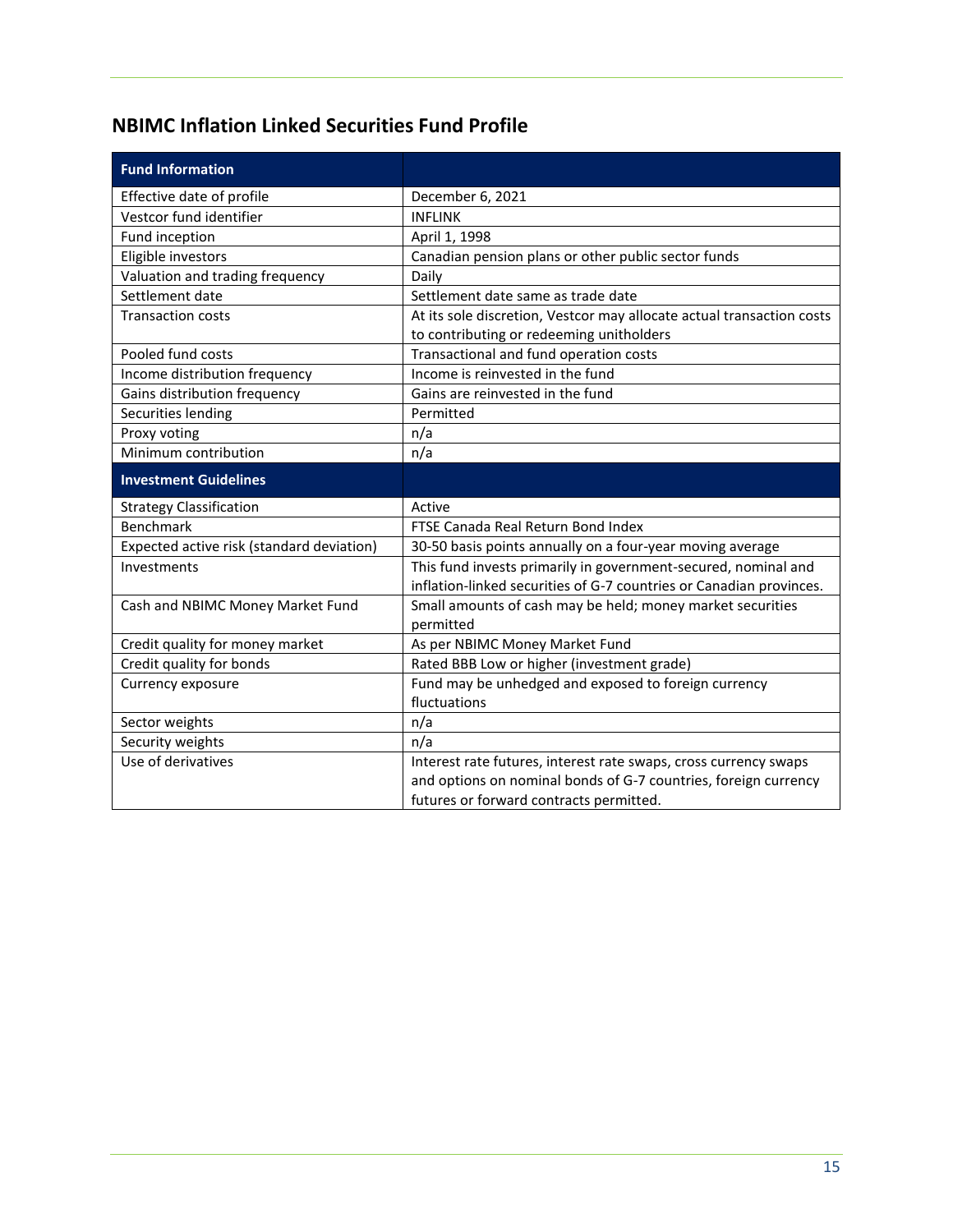## <span id="page-17-0"></span>**NBIMC Infrastructure Fund Profile**

| <b>Fund Information</b>                   |                                                                                                                                                                                                        |
|-------------------------------------------|--------------------------------------------------------------------------------------------------------------------------------------------------------------------------------------------------------|
| Effective date of profile                 | December 6, 2021                                                                                                                                                                                       |
| Vestcor fund identifier                   | <b>INFRAST</b>                                                                                                                                                                                         |
| Fund inception                            | March 1, 2011                                                                                                                                                                                          |
| Eligible investors                        | Canadian pension plans                                                                                                                                                                                 |
| Valuation and trading frequency           | Net asset value determined daily per Vestcor private asset<br>valuation policy                                                                                                                         |
| Settlement date                           | Settlement date same as trade date                                                                                                                                                                     |
| <b>Transaction costs</b>                  | At its sole discretion, Vestcor may allocate actual transaction costs<br>to contributing or redeeming unitholders                                                                                      |
| Pooled fund costs                         | Transactional, fund operation, and private asset costs                                                                                                                                                 |
| Income distribution frequency             | Income is distributed to unit holders                                                                                                                                                                  |
| Gains distribution frequency              | Realized gains are distributed to unit holders                                                                                                                                                         |
| Securities lending                        | Not permitted                                                                                                                                                                                          |
| Proxy voting                              | As per Vestcor's Responsible Investment Guidelines                                                                                                                                                     |
| Minimum contribution                      | n/a                                                                                                                                                                                                    |
| <b>Investment Guidelines</b>              |                                                                                                                                                                                                        |
| <b>Strategy Classification</b>            | Active                                                                                                                                                                                                 |
| Benchmark                                 | 4% Real Return *                                                                                                                                                                                       |
|                                           |                                                                                                                                                                                                        |
| Expected active risk (standard deviation) | n/a                                                                                                                                                                                                    |
| Investments                               | This fund invests directly in infrastructure investment through co-<br>ownership structures primarily in OECD countries and also by<br>investing in limited partnerships or similar pooled structures. |
| Cash and NBIMC Money Market Fund          | Small amounts of cash may be held; money market securities<br>permitted                                                                                                                                |
| Credit quality for money market           | As per NBIMC Money Market Fund                                                                                                                                                                         |
| Credit quality for bonds                  | n/a                                                                                                                                                                                                    |
| Currency exposure                         | Fund may be unhedged and exposed to foreign currency<br>fluctuations                                                                                                                                   |
| Sector weights                            | n/a                                                                                                                                                                                                    |
| Security weights                          | n/a                                                                                                                                                                                                    |

\* Inflation is defined as the percentage change in the twelve-month average CPI-Canada All Items Index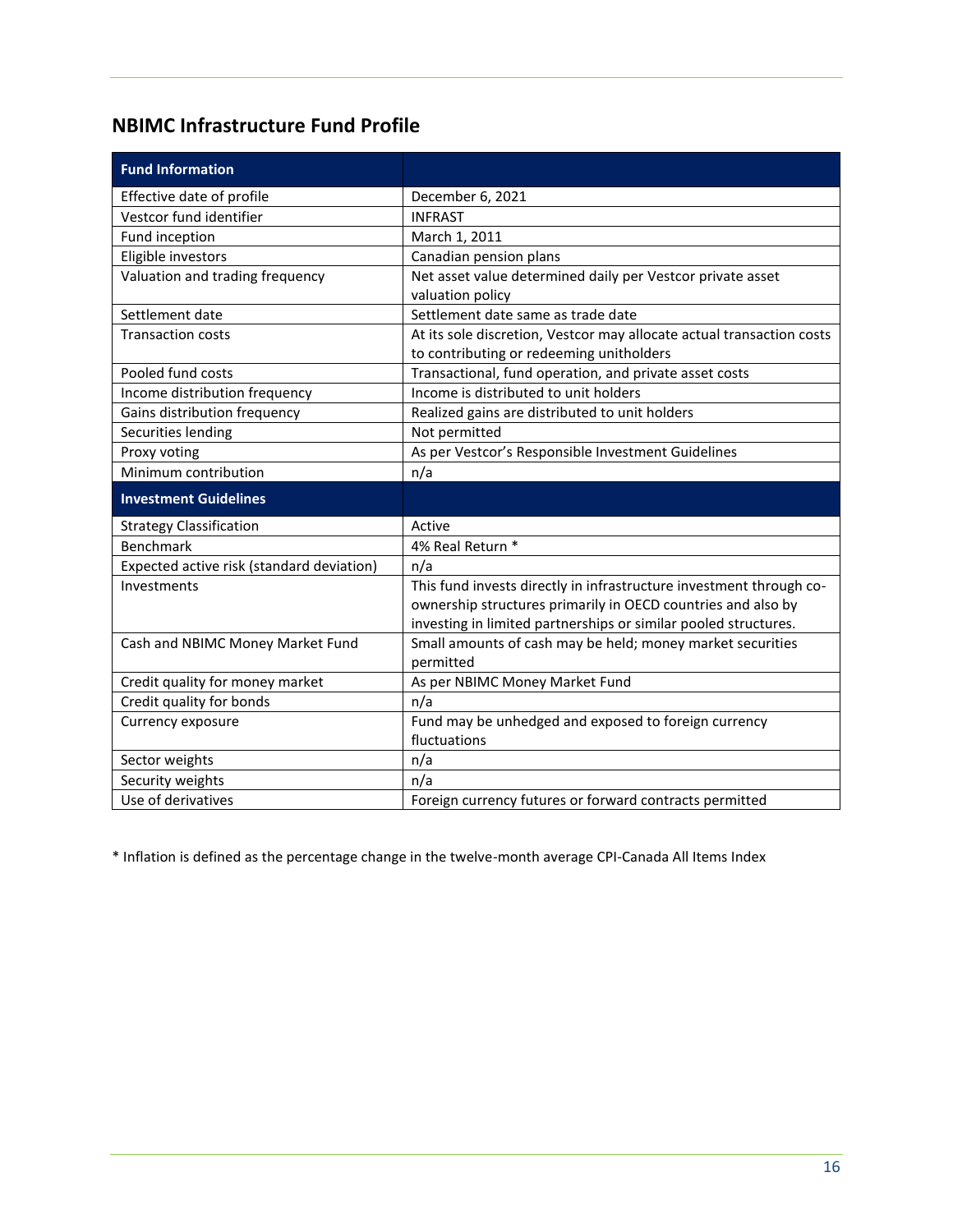## <span id="page-18-0"></span>**NBIMC International Real Estate (2017) Fund Profile**

| <b>Fund Information</b>                   |                                                                                                                                  |
|-------------------------------------------|----------------------------------------------------------------------------------------------------------------------------------|
| Effective date of profile                 | December 6, 2021                                                                                                                 |
| Vestcor fund identifier                   | <b>INTLREAL</b>                                                                                                                  |
| Fund inception                            | April 28, 2017                                                                                                                   |
| Eligible investors                        | Canadian pension plans                                                                                                           |
| Valuation and trading frequency           | Daily                                                                                                                            |
| Settlement date                           | Settlement date same as trade date                                                                                               |
| <b>Transaction costs</b>                  | At its sole discretion, Vestcor may allocate actual transaction costs                                                            |
|                                           | to contributing or redeeming unitholders                                                                                         |
| Pooled fund costs                         | Transactional and fund operation costs                                                                                           |
| Income distribution frequency             | Income is reinvested in the fund                                                                                                 |
| Gains distribution frequency              | Gains are reinvested in the fund                                                                                                 |
| Securities lending                        | Permitted                                                                                                                        |
| Proxy voting                              | As per Vestcor's Responsible Investment Guidelines                                                                               |
| Minimum contribution                      | n/a                                                                                                                              |
| <b>Investment Guidelines</b>              |                                                                                                                                  |
| <b>Strategy Classification</b>            | Active                                                                                                                           |
| <b>Benchmark</b>                          | Applicable country index, weighted according to percentage of                                                                    |
|                                           |                                                                                                                                  |
|                                           | total assets committed, \$C (currently MSCI USA IMI REIT Index in                                                                |
|                                           | \$C, Gross)                                                                                                                      |
| Expected active risk (standard deviation) | 100-200 basis points annually on a four-year moving average                                                                      |
| Investments                               | This fund invests primarily in Real Estate Investment Trusts                                                                     |
|                                           | domiciled in the United States                                                                                                   |
| Cash and NBIMC Money Market Fund          | Small amounts of cash may be held; money market securities                                                                       |
|                                           | permitted                                                                                                                        |
| Credit quality for money market           | As per NBIMC Money Market Fund                                                                                                   |
| Credit quality for bonds                  | n/a                                                                                                                              |
| Currency exposure                         | Fund is unhedged and is exposed to foreign currency                                                                              |
|                                           | denominated investments                                                                                                          |
| Sector weights                            | Benchmark weights plus/minus 6%                                                                                                  |
| Security weights                          | Benchmark weights plus/minus 6%                                                                                                  |
| Use of derivatives                        | Permitted to equitize cash and to replicate securities or strategies<br>that are consistent with the fund's investment objective |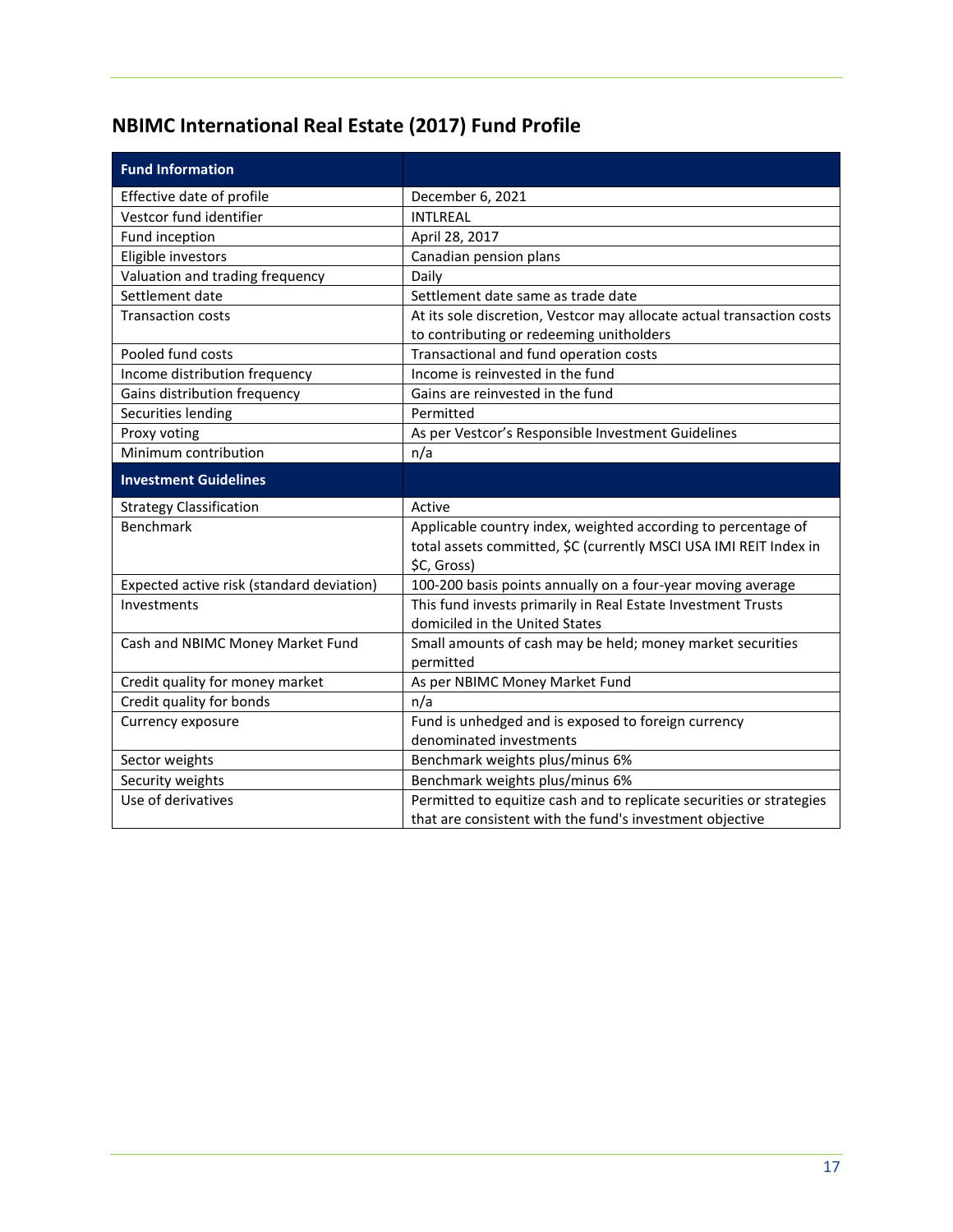### <span id="page-19-0"></span>**NBIMC International Real Estate Fund - Class N Profile**

| <b>Fund Information</b>                   |                                                                                                                                  |
|-------------------------------------------|----------------------------------------------------------------------------------------------------------------------------------|
| Effective date of profile                 | December 6, 2021                                                                                                                 |
| Vestcor fund identifier                   | <b>USREALES</b>                                                                                                                  |
| Fund inception                            | September 2, 2003                                                                                                                |
| Eligible investors                        | Canadian non-pension plan public sector funds                                                                                    |
| Valuation and trading frequency           | Daily                                                                                                                            |
| Settlement date                           | Settlement date same as trade date                                                                                               |
| <b>Transaction costs</b>                  | At its sole discretion, Vestcor may allocate actual transaction costs                                                            |
|                                           | to contributing or redeeming unitholders                                                                                         |
| Pooled fund costs                         | Transactional and fund operation costs                                                                                           |
| Income distribution frequency             | Income is reinvested in the fund                                                                                                 |
| Gains distribution frequency              | Gains are reinvested in the fund                                                                                                 |
| Securities lending                        | Permitted                                                                                                                        |
| Proxy voting                              | As per Vestcor's Responsible Investment Guidelines                                                                               |
| Minimum contribution                      | n/a                                                                                                                              |
| <b>Investment Guidelines</b>              |                                                                                                                                  |
|                                           |                                                                                                                                  |
| <b>Strategy Classification</b>            | Active                                                                                                                           |
| <b>Benchmark</b>                          | Applicable country index, weighted according to percentage of                                                                    |
|                                           | total assets committed, \$C (currently MSCI USA IMI REIT Index in                                                                |
|                                           | \$C, Net)                                                                                                                        |
| Expected active risk (standard deviation) | 100-200 basis points annually on a four-year moving average                                                                      |
| Investments                               | This fund invests primarily in Real Estate Investment Trusts                                                                     |
|                                           | domiciled in the United States                                                                                                   |
| Cash and NBIMC Money Market Fund          | Small amounts of cash may be held; money market securities                                                                       |
|                                           | permitted                                                                                                                        |
| Credit quality for money market           | As per NBIMC Money Market Fund                                                                                                   |
| Credit quality for bonds                  | n/a                                                                                                                              |
| Currency exposure                         | Fund is unhedged and is exposed to foreign currency                                                                              |
|                                           | denominated investments                                                                                                          |
| Sector weights                            | Benchmark weights plus/minus 6%                                                                                                  |
| Security weights                          | Benchmark weights plus/minus 6%                                                                                                  |
| Use of derivatives                        | Permitted to equitize cash and to replicate securities or strategies<br>that are consistent with the fund's investment objective |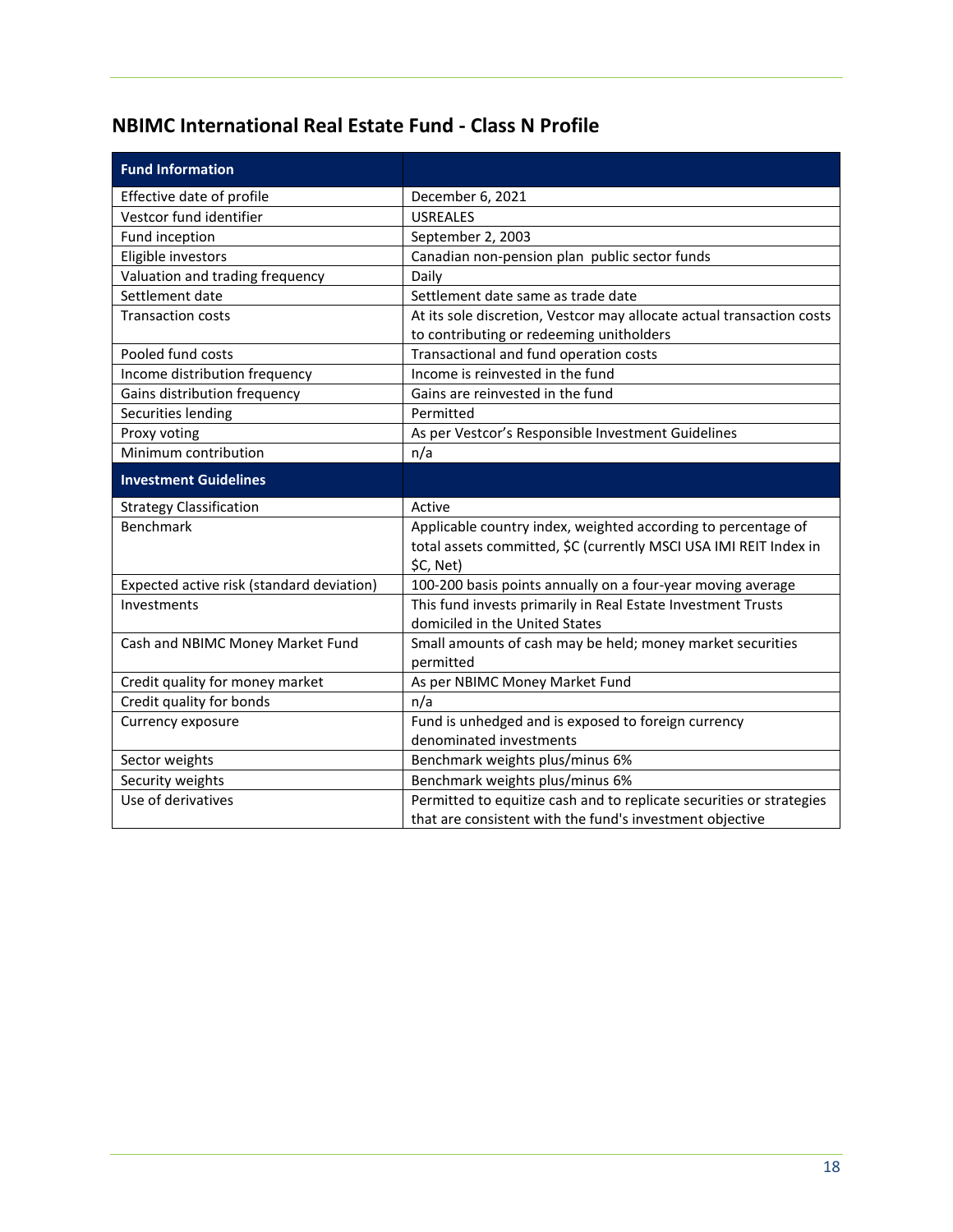## <span id="page-20-0"></span>**NBIMC Low Volatility Canadian Equity Fund Profile**

| <b>Fund Information</b>                   |                                                                          |
|-------------------------------------------|--------------------------------------------------------------------------|
| Effective date of profile                 | December 6, 2021                                                         |
| Vestcor fund identifier                   | LOWVOLCA                                                                 |
| Fund inception                            | January 2, 2013                                                          |
| Eligible investors                        | Canadian pension plans or other public sector funds                      |
| Valuation and trading frequency           | Daily                                                                    |
| Settlement date                           | Settlement date same as trade date                                       |
| <b>Transaction costs</b>                  | At its sole discretion, Vestcor may allocate actual transaction costs    |
|                                           | to contributing or redeeming unitholders                                 |
| Pooled fund costs                         | Transactional and fund operation costs                                   |
| Income distribution frequency             | Income is reinvested in the fund                                         |
| Gains distribution frequency              | Gains are reinvested in the fund                                         |
| Securities lending                        | Permitted                                                                |
| Proxy voting                              | As per Vestcor's Responsible Investment Guidelines                       |
| Minimum contribution                      | n/a                                                                      |
| <b>Investment Guidelines</b>              |                                                                          |
| <b>Strategy Classification</b>            | Active                                                                   |
| <b>Benchmark</b>                          | MSCI Canada Minimum Volatility Total Return Index, Gross                 |
| Expected active risk (standard deviation) | 200-300 basis points annually on a four-year moving average              |
| Investments                               | This fund invests primarily in Canadian equities (equities listed on     |
|                                           | a Canadian exchange or otherwise domiciled in Canada), but may           |
|                                           | also use other investments such as exchange traded funds, listed         |
|                                           | or OTC derivatives, or other securities to allow the fund to achieve     |
|                                           | its return target or otherwise manage risk                               |
| Cash and NBIMC Money Market Fund          | Small amounts of cash may be held; money market securities               |
|                                           | permitted                                                                |
| Credit quality for money market           | As per NBIMC Money Market Fund                                           |
| Credit quality for bonds                  | n/a                                                                      |
| Currency exposure                         | Canadian dollar denominated investments                                  |
| Sector weights                            | Single GICS sector weights limited to the greater of 35% of              |
|                                           | portfolio or sector weight (in market cap or low volatility              |
|                                           | benchmark) plus 10%                                                      |
| Security weights                          | Single securities limited to the greater of 3.5% of portfolio or the     |
|                                           | security's weight in market cap or low volatility benchmark plus<br>1.5% |
| Use of derivatives                        | Permitted to equitize cash and to replicate securities or strategies     |
|                                           | that are consistent with the fund's investment objective                 |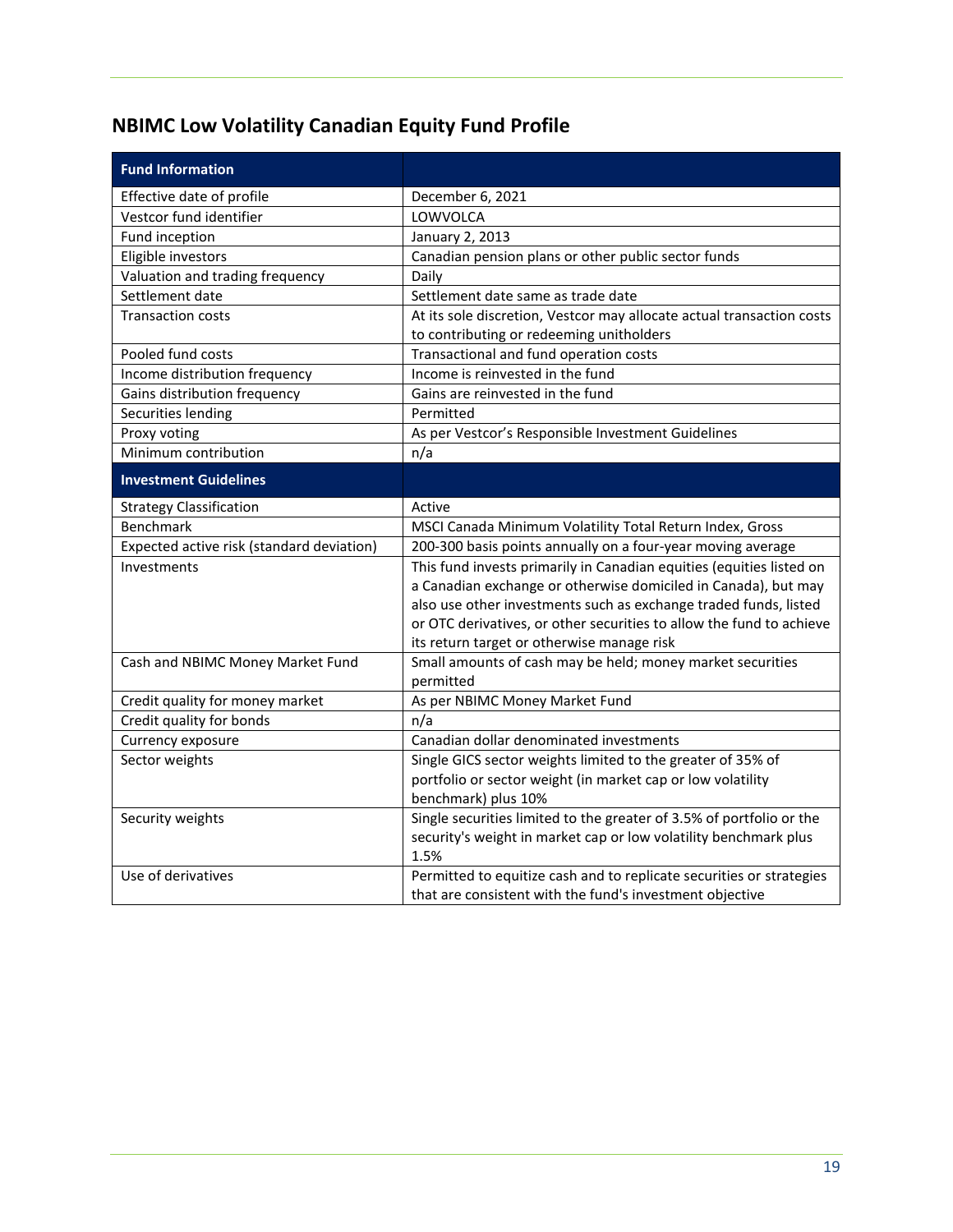# <span id="page-21-0"></span>**NBIMC Low Volatility Emerging Markets Equity Fund – Class N Profile**

| <b>Fund Information</b>                   |                                                                          |
|-------------------------------------------|--------------------------------------------------------------------------|
| Effective date of profile                 | December 6, 2021                                                         |
| Vestcor fund identifier                   | LOWVOLEM                                                                 |
| Fund inception                            | February 18, 2015                                                        |
| Eligible investors                        | Canadian pension plans or other public sector funds                      |
| Valuation and trading frequency           | Daily                                                                    |
| Settlement date                           | Settlement date same as trade date                                       |
| <b>Transaction costs</b>                  | At its sole discretion, Vestcor may allocate actual transaction costs    |
|                                           | to contributing or redeeming unitholders                                 |
| Pooled fund costs                         | Transactional and fund operation costs                                   |
| Income distribution frequency             | Income is reinvested in the fund                                         |
| Gains distribution frequency              | Gains are reinvested in the fund                                         |
| Securities lending                        | Not permitted                                                            |
| Proxy voting                              | As per Vestcor's Responsible Investment Guidelines                       |
| Minimum contribution                      | n/a                                                                      |
| <b>Investment Guidelines</b>              |                                                                          |
| <b>Strategy Classification</b>            | Active                                                                   |
| Benchmark                                 | MSCI Emerging Markets Minimum Volatility (USD) Total Return              |
|                                           | Index in \$C, Net                                                        |
| Expected active risk (standard deviation) | 200-300 basis points annually on a four-year moving average              |
| Investments                               | This fund invests primarily in equities listed on exchanges or           |
|                                           | otherwise domiciled in countries considered to be Emerging               |
|                                           | Markets according to the benchmark index provider, but may also          |
|                                           | use other investments such as exchange traded funds, listed or           |
|                                           | OTC derivatives, or other securities to allow the fund to achieve        |
|                                           | its benchmark tracking target or otherwise manage risk.                  |
| Cash and NBIMC Money Market Fund          | Small amounts of cash may be held; money market securities               |
|                                           | permitted                                                                |
| Credit quality for money market           | As per NBIMC Money Market Fund                                           |
| Credit quality for bonds                  | n/a                                                                      |
| Currency exposure                         | Fund may be exposed to foreign currency denominated                      |
|                                           | investments                                                              |
| Sector weights                            | Single GICS sector weights limited to the greater of 35% of              |
|                                           | portfolio or sector weight (in market cap or low volatility              |
|                                           | benchmark) plus 10%                                                      |
| Security weights                          | Single securities limited to the greater of 2.5% of portfolio or the     |
|                                           | security's weight in market cap or low volatility benchmark plus<br>1.5% |
| Use of derivatives                        | Permitted to equitize cash and to replicate securities or strategies     |
|                                           | that are consistent with the fund's investment objective; foreign        |
|                                           | currency futures or forward contracts permitted                          |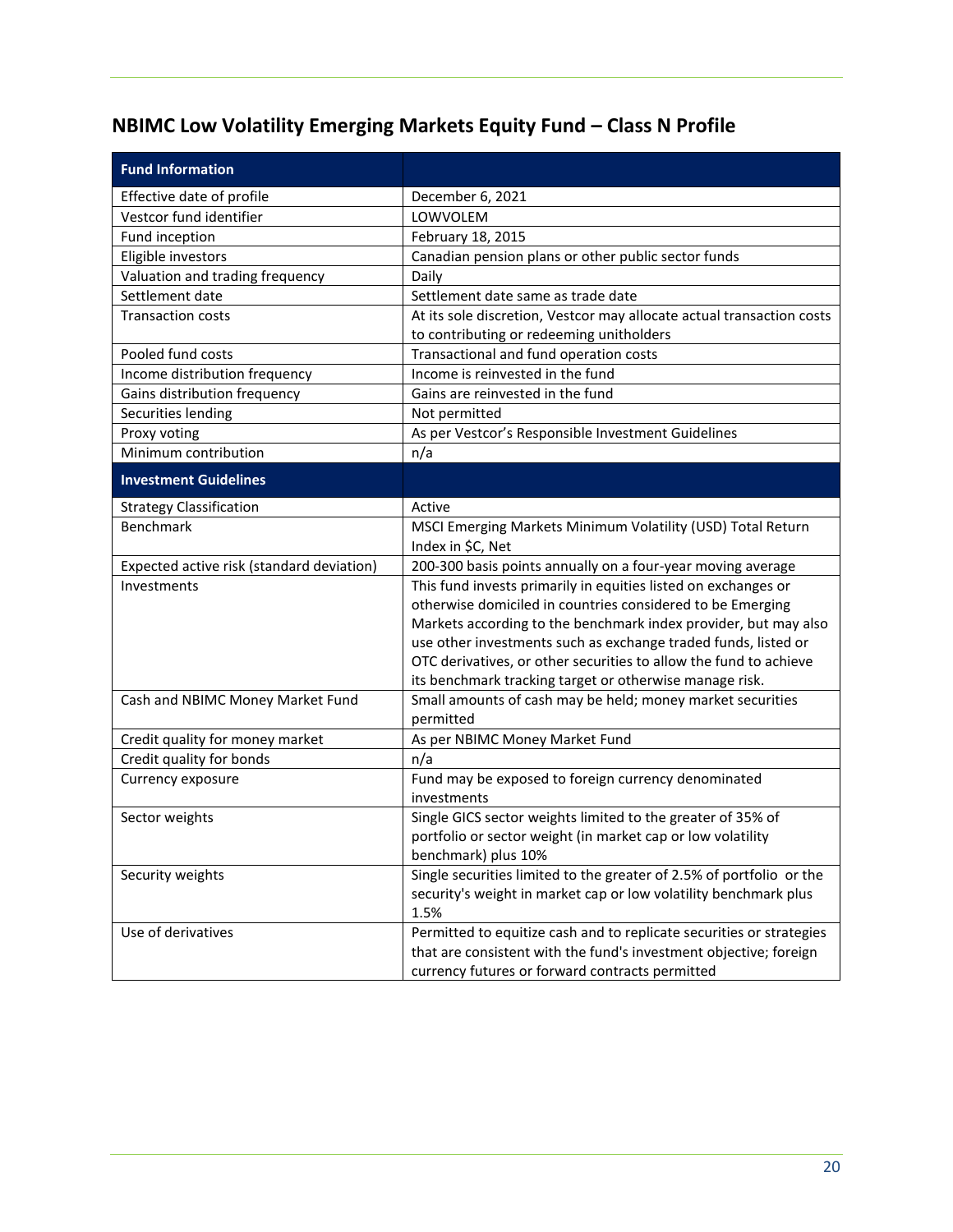## <span id="page-22-0"></span>**NBIMC Money Market Fund Profile**

| <b>Fund Information</b>                   |                                                                              |
|-------------------------------------------|------------------------------------------------------------------------------|
| Effective date of profile                 | December 6, 2021                                                             |
| Vestcor fund identifier                   | <b>MMF</b>                                                                   |
| Fund inception                            | April 1, 1998                                                                |
| Eligible investors                        | Canadian pension plans or other public sector funds                          |
| Valuation and trading frequency           | Daily                                                                        |
| Settlement date                           | Settlement date same as trade date                                           |
| <b>Transaction costs</b>                  | At its sole discretion, Vestcor may allocate actual transaction costs        |
|                                           | to contributing or redeeming unitholders                                     |
| Pooled fund costs                         | Transactional and fund operation costs                                       |
| Income distribution frequency             | Income is reinvested in the fund                                             |
| Gains distribution frequency              | Gains are reinvested in the fund                                             |
| Securities lending                        | Permitted                                                                    |
| Proxy voting                              | n/a                                                                          |
| Minimum contribution                      | n/a                                                                          |
| <b>Investment Guidelines</b>              |                                                                              |
| <b>Strategy Classification</b>            | Active                                                                       |
| Benchmark                                 | 93% FTSE Canada 91 Day T-Bill Index plus 7% One-day Canadian                 |
|                                           | Call Loan Rate                                                               |
| Expected active risk (standard deviation) | 30-50 basis points annually on a four-year moving average                    |
| Investments                               | This fund invests primarily in high quality, short-term debt                 |
|                                           | securities which typically include government guaranteed paper,              |
|                                           | bank paper, commercial paper, asset backed commercial paper,                 |
|                                           | listed or OTC derivatives, or other securities to allow the fund to          |
|                                           | achieve its return target or otherwise manage risk.                          |
| Cash and money market securities          | 100% of the fund may be held in cash and money market                        |
|                                           | securities                                                                   |
| Credit quality for money market           | Rated R1 Low or higher by DBRS or A3 or higher by S&P                        |
| Credit quality for bonds                  | Rated BBB Low or higher (investment grade)                                   |
| Currency exposure                         | Fund may have foreign currency exposure at times for operational<br>purposes |
| Sector weights                            | n/a                                                                          |
| Security weights                          | n/a                                                                          |
| Use of derivatives                        | Permitted to equitize cash and to replicate securities or strategies         |
|                                           | that are consistent with the fund's investment objective                     |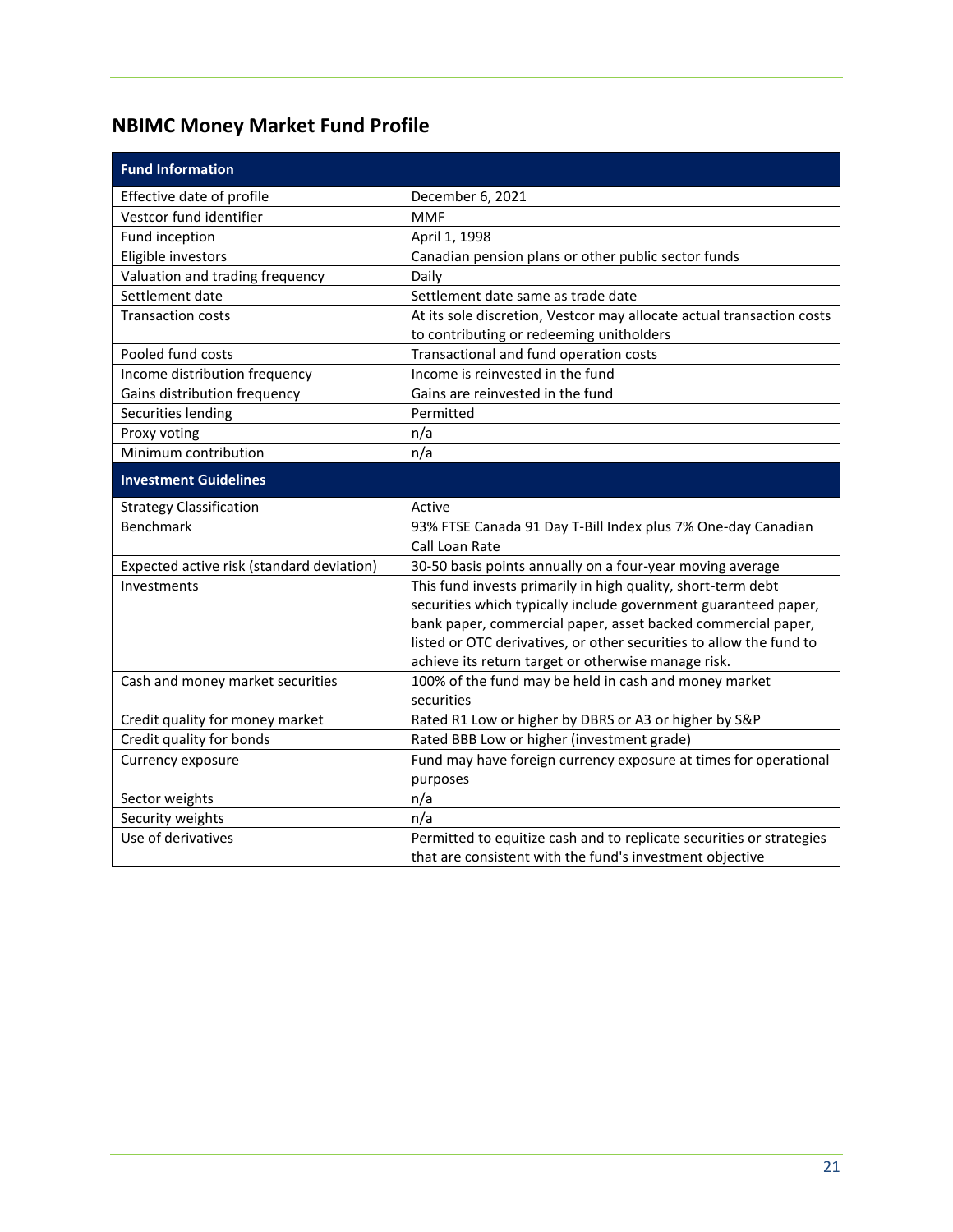### <span id="page-23-0"></span>**NBIMC Nominal Bond Fund Profile**

| <b>Fund Information</b>                   |                                                                       |
|-------------------------------------------|-----------------------------------------------------------------------|
| Effective date of profile                 | December 6, 2021                                                      |
| Vestcor fund identifier                   | <b>NOMBOND</b>                                                        |
| Fund inception                            | April 1, 1998                                                         |
| Eligible investors                        | Canadian pension plans or other public sector funds                   |
| Valuation and trading frequency           | Daily                                                                 |
| Settlement date                           | Settlement date same as trade date                                    |
| <b>Transaction costs</b>                  | At its sole discretion, Vestcor may allocate actual transaction costs |
|                                           | to contributing or redeeming unitholders                              |
| Pooled fund costs                         | Transactional and fund operation costs                                |
| Income distribution frequency             | Income is reinvested in the fund                                      |
| Gains distribution frequency              | Gains are reinvested in the fund                                      |
| Securities lending                        | Permitted                                                             |
| Proxy voting                              | n/a                                                                   |
| Minimum contribution                      | n/a                                                                   |
| <b>Investment Guidelines</b>              |                                                                       |
| <b>Strategy Classification</b>            | Active                                                                |
| Benchmark                                 | FTSE Canada All Government Bond Index                                 |
| Expected active risk (standard deviation) | 30-50 basis points annually on a four-year moving average             |
| Investments                               | This fund invests primarily in investment-grade securities issued,    |
|                                           | guaranteed, or secured by the Government of Canada or its             |
|                                           | agencies, province, territory or municipality of Canada; this fund    |
|                                           | may also invest in interest rate futures and/or swaps, cross          |
|                                           | currency swaps and options on nominal bonds of G-7 countries.         |
| Cash and NBIMC Money Market Fund          | Small amounts of cash may be held; money market securities            |
|                                           | permitted                                                             |
| Credit quality for money market           | As per NBIMC Money Market Fund                                        |
| Credit quality for bonds                  | Rated BBB Low or higher (investment grade)                            |
| Currency exposure                         | Fund may be unhedged and exposed to foreign currency                  |
|                                           | fluctuations                                                          |
| Sector weights                            | Provincial plus municipal weights within benchmark weight             |
|                                           | plus/minus 30%                                                        |
| Security weights                          | n/a                                                                   |
| Use of derivatives                        | Interest rate futures, interest rate swaps, cross currency swaps      |
|                                           | and options on nominal bonds of G-7 countries, foreign currency       |
|                                           | futures or forward contracts permitted.                               |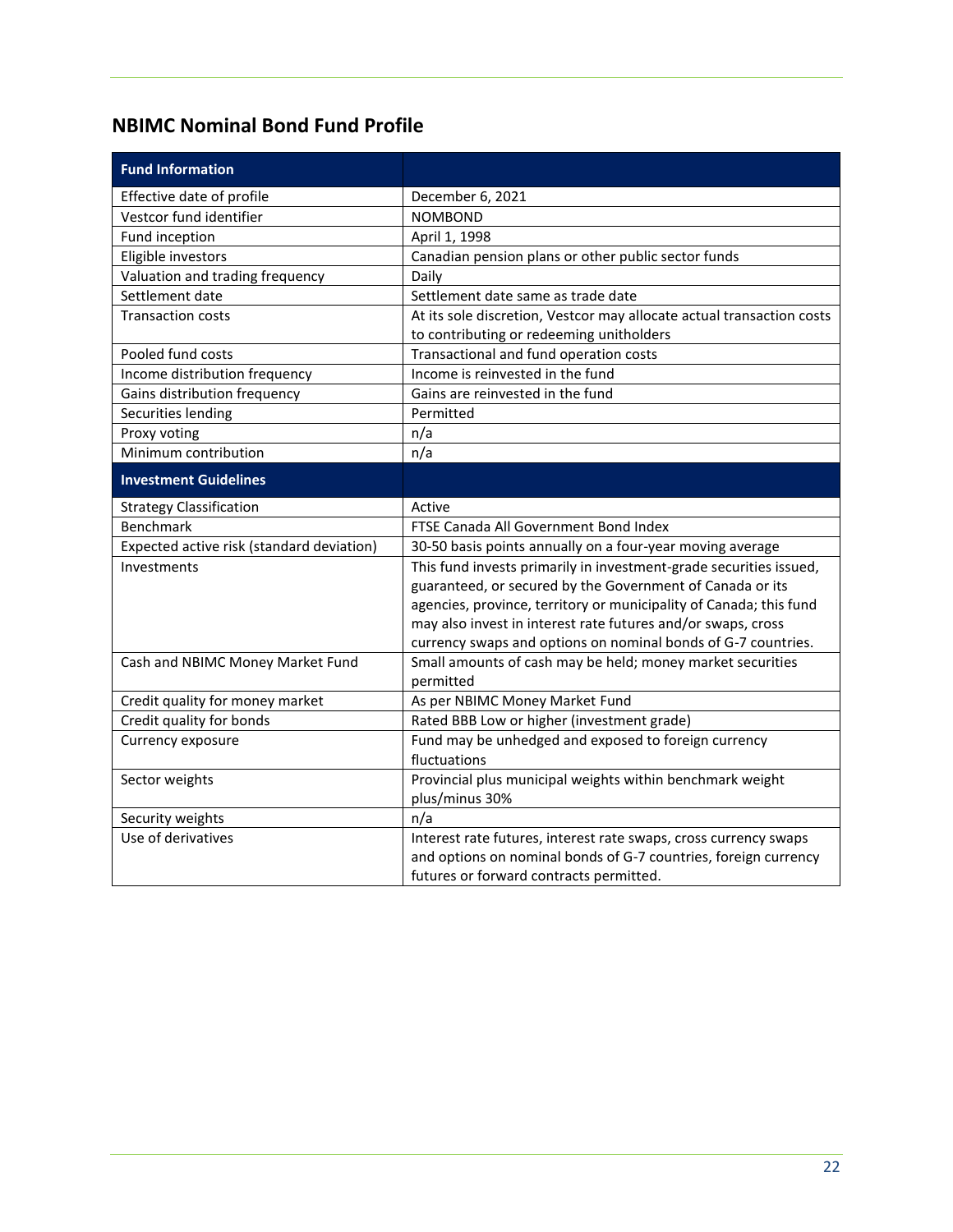### <span id="page-24-0"></span>**NBIMC Non-Canadian Private Real Estate Fund Profile**

| <b>Fund Information</b>                   |                                                                                                                                                                |
|-------------------------------------------|----------------------------------------------------------------------------------------------------------------------------------------------------------------|
| Effective date of profile                 | December 6, 2021                                                                                                                                               |
| Vestcor fund identifier                   | <b>NCPREF</b>                                                                                                                                                  |
| Fund inception                            | August 11, 2015                                                                                                                                                |
| Eligible investors                        | Canadian pension plans                                                                                                                                         |
| Valuation and trading frequency           | Net asset value determined daily per Vestcor private asset<br>valuation policy                                                                                 |
| Settlement date                           | Settlement date same as trade date                                                                                                                             |
| <b>Transaction costs</b>                  | At its sole discretion, Vestcor may allocate actual transaction costs<br>to contributing or redeeming unitholders                                              |
| Pooled fund costs                         | Transactional, fund operation, and private asset costs                                                                                                         |
| Income distribution frequency             | Income is distributed to unit holders                                                                                                                          |
| Gains distribution frequency              | Realized gains are distributed to unit holders                                                                                                                 |
| Securities lending                        | Not permitted                                                                                                                                                  |
| Proxy voting                              | As per Vestcor's Responsible Investment Guidelines                                                                                                             |
| Minimum contribution                      | n/a                                                                                                                                                            |
|                                           |                                                                                                                                                                |
| <b>Investment Guidelines</b>              |                                                                                                                                                                |
| <b>Strategy Classification</b>            | Active                                                                                                                                                         |
| Benchmark                                 | MSCI/REALPAC Canada Quarterly Property Fund Index (Levered),<br><b>Net Total Return</b>                                                                        |
| Expected active risk (standard deviation) | n/a                                                                                                                                                            |
| Investments                               | This fund invests in non-Canadian real estate limited partnerships<br>or similar vehicles, co-investments, and direct investments, in<br><b>OECD</b> countries |
| Cash and NBIMC Money Market Fund          | Small amounts of cash may be held; money market securities<br>permitted                                                                                        |
| Credit quality for money market           | As per NBIMC Money Market Fund                                                                                                                                 |
| Credit quality for bonds                  | n/a                                                                                                                                                            |
| Currency exposure                         | Fund may be exposed to foreign currency fluctuations                                                                                                           |
| Sector weights                            | n/a                                                                                                                                                            |
| Security weights                          | n/a<br>Foreign currency futures or forward contracts are permitted                                                                                             |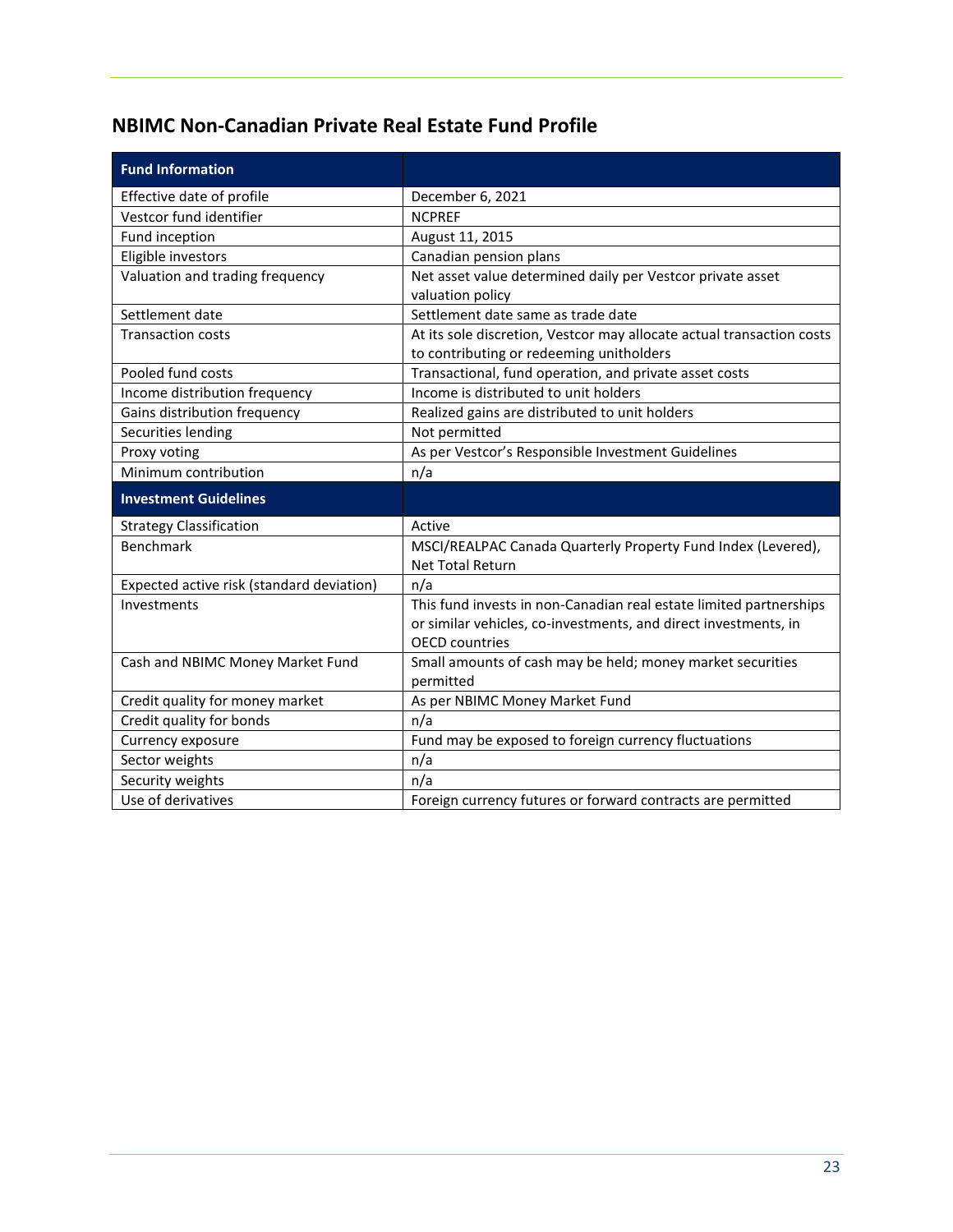## <span id="page-25-0"></span>**NBIMC Private Equity Fund Profile**

| <b>Fund Information</b>                   |                                                                                                                                                                                                                                                                 |
|-------------------------------------------|-----------------------------------------------------------------------------------------------------------------------------------------------------------------------------------------------------------------------------------------------------------------|
| Effective date of profile                 | December 6, 2021                                                                                                                                                                                                                                                |
| Vestcor fund identifier                   | PEP                                                                                                                                                                                                                                                             |
| Fund inception                            | February 1, 2001                                                                                                                                                                                                                                                |
| Eligible investors                        | Canadian pension plans                                                                                                                                                                                                                                          |
| Valuation and trading frequency           | Net asset value determined daily per Vestcor private asset<br>valuation policy                                                                                                                                                                                  |
| Settlement date                           | Settlement date same as trade date                                                                                                                                                                                                                              |
| <b>Transaction costs</b>                  | At its sole discretion, Vestcor may allocate actual transaction costs<br>to contributing or redeeming unitholders                                                                                                                                               |
| Pooled fund costs                         | Transactional, fund operation, and private asset costs                                                                                                                                                                                                          |
| Income distribution frequency             | Income is distributed to unit holders                                                                                                                                                                                                                           |
| Gains distribution frequency              | Realized gains are distributed to unit holders                                                                                                                                                                                                                  |
| Securities lending                        | Not permitted                                                                                                                                                                                                                                                   |
| Proxy voting                              | As per Vestcor's Responsible Investment Guidelines                                                                                                                                                                                                              |
| Minimum contribution                      | n/a                                                                                                                                                                                                                                                             |
| <b>Investment Guidelines</b>              |                                                                                                                                                                                                                                                                 |
| <b>Strategy Classification</b>            | Active                                                                                                                                                                                                                                                          |
| Benchmark                                 | MSCI World Total Return Index in \$C, Net                                                                                                                                                                                                                       |
| Expected active risk (standard deviation) | n/a                                                                                                                                                                                                                                                             |
| Investments                               |                                                                                                                                                                                                                                                                 |
|                                           | This fund invests primarily in limited partnerships or similar<br>vehicles of direct private equity investments or through fund-of-<br>funds structures, domiciled in Canada, U.S., or MSCI EAFE<br>countries and also via co-investments in private companies. |
| Cash and NBIMC Money Market Fund          | Small amounts of cash may be held; money market securities<br>permitted                                                                                                                                                                                         |
| Credit quality for money market           | As per NBIMC Money Market Fund                                                                                                                                                                                                                                  |
| Credit quality for bonds                  | n/a                                                                                                                                                                                                                                                             |
| Currency exposure                         | Fund is exposed to foreign currency fluctuations                                                                                                                                                                                                                |
| Sector weights                            | n/a                                                                                                                                                                                                                                                             |
| Security weights<br>Use of derivatives    | n/a                                                                                                                                                                                                                                                             |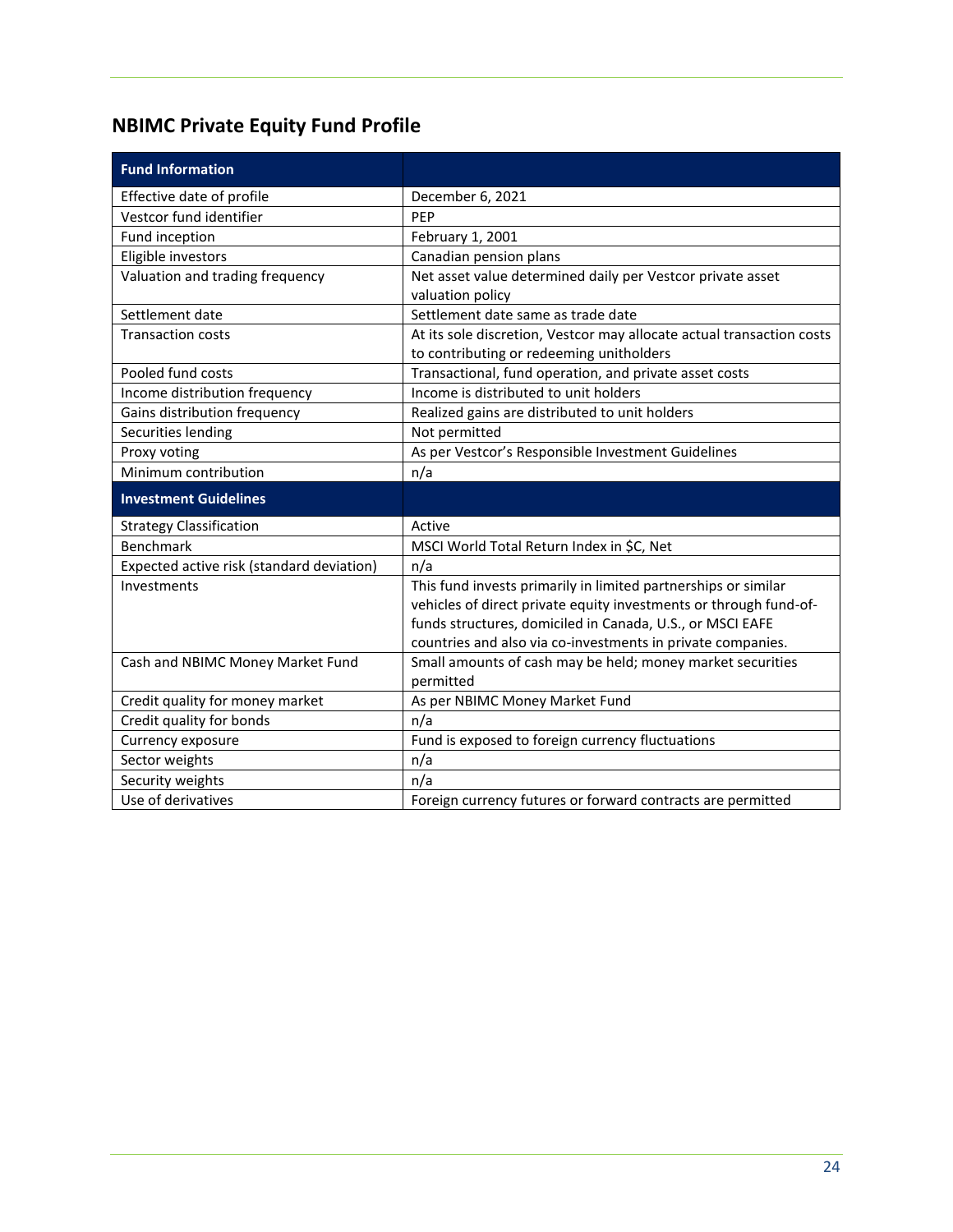## <span id="page-26-0"></span>**NBIMC Public Infrastructure (2017) Fund Profile**

| <b>Fund Information</b>                   |                                                                         |
|-------------------------------------------|-------------------------------------------------------------------------|
| Effective date of profile                 | December 6, 2021                                                        |
| Vestcor fund identifier                   | PUBINF17                                                                |
| Fund inception                            | May 31, 2017                                                            |
| Eligible investors                        | Canadian pension plans                                                  |
| Valuation and trading frequency           | Daily                                                                   |
| Settlement date                           | Settlement date same as trade date                                      |
| <b>Transaction costs</b>                  | At its sole discretion, Vestcor may allocate actual transaction costs   |
|                                           | to contributing or redeeming unitholders                                |
| Pooled fund costs                         | Transactional and fund operation costs                                  |
| Income distribution frequency             | Income is reinvested in the fund                                        |
| Gains distribution frequency              | Gains are reinvested in the fund                                        |
| Securities lending                        | Permitted                                                               |
| Proxy voting                              | As per Vestcor's Responsible Investment Guidelines                      |
| Minimum contribution                      | n/a                                                                     |
| <b>Investment Guidelines</b>              |                                                                         |
| <b>Strategy Classification</b>            | Active                                                                  |
| <b>Benchmark</b>                          | 4% Real Return *                                                        |
| Expected active risk (standard deviation) | n/a                                                                     |
| Investments                               | This fund invests primarily in publicly listed infrastructure equities, |
|                                           | exchange traded funds and public and private debt investments.          |
|                                           | Additionally, other Vestcor Funds may be held as necessary in           |
|                                           | order to achieve its goal of obtaining infrastructure-like returns      |
|                                           | and risk over four year moving periods.                                 |
| Cash and NBIMC Money Market Fund          | Small amounts of cash may be held; money market securities<br>permitted |
| Credit quality for money market           | As per NBIMC Money Market Fund                                          |
| Credit quality for bonds                  | n/a                                                                     |
| Currency exposure                         | Fund may be unhedged and exposed to foreign currency                    |
|                                           | fluctuations                                                            |
| Sector weights                            | n/a                                                                     |
| Security weights                          | n/a                                                                     |
| Use of derivatives                        | Permitted to replicate securities or strategies that are consistent     |
|                                           | with the fund's investment objective; foreign currency futures or       |
|                                           | forward contracts permitted                                             |

\* Inflation is defined as the percentage change in the twelve-month average CPI-Canada All Items Index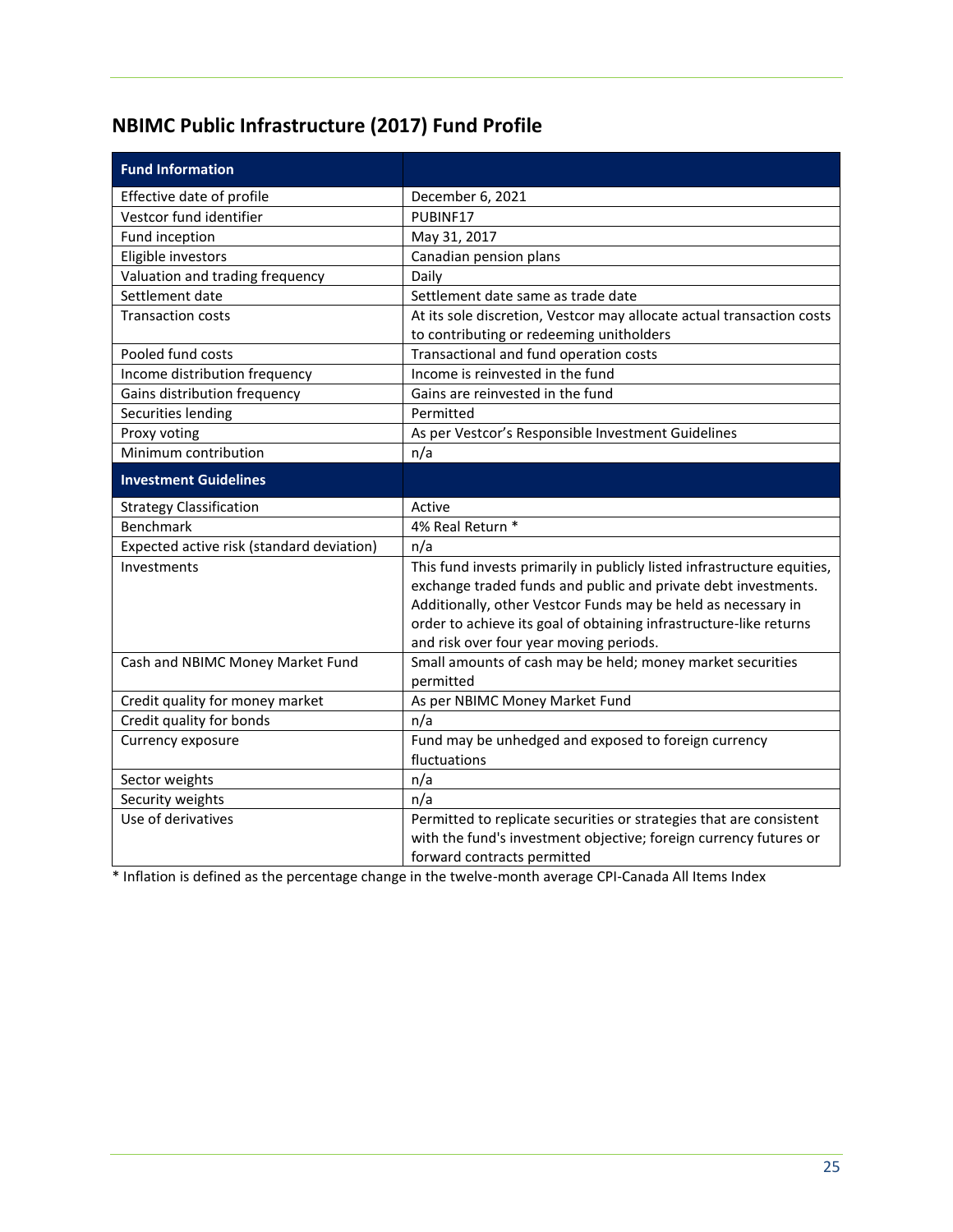#### <span id="page-27-0"></span>**NBIMC Public Infrastructure Fund - Class N Profile**

| <b>Fund Information</b>                   |                                                                                                                                                                                                                                                                                                                             |
|-------------------------------------------|-----------------------------------------------------------------------------------------------------------------------------------------------------------------------------------------------------------------------------------------------------------------------------------------------------------------------------|
| Effective date of profile                 | December 6, 2021                                                                                                                                                                                                                                                                                                            |
| Vestcor fund identifier                   | <b>PUBINFRA</b>                                                                                                                                                                                                                                                                                                             |
| Fund inception                            | May 1, 2015                                                                                                                                                                                                                                                                                                                 |
| Eligible investors                        | Canadian non-pension plan public sector funds                                                                                                                                                                                                                                                                               |
| Valuation and trading frequency           | Daily                                                                                                                                                                                                                                                                                                                       |
| Settlement date                           | Settlement date same as trade date                                                                                                                                                                                                                                                                                          |
| <b>Transaction costs</b>                  | At its sole discretion, Vestcor may allocate actual transaction costs                                                                                                                                                                                                                                                       |
|                                           | to contributing or redeeming unitholders                                                                                                                                                                                                                                                                                    |
| Pooled fund costs                         | Transactional and fund operation costs                                                                                                                                                                                                                                                                                      |
| Income distribution frequency             | Income is reinvested in the fund                                                                                                                                                                                                                                                                                            |
| Gains distribution frequency              | Gains are reinvested in the fund                                                                                                                                                                                                                                                                                            |
| Securities lending                        | Permitted                                                                                                                                                                                                                                                                                                                   |
| Proxy voting                              | As per Vestcor's Responsible Investment Guidelines                                                                                                                                                                                                                                                                          |
| Minimum contribution                      | n/a                                                                                                                                                                                                                                                                                                                         |
| <b>Investment Guidelines</b>              |                                                                                                                                                                                                                                                                                                                             |
| <b>Strategy Classification</b>            | Active                                                                                                                                                                                                                                                                                                                      |
| Benchmark                                 | 4% Real Return *                                                                                                                                                                                                                                                                                                            |
| Expected active risk (standard deviation) | n/a                                                                                                                                                                                                                                                                                                                         |
| Investments                               | This fund invests primarily in publicly listed infrastructure equities,<br>exchange traded funds and public and private debt investments.<br>Additionally, other Vestcor Funds may be held as necessary in<br>order to achieve its goal of obtaining infrastructure-like returns<br>and risk over four year moving periods. |
| Cash and NBIMC Money Market Fund          | Small amounts of cash may be held; money market securities<br>permitted                                                                                                                                                                                                                                                     |
| Credit quality for money market           | As per NBIMC Money Market Fund                                                                                                                                                                                                                                                                                              |
| Credit quality for bonds                  | n/a                                                                                                                                                                                                                                                                                                                         |
| Currency exposure                         | Fund may be unhedged and exposed to foreign currency<br>fluctuations                                                                                                                                                                                                                                                        |
| Sector weights                            | n/a                                                                                                                                                                                                                                                                                                                         |
| Security weights                          | n/a                                                                                                                                                                                                                                                                                                                         |
| Use of derivatives                        | Permitted to replicate securities or strategies that are consistent<br>with the fund's investment objective; foreign currency futures or<br>forward contracts permitted                                                                                                                                                     |

\* Inflation is defined as the percentage change in the twelve-month average CPI-Canada All Items Index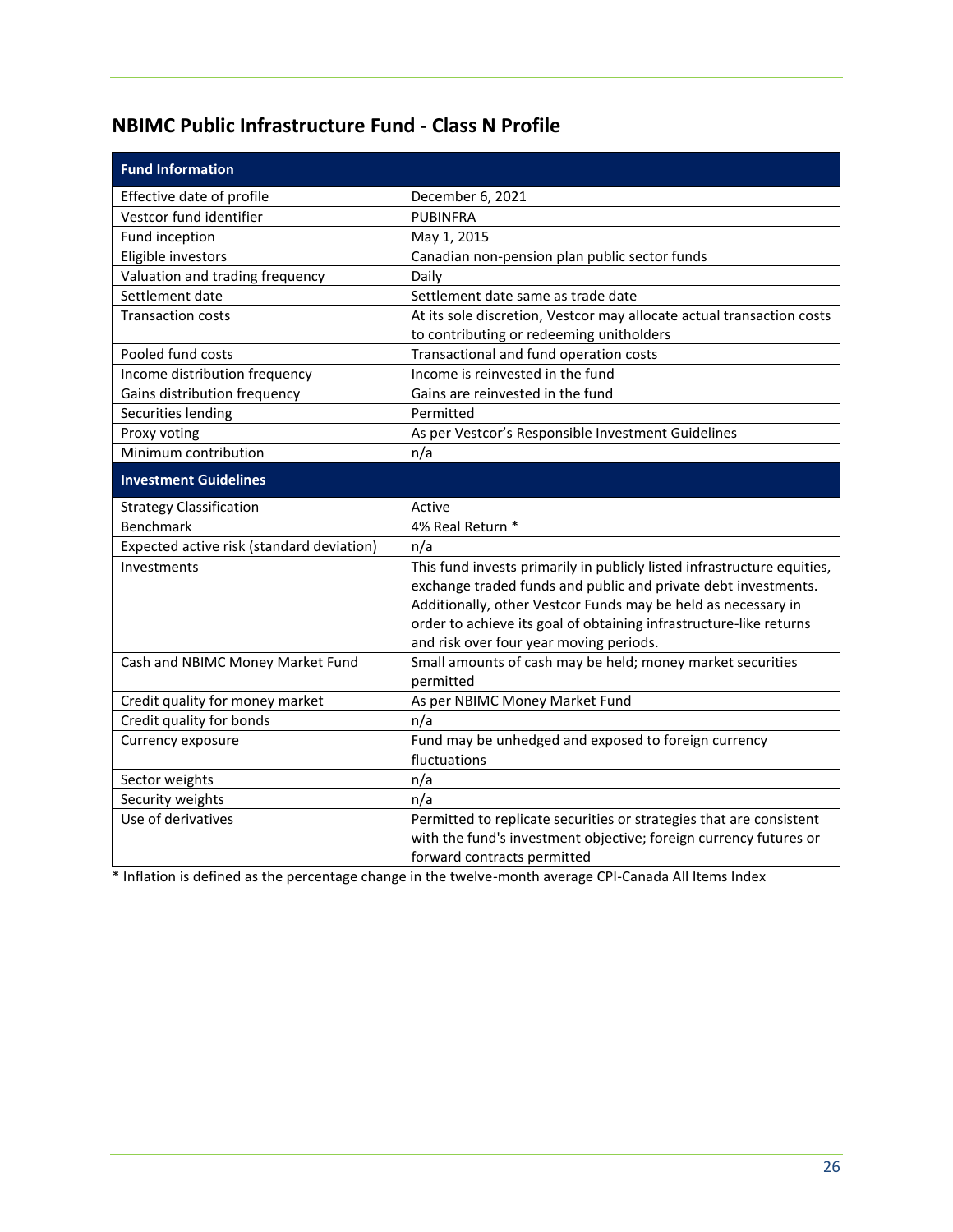## <span id="page-28-0"></span>**NBIMC Quantitative Equity Strategic Beta (2017) Fund Profile**

| <b>Fund Information</b>                                                                                                      |                                                                                                                                                                                                                                                                                                                                                                                                                                                                                                                                                                                                                             |
|------------------------------------------------------------------------------------------------------------------------------|-----------------------------------------------------------------------------------------------------------------------------------------------------------------------------------------------------------------------------------------------------------------------------------------------------------------------------------------------------------------------------------------------------------------------------------------------------------------------------------------------------------------------------------------------------------------------------------------------------------------------------|
| Effective date of profile                                                                                                    | December 6, 2021                                                                                                                                                                                                                                                                                                                                                                                                                                                                                                                                                                                                            |
| Vestcor fund identifier                                                                                                      | QESB17                                                                                                                                                                                                                                                                                                                                                                                                                                                                                                                                                                                                                      |
| Fund inception                                                                                                               | June 30, 2017                                                                                                                                                                                                                                                                                                                                                                                                                                                                                                                                                                                                               |
| Eligible investors                                                                                                           | Canadian pension plans                                                                                                                                                                                                                                                                                                                                                                                                                                                                                                                                                                                                      |
| Valuation and trading frequency                                                                                              | Daily                                                                                                                                                                                                                                                                                                                                                                                                                                                                                                                                                                                                                       |
| Settlement date                                                                                                              | Settlement date same as trade date                                                                                                                                                                                                                                                                                                                                                                                                                                                                                                                                                                                          |
| <b>Transaction costs</b>                                                                                                     | At its sole discretion, Vestcor may allocate actual transaction costs                                                                                                                                                                                                                                                                                                                                                                                                                                                                                                                                                       |
|                                                                                                                              | to contributing or redeeming unitholders                                                                                                                                                                                                                                                                                                                                                                                                                                                                                                                                                                                    |
| Pooled fund costs                                                                                                            | Transactional and fund operation costs                                                                                                                                                                                                                                                                                                                                                                                                                                                                                                                                                                                      |
| Income distribution frequency                                                                                                | Income is reinvested in the fund                                                                                                                                                                                                                                                                                                                                                                                                                                                                                                                                                                                            |
| Gains distribution frequency                                                                                                 | Gains are reinvested in the fund                                                                                                                                                                                                                                                                                                                                                                                                                                                                                                                                                                                            |
| Securities lending                                                                                                           | Permitted                                                                                                                                                                                                                                                                                                                                                                                                                                                                                                                                                                                                                   |
| Proxy voting                                                                                                                 | As per Vestcor's Responsible Investment Guidelines                                                                                                                                                                                                                                                                                                                                                                                                                                                                                                                                                                          |
| Minimum contribution                                                                                                         | n/a                                                                                                                                                                                                                                                                                                                                                                                                                                                                                                                                                                                                                         |
| <b>Investment Guidelines</b>                                                                                                 |                                                                                                                                                                                                                                                                                                                                                                                                                                                                                                                                                                                                                             |
| <b>Strategy Classification</b>                                                                                               | Active                                                                                                                                                                                                                                                                                                                                                                                                                                                                                                                                                                                                                      |
| Benchmark                                                                                                                    | 93% FTSE Canada 91 Day T-Bill Index plus 7% One-day Canadian                                                                                                                                                                                                                                                                                                                                                                                                                                                                                                                                                                |
|                                                                                                                              | Call Loan Rate                                                                                                                                                                                                                                                                                                                                                                                                                                                                                                                                                                                                              |
| Expected active risk (standard deviation)                                                                                    | 6-8% annualized on a four-year moving average                                                                                                                                                                                                                                                                                                                                                                                                                                                                                                                                                                               |
| Investments                                                                                                                  | This fund invests primarily in equities listed on an exchange or                                                                                                                                                                                                                                                                                                                                                                                                                                                                                                                                                            |
|                                                                                                                              | otherwise domiciled in countries within the MSCI ACWI Index, but                                                                                                                                                                                                                                                                                                                                                                                                                                                                                                                                                            |
|                                                                                                                              | may also use other investments such as exchange traded funds,                                                                                                                                                                                                                                                                                                                                                                                                                                                                                                                                                               |
|                                                                                                                              | listed or OTC derivatives, or other securities to allow the fund to                                                                                                                                                                                                                                                                                                                                                                                                                                                                                                                                                         |
|                                                                                                                              | achieve its return target or manage risk. Favored securities are                                                                                                                                                                                                                                                                                                                                                                                                                                                                                                                                                            |
|                                                                                                                              | held long with offsetting positions held short to achieve                                                                                                                                                                                                                                                                                                                                                                                                                                                                                                                                                                   |
|                                                                                                                              | approximate market neutrality.                                                                                                                                                                                                                                                                                                                                                                                                                                                                                                                                                                                              |
| Cash and NBIMC Money Market Fund                                                                                             | Small amounts of cash may be held; money market securities                                                                                                                                                                                                                                                                                                                                                                                                                                                                                                                                                                  |
|                                                                                                                              | permitted                                                                                                                                                                                                                                                                                                                                                                                                                                                                                                                                                                                                                   |
| Credit quality for money market                                                                                              | As per NBIMC Money Market Fund                                                                                                                                                                                                                                                                                                                                                                                                                                                                                                                                                                                              |
|                                                                                                                              |                                                                                                                                                                                                                                                                                                                                                                                                                                                                                                                                                                                                                             |
|                                                                                                                              |                                                                                                                                                                                                                                                                                                                                                                                                                                                                                                                                                                                                                             |
|                                                                                                                              |                                                                                                                                                                                                                                                                                                                                                                                                                                                                                                                                                                                                                             |
|                                                                                                                              |                                                                                                                                                                                                                                                                                                                                                                                                                                                                                                                                                                                                                             |
|                                                                                                                              |                                                                                                                                                                                                                                                                                                                                                                                                                                                                                                                                                                                                                             |
|                                                                                                                              |                                                                                                                                                                                                                                                                                                                                                                                                                                                                                                                                                                                                                             |
|                                                                                                                              |                                                                                                                                                                                                                                                                                                                                                                                                                                                                                                                                                                                                                             |
|                                                                                                                              |                                                                                                                                                                                                                                                                                                                                                                                                                                                                                                                                                                                                                             |
|                                                                                                                              |                                                                                                                                                                                                                                                                                                                                                                                                                                                                                                                                                                                                                             |
|                                                                                                                              |                                                                                                                                                                                                                                                                                                                                                                                                                                                                                                                                                                                                                             |
|                                                                                                                              |                                                                                                                                                                                                                                                                                                                                                                                                                                                                                                                                                                                                                             |
|                                                                                                                              |                                                                                                                                                                                                                                                                                                                                                                                                                                                                                                                                                                                                                             |
| Credit quality for bonds<br>Currency exposure<br>Sector weights<br>Security weights<br>Use of derivatives<br>Use of leverage | n/a<br>Fund may be unhedged and exposed to foreign currency<br>fluctuations<br>n/a<br>Individual security weights limited to 10% of the fund, exposure in<br>related securities are netted<br>Permitted to replicate securities or strategies that are consistent<br>with the fund's investment objective; foreign currency futures or<br>forward contracts permitted<br>Fund may be both long and short securities (both physical<br>securities and derivative contracts) for investment or risk<br>management purposes, and as such, the gross market exposure<br>may be larger than the net market exposure of the fund. |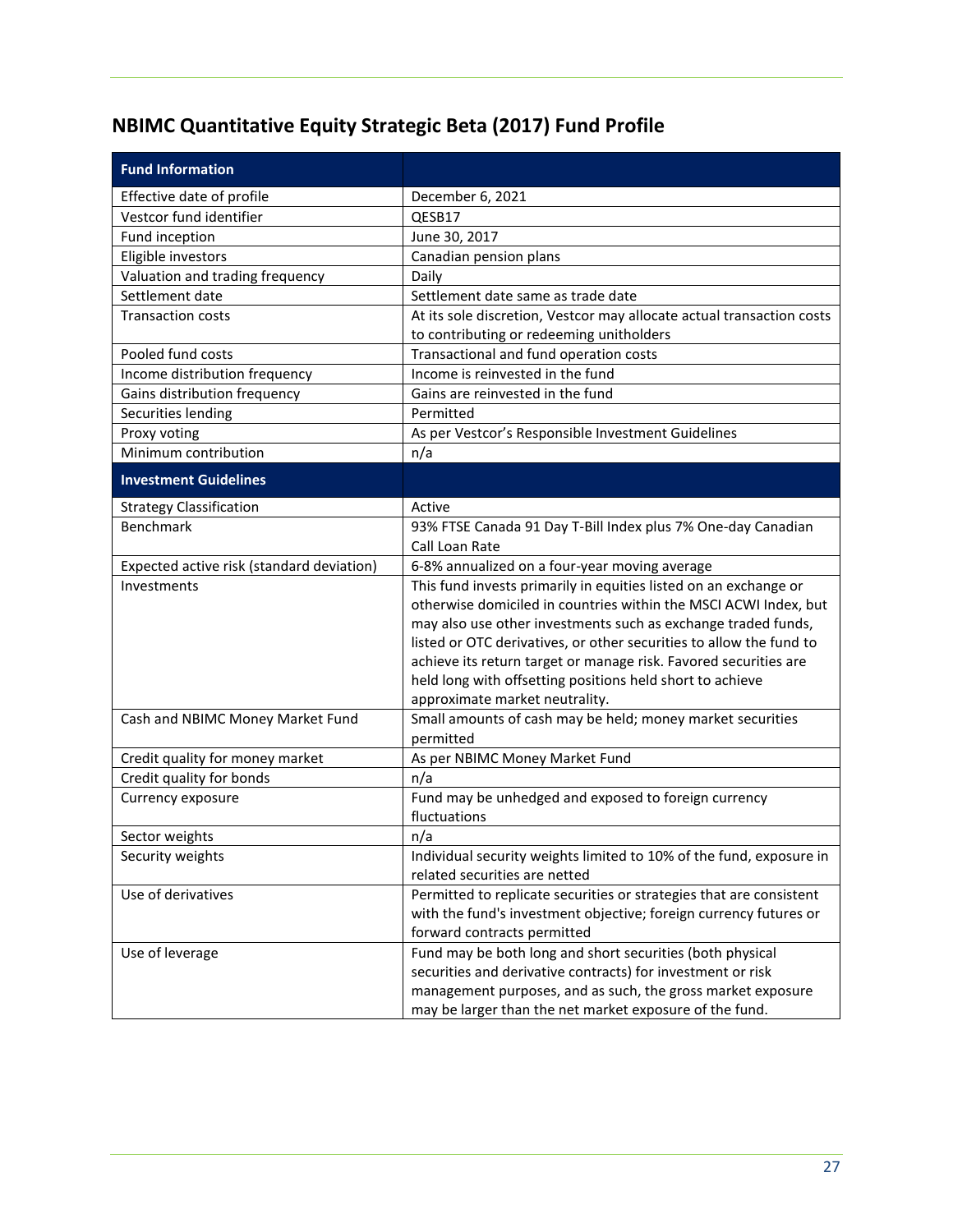## <span id="page-29-0"></span>**NBIMC Quantitative Equity Strategic Beta Fund - Class N Profile**

| <b>Fund Information</b>                   |                                                                                                      |
|-------------------------------------------|------------------------------------------------------------------------------------------------------|
| Effective date of profile                 | December 6, 2021                                                                                     |
| Vestcor fund identifier                   | QESBFD                                                                                               |
| Fund inception                            | July 19, 2016                                                                                        |
| Eligible investors                        | Canadian non-pension plan public sector funds                                                        |
| Valuation and trading frequency           | Daily                                                                                                |
| Settlement date                           | Settlement date same as trade date                                                                   |
| <b>Transaction costs</b>                  | At its sole discretion, Vestcor may allocate actual transaction costs                                |
|                                           | to contributing or redeeming unitholders                                                             |
| Pooled fund costs                         | Transactional and fund operation costs                                                               |
| Income distribution frequency             | Income is reinvested in the fund                                                                     |
| Gains distribution frequency              | Gains are reinvested in the fund                                                                     |
| Securities lending                        | Permitted                                                                                            |
| Proxy voting                              | As per Vestcor's Responsible Investment Guidelines                                                   |
| Minimum contribution                      | n/a                                                                                                  |
| <b>Investment Guidelines</b>              |                                                                                                      |
| <b>Strategy Classification</b>            | Active                                                                                               |
| Benchmark                                 | 93% FTSE Canada 91 Day T-Bill Index plus 7% One-day Canadian                                         |
|                                           | Call Loan Rate                                                                                       |
| Expected active risk (standard deviation) | 6-8% annualized on a four-year moving average                                                        |
| Investments                               | This fund invests primarily in equities listed on an exchange or                                     |
|                                           | otherwise domiciled in countries within the MSCI ACWI Index, but                                     |
|                                           | may also use other investments such as exchange traded funds,                                        |
|                                           | listed or OTC derivatives, or other securities to allow the fund to                                  |
|                                           | achieve its return target or manage risk. Favored securities are                                     |
|                                           | held long with offsetting positions held short to achieve                                            |
|                                           | approximate market neutrality.                                                                       |
| Cash and NBIMC Money Market Fund          | Small amounts of cash may be held; money market securities                                           |
|                                           | permitted                                                                                            |
| Credit quality for money market           | As per NBIMC Money Market Fund                                                                       |
| Credit quality for bonds                  | n/a                                                                                                  |
| Currency exposure                         | Fund may be unhedged and exposed to foreign currency<br>fluctuations                                 |
|                                           |                                                                                                      |
| Sector weights                            | n/a                                                                                                  |
| Security weights                          | Individual security weights limited to 10% of the fund, exposure in<br>related securities are netted |
| Use of derivatives                        | Permitted to replicate securities or strategies that are consistent                                  |
|                                           | with the fund's investment objective; foreign currency futures or                                    |
|                                           | forward contracts permitted                                                                          |
| Use of leverage                           | Fund may be both long and short securities (both physical                                            |
|                                           | securities and derivative contracts) for investment or risk                                          |
|                                           | management purposes, and as such, the gross market exposure                                          |
|                                           | may be larger than the net market exposure of the fund.                                              |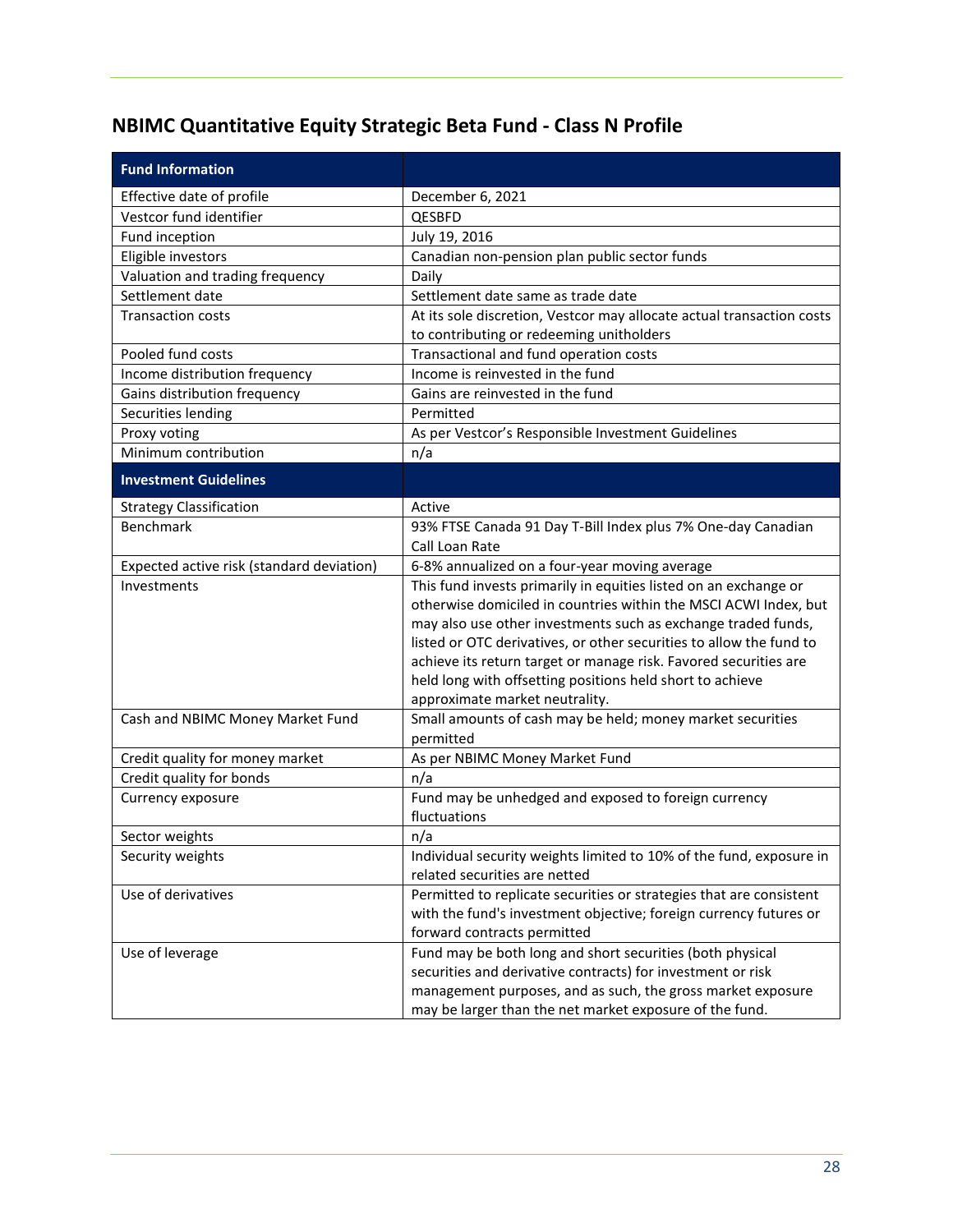## <span id="page-30-0"></span>**NBIMC Quantitative Strategies (2017) Fund Profile**

| <b>Fund Information</b>                   |                                                                       |
|-------------------------------------------|-----------------------------------------------------------------------|
| Effective date of profile                 | December 6, 2021                                                      |
| Vestcor fund identifier                   | QSF17                                                                 |
| Fund inception                            | June 30, 2017                                                         |
| Eligible investors                        | Canadian pension plans                                                |
| Valuation and trading frequency           | Daily                                                                 |
| Settlement date                           | Settlement date same as trade date                                    |
| <b>Transaction costs</b>                  | At its sole discretion, Vestcor may allocate actual transaction costs |
|                                           | to contributing or redeeming unitholders                              |
| Pooled fund costs                         | Transactional and fund operation costs                                |
| Income distribution frequency             | Income is reinvested in the fund                                      |
| Gains distribution frequency              | Gains are reinvested in the fund                                      |
| Securities lending                        | Permitted                                                             |
| Proxy voting                              | As per Vestcor's Responsible Investment Guidelines                    |
| Minimum contribution                      | n/a                                                                   |
| <b>Investment Guidelines</b>              |                                                                       |
| <b>Strategy Classification</b>            | Active                                                                |
| Benchmark                                 | 93% FTSE Canada 91 Day T-Bill Index plus 7% One-day Canadian          |
|                                           | Call Loan Rate                                                        |
| Expected active risk (standard deviation) | 6-8% annualized on a four-year moving average                         |
| Investments                               | This fund invests primarily in equities listed on an exchange or      |
|                                           | otherwise domiciled in either the U.S. or Canada, but may also use    |
|                                           | other investments such as exchange traded funds, listed or OTC        |
|                                           | derivatives, or other securities to allow the fund to achieve its     |
|                                           | return target or manage risk. Favored securities are held long with   |
|                                           | offsetting positions held short to achieve approximate market         |
|                                           | neutrality.                                                           |
| Cash and NBIMC Money Market Fund          | Small amounts of cash may be held; money market securities            |
|                                           | permitted                                                             |
| Credit quality for money market           | As per NBIMC Money Market Fund<br>n/a                                 |
| Credit quality for bonds                  | Fund may be unhedged and exposed to foreign currency                  |
| Currency exposure                         | fluctuations                                                          |
| Sector weights                            | n/a                                                                   |
| Security weights                          | Individual security weights limited to 10% of the fund, exposure in   |
|                                           | related securities are netted                                         |
| Use of derivatives                        | Permitted to replicate securities or strategies that are consistent   |
|                                           | with the fund's investment objective; foreign currency futures or     |
|                                           | forward contracts permitted                                           |
| Use of leverage                           | Fund may be both long and short securities (both physical             |
|                                           | securities and derivative contracts) for investment or risk           |
|                                           | management purposes, and as such, the gross market exposure           |
|                                           | may be larger than the net market exposure of the fund.               |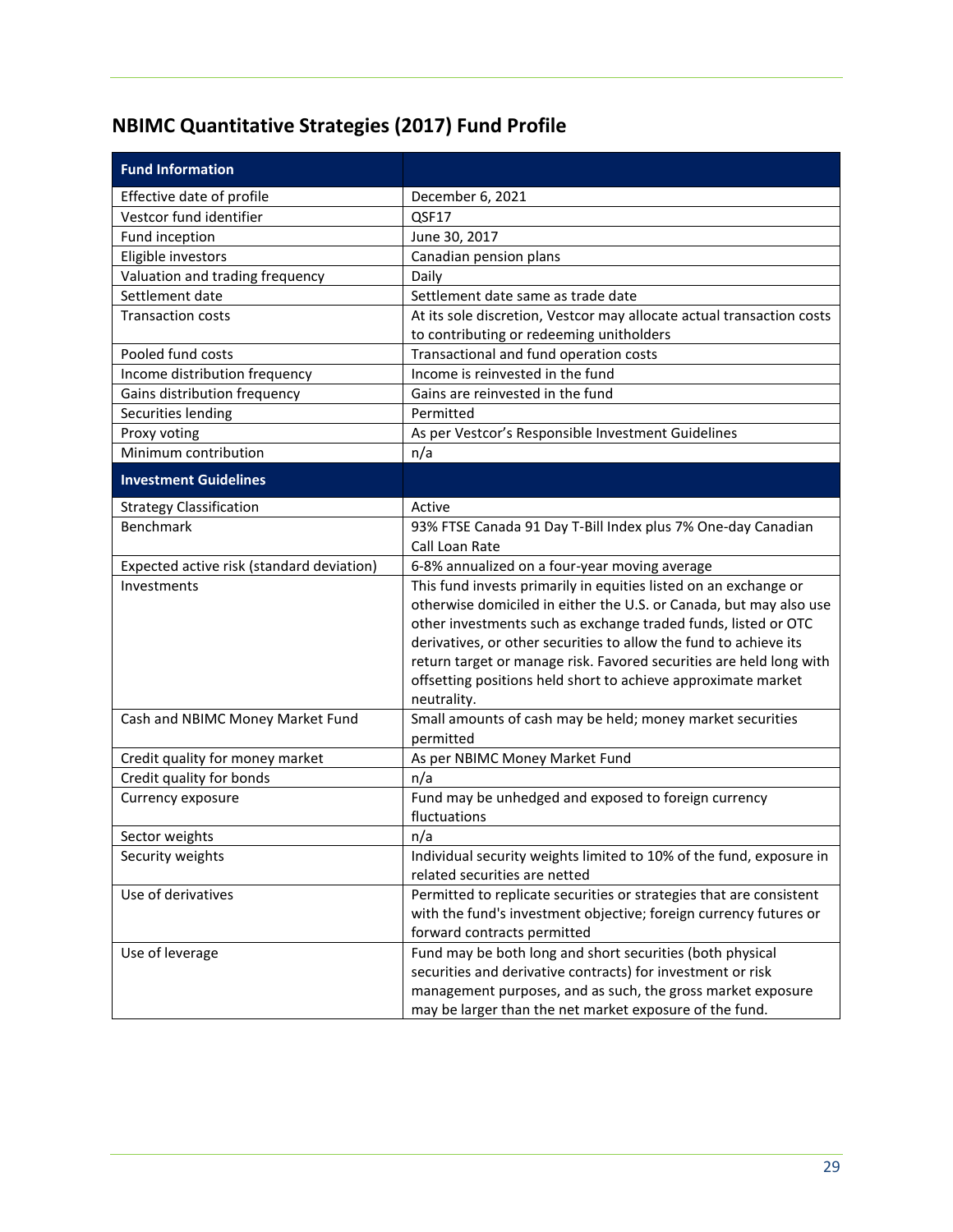## <span id="page-31-0"></span>**NBIMC Quantitative Strategies Fund – Class N Profile**

| <b>Fund Information</b>                   |                                                                       |
|-------------------------------------------|-----------------------------------------------------------------------|
| Effective date of profile                 | December 6, 2021                                                      |
| Vestcor fund identifier                   | <b>QUANTST</b>                                                        |
| Fund inception                            | April 1, 2008                                                         |
| Eligible investors                        | Canadian non-pension plan public sector funds                         |
| Valuation and trading frequency           | Daily                                                                 |
| Settlement date                           | Settlement date same as trade date                                    |
| <b>Transaction costs</b>                  | At its sole discretion, Vestcor may allocate actual transaction costs |
|                                           | to contributing or redeeming unitholders                              |
| Pooled fund costs                         | Transactional and fund operation costs                                |
| Income distribution frequency             | Income is reinvested in the fund                                      |
| Gains distribution frequency              | Gains are reinvested in the fund                                      |
| Securities lending                        | Permitted                                                             |
| Proxy voting                              | As per Vestcor's Responsible Investment Guidelines                    |
| Minimum contribution                      | n/a                                                                   |
| <b>Investment Guidelines</b>              |                                                                       |
| <b>Strategy Classification</b>            | Active                                                                |
| Benchmark                                 | 93% FTSE Canada 91 Day T-Bill Index plus 7% One-day Canadian          |
|                                           | Call Loan Rate                                                        |
| Expected active risk (standard deviation) | 6-8% annualized on a four-year moving average                         |
| Investments                               | This fund invests primarily in equities listed on an exchange or      |
|                                           | otherwise domiciled in either the U.S. or Canada, but may also use    |
|                                           | other investments such as exchange traded funds, listed or OTC        |
|                                           | derivatives, or other securities to allow the fund to achieve its     |
|                                           | return target or manage risk. Favored securities are held long with   |
|                                           | offsetting positions held short to achieve approximate market         |
|                                           | neutrality.                                                           |
| Cash and NBIMC Money Market Fund          | Small amounts of cash may be held; money market securities            |
|                                           | permitted                                                             |
| Credit quality for money market           | As per NBIMC Money Market Fund<br>n/a                                 |
| Credit quality for bonds                  |                                                                       |
| Currency exposure                         | Fund may be unhedged and exposed to foreign currency<br>fluctuations  |
| Sector weights                            | n/a                                                                   |
| Security weights                          | Individual security weights limited to 10% of the fund, exposure in   |
|                                           | related securities are netted                                         |
| Use of derivatives                        | Permitted to replicate securities or strategies that are consistent   |
|                                           | with the fund's investment objective; foreign currency futures or     |
|                                           | forward contracts permitted                                           |
| Use of leverage                           | Fund may be both long and short securities (both physical             |
|                                           | securities and derivative contracts) for investment or risk           |
|                                           | management purposes, and as such, the gross market exposure           |
|                                           | may be larger than the net market exposure of the fund.               |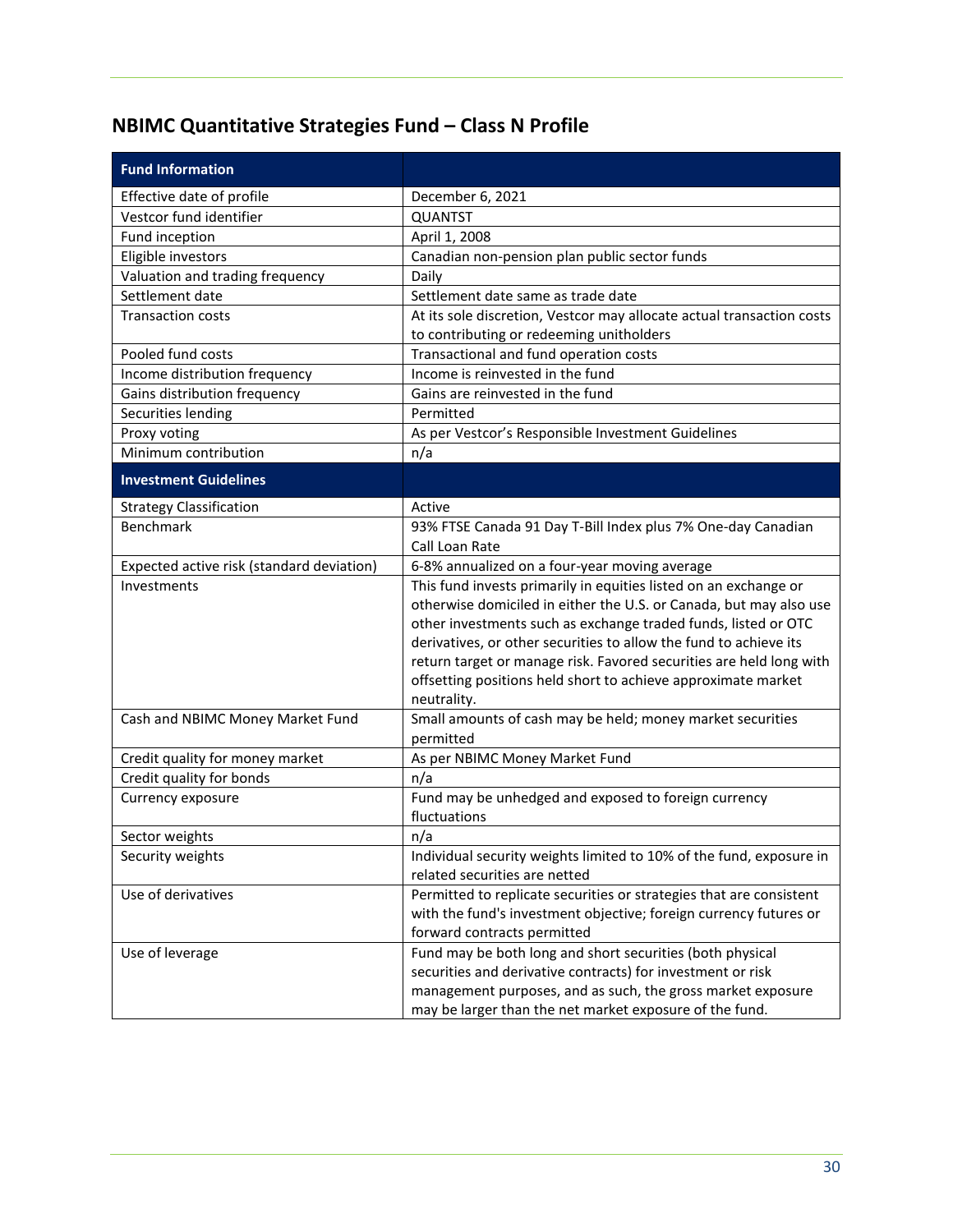# <span id="page-32-0"></span>**NBIMC U.S. Equity Index (2017) Fund Profile**

| <b>Fund Information</b>                   |                                                                                                                   |
|-------------------------------------------|-------------------------------------------------------------------------------------------------------------------|
| Effective date of profile                 | December 6, 2021                                                                                                  |
| Vestcor fund identifier                   | USINDX17                                                                                                          |
| Fund inception                            | April 28, 2017                                                                                                    |
| Eligible investors                        | Canadian pension plans                                                                                            |
| Valuation and trading frequency           | Daily                                                                                                             |
| Settlement date                           | Settlement date same as trade date                                                                                |
| <b>Transaction costs</b>                  | At its sole discretion, Vestcor may allocate actual transaction costs<br>to contributing or redeeming unitholders |
| Pooled fund costs                         | Transactional and fund operation costs                                                                            |
| Income distribution frequency             | Income is reinvested in the fund                                                                                  |
| Gains distribution frequency              | Gains are reinvested in the fund                                                                                  |
| Securities lending                        | Permitted                                                                                                         |
| Proxy voting                              | As per Vestcor's Responsible Investment Guidelines                                                                |
| Minimum contribution                      | n/a                                                                                                               |
| <b>Investment Guidelines</b>              |                                                                                                                   |
| <b>Strategy Classification</b>            | Passive                                                                                                           |
| Benchmark                                 | MSCI USA Total Return Index in \$C, Gross                                                                         |
| Expected active risk (standard deviation) | 10-20 basis points annually on a four-year moving average                                                         |
| Investments                               | This fund invests in securities held in the S&P 500 Index                                                         |
| Cash and NBIMC Money Market Fund          | Small amounts of cash may be held; money market securities                                                        |
|                                           | permitted                                                                                                         |
| Credit quality for money market           | As per NBIMC Money Market Fund                                                                                    |
| Credit quality for bonds                  |                                                                                                                   |
|                                           | n/a                                                                                                               |
| Currency exposure                         | Fund is unhedged and is exposed to foreign currency                                                               |
|                                           | denominated investments                                                                                           |
| Sector weights                            | Benchmark weights plus/minus 1%                                                                                   |
| Security weights                          | Benchmark weights plus/minus 1%                                                                                   |
| Use of derivatives                        | Permitted to replicate securities or strategies that are consistent                                               |
|                                           | with the fund's investment objective; foreign currency futures or<br>forward contracts permitted                  |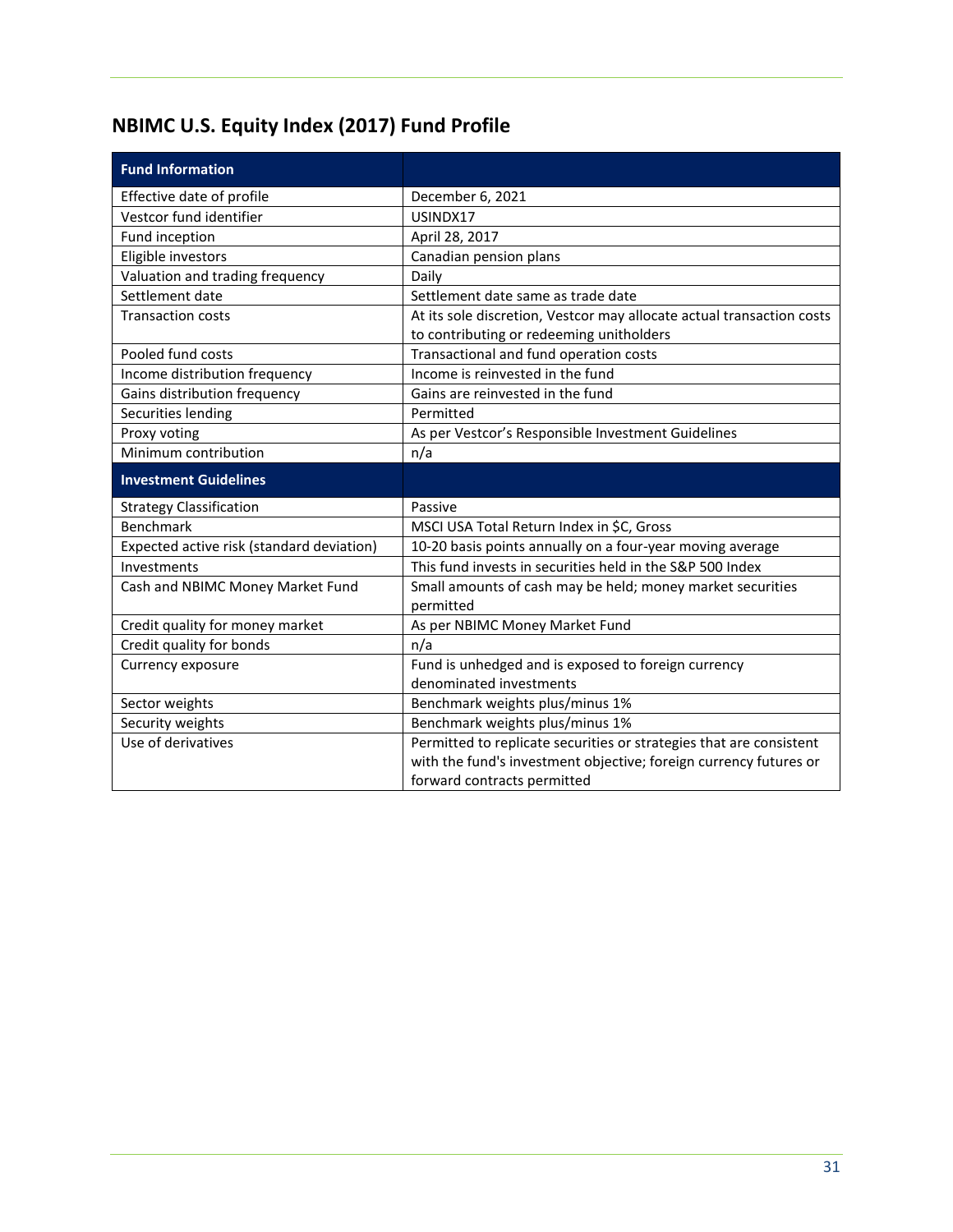## <span id="page-33-0"></span>**NBIMC U.S. Equity Index Fund – Class N Profile**

| <b>Fund Information</b>                   |                                                                                                                   |
|-------------------------------------------|-------------------------------------------------------------------------------------------------------------------|
| Effective date of profile                 | December 6, 2021                                                                                                  |
| Vestcor fund identifier                   | <b>USINDEX</b>                                                                                                    |
| Fund inception                            | April 1, 2008                                                                                                     |
| Eligible investors                        | Canadian non-pension plan public sector funds                                                                     |
| Valuation and trading frequency           | Daily                                                                                                             |
| Settlement date                           | Settlement date same as trade date                                                                                |
| <b>Transaction costs</b>                  | At its sole discretion, Vestcor may allocate actual transaction costs<br>to contributing or redeeming unitholders |
| Pooled fund costs                         | Transactional and fund operation costs                                                                            |
| Income distribution frequency             | Income is reinvested in the fund                                                                                  |
| Gains distribution frequency              | Gains are reinvested in the fund                                                                                  |
| Securities lending                        | Permitted                                                                                                         |
| Proxy voting                              | As per Vestcor's Responsible Investment Guidelines                                                                |
| Minimum contribution                      | n/a                                                                                                               |
| <b>Investment Guidelines</b>              |                                                                                                                   |
| <b>Strategy Classification</b>            | Passive                                                                                                           |
| <b>Benchmark</b>                          | MSCI USA Total Return Index in \$C, Net                                                                           |
| Expected active risk (standard deviation) |                                                                                                                   |
|                                           | 10-20 basis points annually on a four-year moving average                                                         |
| Investments                               | This fund invests in securities held in the S&P 500 Index                                                         |
| Cash and NBIMC Money Market Fund          | Small amounts of cash may be held; money market securities                                                        |
|                                           | permitted                                                                                                         |
| Credit quality for money market           | As per NBIMC Money Market Fund                                                                                    |
| Credit quality for bonds                  | n/a                                                                                                               |
| Currency exposure                         | Fund is unhedged and is exposed to foreign currency                                                               |
|                                           | denominated investments                                                                                           |
| Sector weights                            | Benchmark weights plus/minus 1%                                                                                   |
| Security weights                          | Benchmark weights plus/minus 1%                                                                                   |
| Use of derivatives                        | Permitted to replicate securities or strategies that are consistent                                               |
|                                           | with the fund's investment objective; foreign currency futures or<br>forward contracts permitted                  |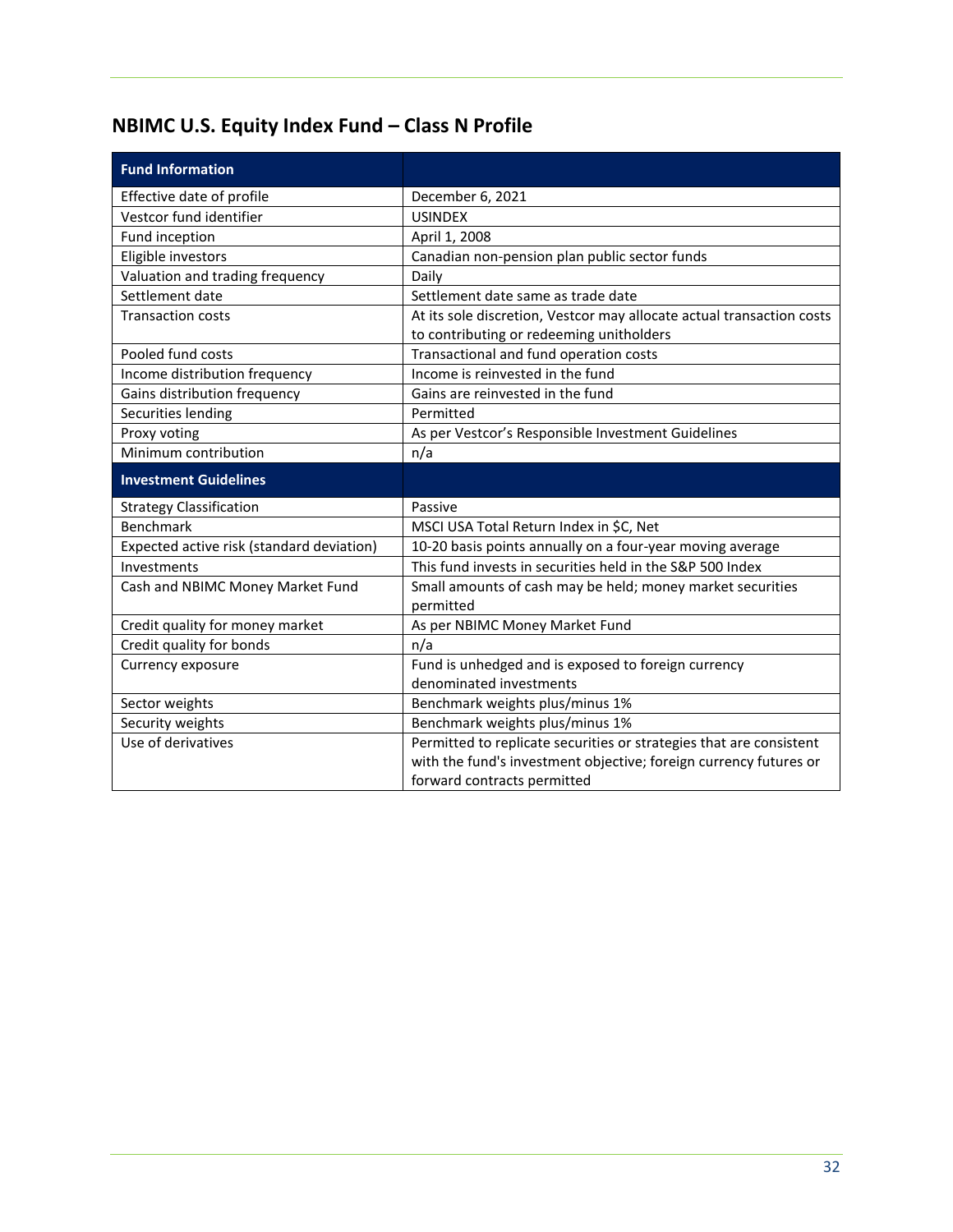## <span id="page-34-0"></span>**NBIMC U.S. Small Cap Equity Fund Profile**

| <b>Fund Information</b>                   |                                                                                                                       |
|-------------------------------------------|-----------------------------------------------------------------------------------------------------------------------|
| Effective date of profile                 | December 6, 2021                                                                                                      |
| Vestcor fund identifier                   | SMALLUS                                                                                                               |
| Fund inception                            | April 30, 2018                                                                                                        |
| Eligible investors                        | Canadian pension plans                                                                                                |
| Valuation and trading frequency           | Daily                                                                                                                 |
| Settlement date                           | Settlement date same as trade date                                                                                    |
| <b>Transaction costs</b>                  | At its sole discretion, Vestcor may allocate actual transaction costs                                                 |
|                                           | to contributing or redeeming unitholders                                                                              |
| Pooled fund costs                         | Transactional and fund operation costs                                                                                |
| Income distribution frequency             | Income is reinvested in the fund                                                                                      |
| Gains distribution frequency              | Gains are reinvested in the fund                                                                                      |
| Securities lending                        | Permitted                                                                                                             |
| Proxy voting                              | As per Vestcor's Responsible Investment Guidelines                                                                    |
| Minimum contribution                      | n/a                                                                                                                   |
| <b>Investment Guidelines</b>              |                                                                                                                       |
| <b>Strategy Classification</b>            | Passive                                                                                                               |
| <b>Benchmark</b>                          | Russell 2000 Net Total Return Index (USD Base) in \$C                                                                 |
| Expected active risk (standard deviation) | 20-40 basis points annually on a four-year moving average.                                                            |
| Investments                               | This fund invests primarily in smallcap U.S. equities (equities listed                                                |
|                                           | on a U.S. exchange or otherwise domiciled in the U.S.) but may                                                        |
|                                           | also use other investments such as exchange traded funds, listed                                                      |
|                                           | or OTC derivatives, or other securities to allow the fund to achieve                                                  |
|                                           | its return target or otherwise manage risk.                                                                           |
| Cash and NBIMC Money Market Fund          | Small amounts of cash may be held; money market securities                                                            |
|                                           | permitted                                                                                                             |
| Credit quality for money market           | As per NBIMC Money Market Fund                                                                                        |
| Credit quality for bonds                  | n/a                                                                                                                   |
| Currency exposure                         | Fund is unhedged and is exposed to foreign currency                                                                   |
|                                           | denominated investments                                                                                               |
| Sector weights                            | Benchmark weights plus/minus 3%                                                                                       |
| Security weights                          | No restrictions in relation to the benchmark.                                                                         |
|                                           |                                                                                                                       |
| Use of derivatives                        | Permitted to equitize cash and to replicate securities or strategies<br>that are consistent with the fund's objective |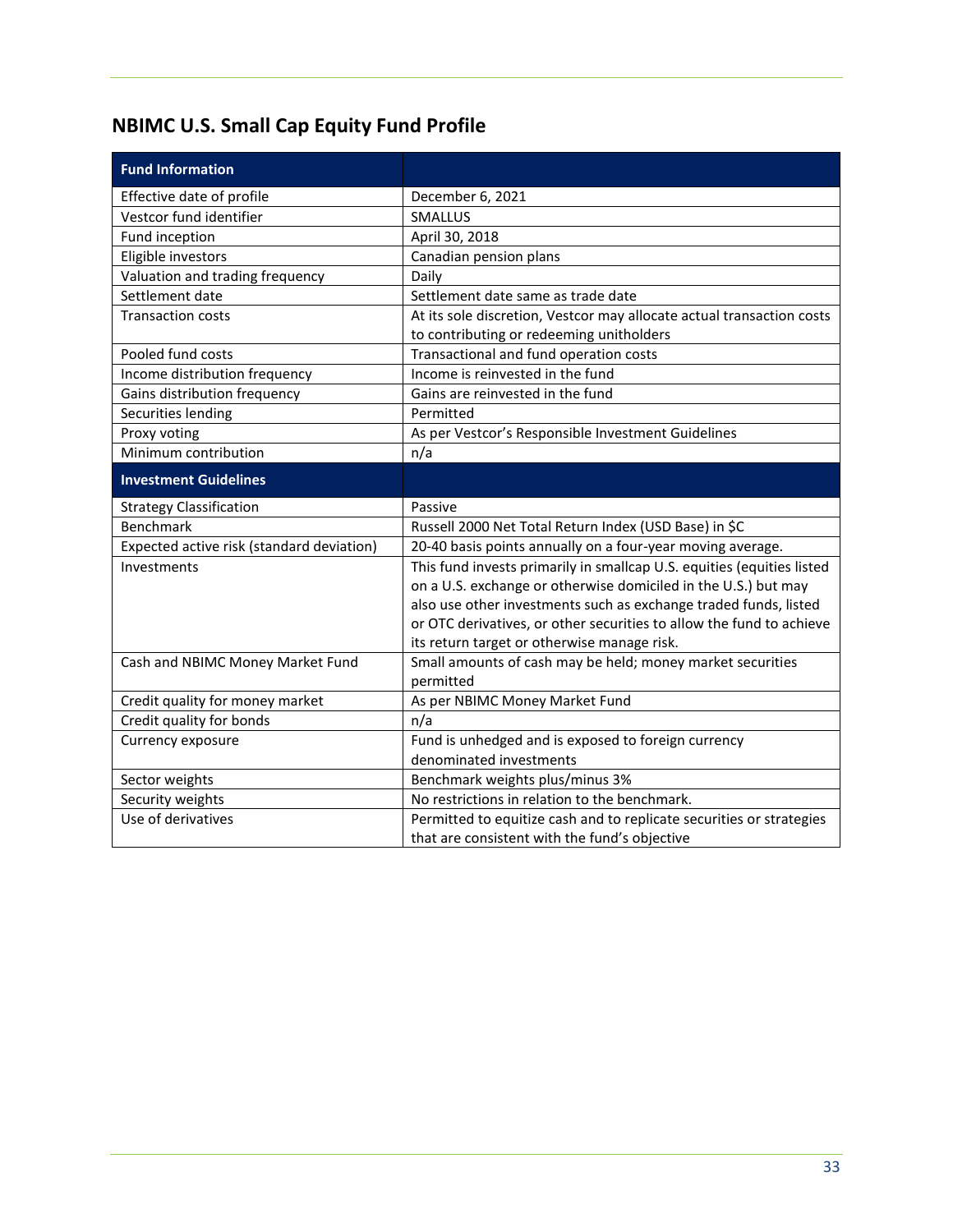## <span id="page-35-0"></span>**Vestcor Investments Private Equity, L.P. Profile**

| <b>Partnership Information</b>            |                                                                       |
|-------------------------------------------|-----------------------------------------------------------------------|
| Effective date of profile                 | December 6, 2021                                                      |
| Vestcor partnership identifier            | VPE0001, VPE0002, VPE0003, VPE0004                                    |
| Partnership inception                     | October 11, 2017                                                      |
| Eligible investors                        | Canadian pension plans and other public sector funds                  |
| Valuation and trading frequency           | Net asset value determined daily per Vestcor private asset            |
|                                           | valuation policy                                                      |
| Settlement date                           | Settlement date same as trade date                                    |
| <b>Transaction costs</b>                  | At its sole discretion, Vestcor may allocate actual transaction costs |
|                                           | to contributing or redeeming partners                                 |
| Limited Partnership costs                 | Transactional, partnership operation, and private asset costs         |
| Income distribution frequency             | Income is distributed to partners                                     |
| Gains distribution frequency              | Realized gains are distributed to partners                            |
| Securities lending                        | Not permitted                                                         |
| Proxy voting                              | As per Vestcor's Responsible Investment Guidelines                    |
| Minimum contribution                      | n/a                                                                   |
|                                           |                                                                       |
| <b>Investment Guidelines</b>              |                                                                       |
| <b>Strategy Classification</b>            | Active                                                                |
| Benchmark                                 | MSCI World Total Return Index in \$C, Net                             |
| Expected active risk (standard deviation) | n/a                                                                   |
| Investments                               | This partnership invests primarily in limited partnerships or similar |
|                                           | vehicles of direct private equity investments or through fund-of-     |
|                                           | funds structures, domiciled in Canada, U.S., or MSCI EAFE             |
|                                           | countries and also via co-investments in private companies.           |
| Cash and NBIMC Money Market Fund          | Small amounts of cash may be held; money market securities            |
|                                           | permitted                                                             |
| Credit quality for money market           | As per NBIMC Money Market Fund                                        |
| Credit quality for bonds                  | n/a                                                                   |
| Currency exposure                         | Partnership is exposed to foreign currency fluctuations               |
| Sector weights                            | n/a                                                                   |
| Security weights<br>Use of derivatives    | n/a<br>Foreign currency futures or forward contracts are permitted    |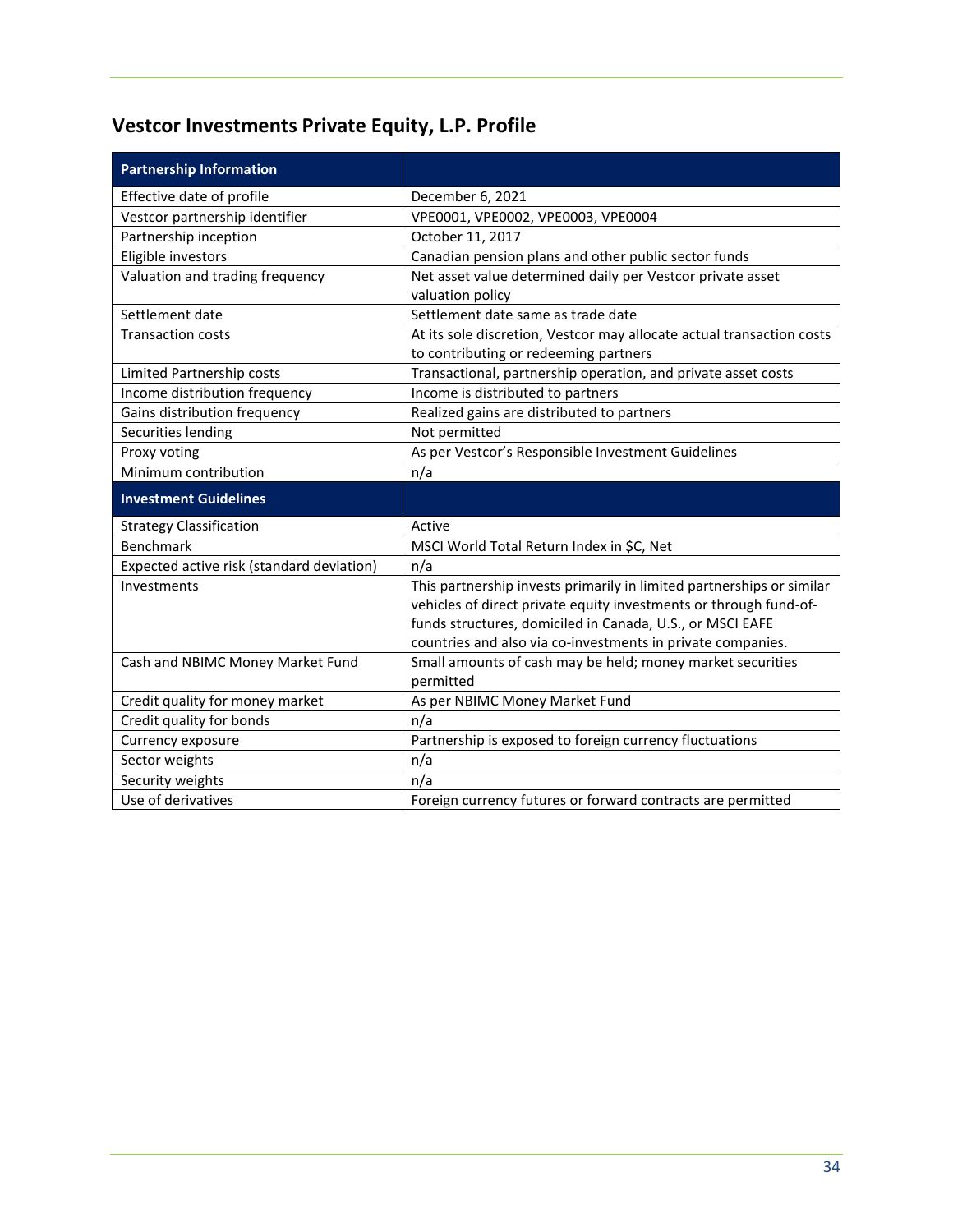## <span id="page-36-0"></span>**Vestcor Investments Infrastructure, L.P. Profile**

| <b>Partnership Information</b>            |                                                                         |
|-------------------------------------------|-------------------------------------------------------------------------|
| Effective date of profile                 | December 6, 2021                                                        |
| Vestcor partnership identifier            | VIN0001, VIN0002, VIN0003, VIN0004                                      |
| Partnership inception                     | March 31, 2017                                                          |
| Eligible investors                        | Canadian pension plans and other public sector funds                    |
| Valuation and trading frequency           | Net asset value determined daily per Vestcor private asset              |
|                                           | valuation policy                                                        |
| Settlement date                           | Settlement date same as trade date                                      |
| <b>Transaction costs</b>                  | At its sole discretion, Vestcor may allocate actual transaction costs   |
|                                           | to contributing or redeeming partners                                   |
| Limited Partnership costs                 | Transactional, partnership operation, and private asset costs           |
| Income distribution frequency             | Income is distributed to partners                                       |
| Gains distribution frequency              | Realized gains are distributed to partners                              |
| Securities lending                        | Not permitted                                                           |
| Proxy voting                              | As per Vestcor 's Responsible Investment Guidelines                     |
| Minimum contribution                      | n/a                                                                     |
|                                           |                                                                         |
| <b>Investment Guidelines</b>              |                                                                         |
| <b>Strategy Classification</b>            | Active                                                                  |
| <b>Benchmark</b>                          | 4% Real Return *                                                        |
| Expected active risk (standard deviation) | n/a                                                                     |
| Investments                               | This partnership invests directly in infrastructure investment          |
|                                           | through co-ownership structures primarily in OECD countries and         |
|                                           | also by investing in limited partnerships or similar pooled             |
|                                           | structures.                                                             |
| Cash and NBIMC Money Market Fund          | Small amounts of cash may be held; money market securities<br>permitted |
| Credit quality for money market           | As per NBIMC Money Market Fund                                          |
| Credit quality for bonds                  | n/a                                                                     |
| Currency exposure                         | Partnership may be unhedged and exposed to foreign currency             |
|                                           | fluctuations                                                            |
| Sector weights                            | n/a                                                                     |
| Security weights                          | n/a                                                                     |

\* Inflation is defined as the percentage change in the twelve-month average CPI-Canada All Items Index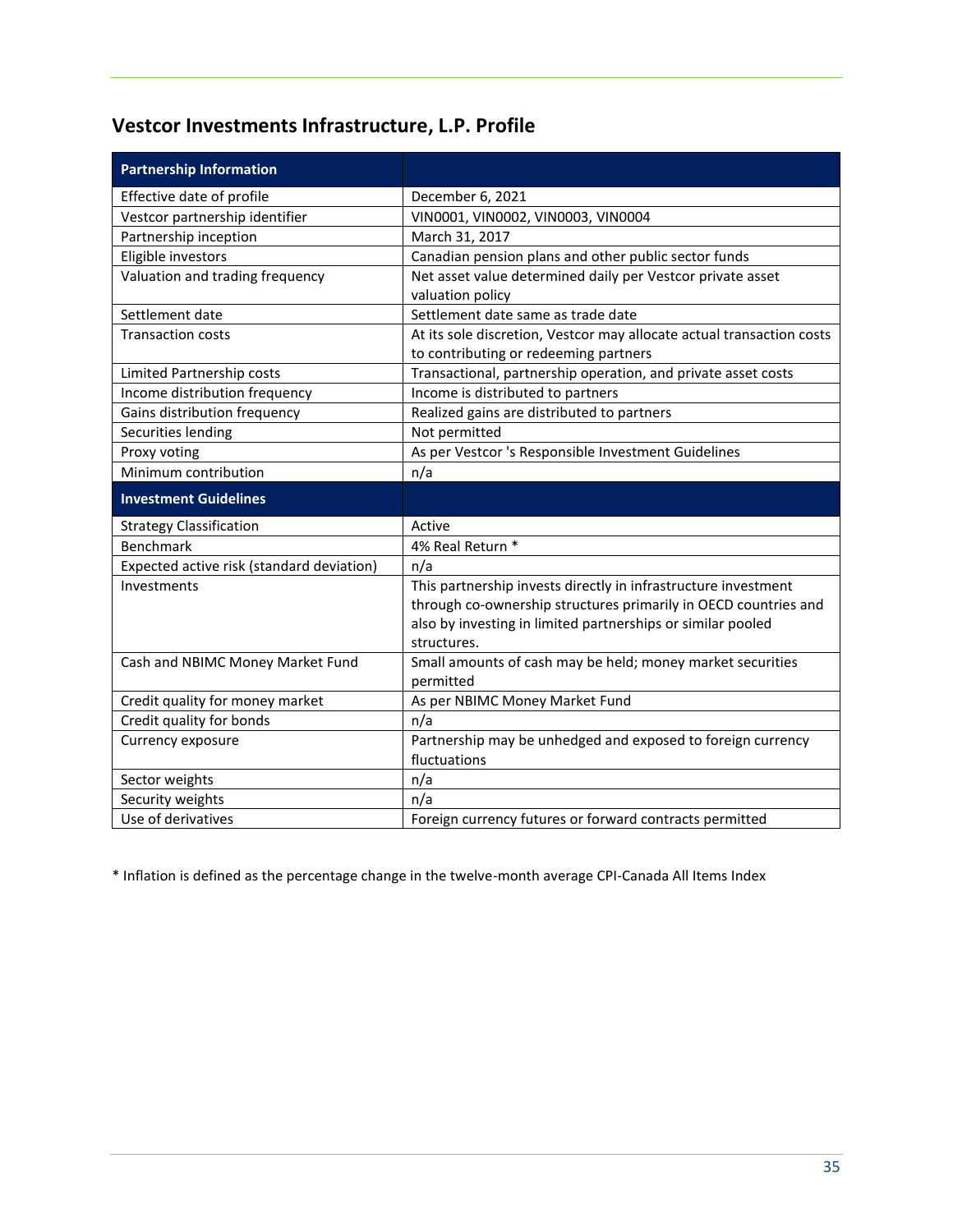## <span id="page-37-0"></span>**Vestcor Investments Private Real Estate, L.P. Profile**

| <b>Partnership Information</b>            |                                                                                                                               |
|-------------------------------------------|-------------------------------------------------------------------------------------------------------------------------------|
| Effective date of profile                 | December 6, 2021                                                                                                              |
| Vestcor partnership identifier            | VRE0001, VRE0002, VRE0003                                                                                                     |
| Partnership inception                     | March 2, 2017                                                                                                                 |
| Eligible investors                        | Canadian pension plans and other public sector funds                                                                          |
| Valuation and trading frequency           | Net asset value determined daily per Vestcor private asset<br>valuation policy                                                |
| Settlement date                           | Settlement date same as trade date                                                                                            |
| <b>Transaction costs</b>                  | At its sole discretion, Vestcor may allocate actual transaction costs<br>to contributing or redeeming unitholders             |
| Limited Partnership costs                 | Transactional, partnership operation, and private asset costs                                                                 |
| Income distribution frequency             | Income is distributed to partners                                                                                             |
| Gains distribution frequency              | Realized gains are distributed to partners                                                                                    |
| Securities lending                        | Not permitted                                                                                                                 |
| Proxy voting                              | As per Vestcor 's Responsible Investment Guidelines                                                                           |
| Minimum contribution                      | n/a                                                                                                                           |
|                                           |                                                                                                                               |
| <b>Investment Guidelines</b>              |                                                                                                                               |
| <b>Strategy Classification</b>            | Active                                                                                                                        |
| Benchmark                                 | MSCI/REALPAC Canada Quarterly Property Fund Index (Levered),<br><b>Net Total Return</b>                                       |
| Expected active risk (standard deviation) | n/a                                                                                                                           |
| Investments                               | This partnership invests in real estate limited partnerships or<br>similar vehicles and/or direct investments in real estate. |
| Cash and NBIMC Money Market Fund          | Small amounts of cash may be held; money market securities<br>permitted                                                       |
| Credit quality for money market           | As per NBIMC Money Market Fund                                                                                                |
| Credit quality for bonds                  | n/a                                                                                                                           |
| Currency exposure                         | Partnership may be unhedged and exposed to foreign currency<br>fluctuations                                                   |
| Sector weights                            | n/a                                                                                                                           |
| Security weights                          | n/a                                                                                                                           |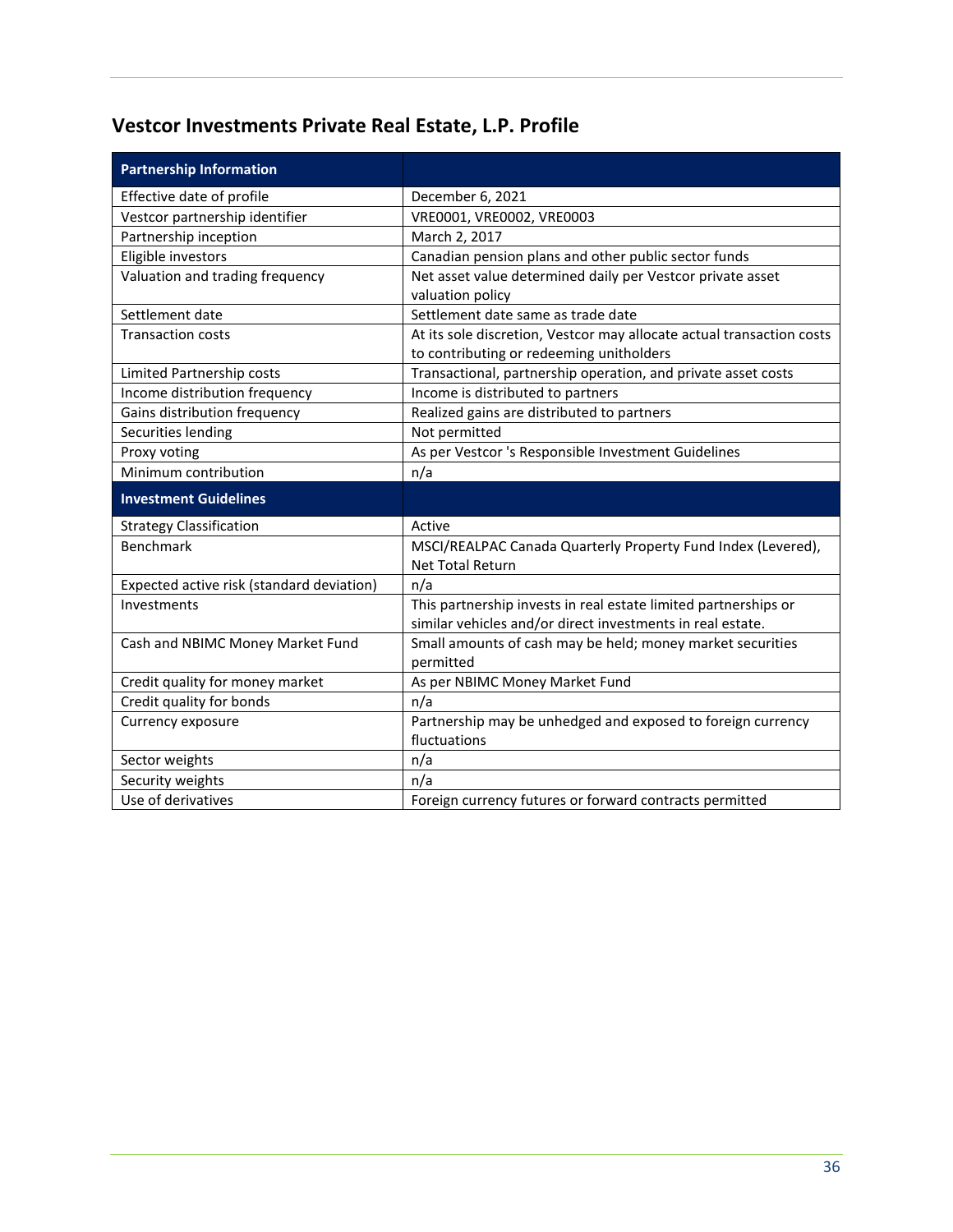## <span id="page-38-0"></span>**Vestcor Investments Private Real Estate 2, L.P. Profile**

| <b>Partnership Information</b>            |                                                                                                                               |
|-------------------------------------------|-------------------------------------------------------------------------------------------------------------------------------|
| Effective date of profile                 | December 6, 2021                                                                                                              |
| Vestcor partnership identifier            | VR20001, VR20002                                                                                                              |
| Partnership inception                     | March 26, 2018                                                                                                                |
| Eligible investors                        | Canadian pension plans only                                                                                                   |
| Valuation and trading frequency           | Net asset value determined daily per Vestcor private asset<br>valuation policy                                                |
| Settlement date                           | Settlement date same as trade date                                                                                            |
| <b>Transaction costs</b>                  | At its sole discretion, Vestcor may allocate actual transaction costs<br>to contributing or redeeming unitholders             |
| Limited Partnership costs                 | Transactional, partnership operation, and private asset costs                                                                 |
| Income distribution frequency             | Income is distributed to partners                                                                                             |
| Gains distribution frequency              | Realized gains are distributed to partners                                                                                    |
| Securities lending                        | Not permitted                                                                                                                 |
| Proxy voting                              | As per Vestcor 's Responsible Investment Guidelines                                                                           |
| Minimum contribution                      | n/a                                                                                                                           |
|                                           |                                                                                                                               |
| <b>Investment Guidelines</b>              |                                                                                                                               |
| <b>Strategy Classification</b>            | Active                                                                                                                        |
| <b>Benchmark</b>                          | MSCI/REALPAC Canada Quarterly Property Fund Index (Levered),<br><b>Net Total Return</b>                                       |
| Expected active risk (standard deviation) | n/a                                                                                                                           |
| Investments                               | This partnership invests in real estate limited partnerships or<br>similar vehicles and/or direct investments in real estate. |
| Cash and NBIMC Money Market Fund          | Small amounts of cash may be held; money market securities<br>permitted                                                       |
| Credit quality for money market           | As per NBIMC Money Market Fund                                                                                                |
| Credit quality for bonds                  | n/a                                                                                                                           |
| Currency exposure                         | Partnership may be unhedged and exposed to foreign currency<br>fluctuations                                                   |
| Sector weights                            | n/a                                                                                                                           |
| Security weights                          | n/a                                                                                                                           |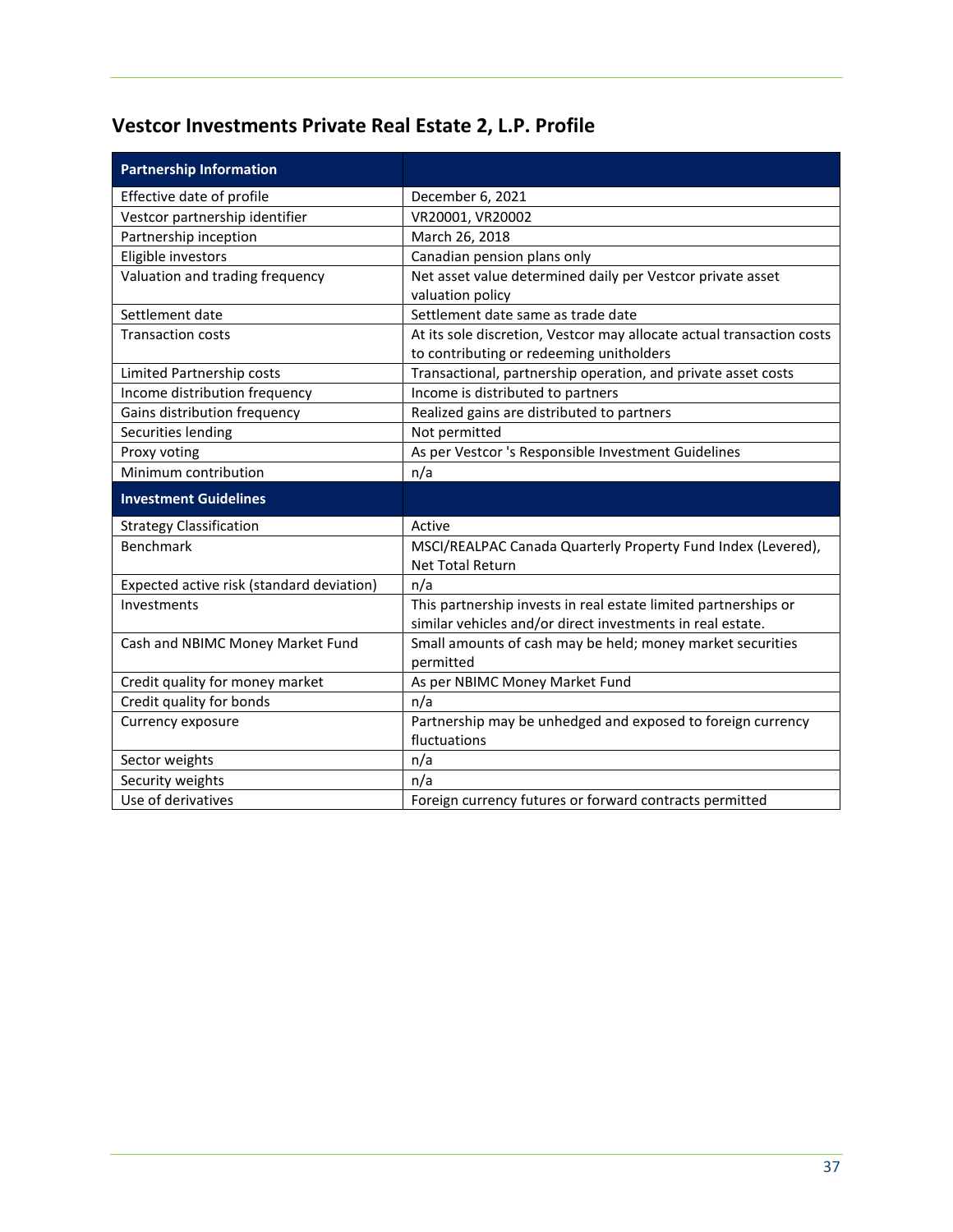## <span id="page-39-0"></span>**Vestcor Real Estate Fund Limited Partnership Profile**

| <b>Partnership Information</b>            |                                                                                                                   |
|-------------------------------------------|-------------------------------------------------------------------------------------------------------------------|
| Effective date of profile                 | December 6, 2021                                                                                                  |
| Vestcor partnership identifier            | <b>VREFUND</b>                                                                                                    |
| Partnership inception                     | November 29, 2019                                                                                                 |
| Eligible investors                        | Canadian pension plans and other public sector funds                                                              |
| Valuation and trading frequency           | Net asset value determined daily per Vestcor private asset<br>valuation policy                                    |
| Settlement date                           | Settlement date same as trade date                                                                                |
| <b>Transaction costs</b>                  | At its sole discretion, Vestcor may allocate actual transaction costs<br>to contributing or redeeming unitholders |
| Limited Partnership costs                 | Transactional, partnership operation, and private asset costs                                                     |
| Income distribution frequency             | Income is distributed to partners                                                                                 |
| Gains distribution frequency              | Realized gains are distributed to partners                                                                        |
| Securities lending                        | Not permitted                                                                                                     |
| Proxy voting                              | As per Vestcor 's Responsible Investment Guidelines                                                               |
| Minimum contribution                      | n/a                                                                                                               |
| <b>Investment Guidelines</b>              |                                                                                                                   |
| <b>Strategy Classification</b>            | Active                                                                                                            |
| <b>Benchmark</b>                          | MSCI/REALPAC Canada Quarterly Property Fund Index (Levered),<br><b>Net Total Return</b>                           |
| Expected active risk (standard deviation) | n/a                                                                                                               |
| Investments                               | This partnership invests in direct investments and co-investments<br>in real estate in Canada                     |
| Cash and NBIMC Money Market Fund          | Small amounts of cash may be held; money market securities<br>permitted                                           |
| Credit quality for money market           | As per NBIMC Money Market Fund                                                                                    |
| Credit quality for bonds                  | n/a                                                                                                               |
| Currency exposure                         | n/a                                                                                                               |
| Sector weights                            | n/a                                                                                                               |
| Security weights                          | n/a                                                                                                               |
| Use of derivatives                        | n/a                                                                                                               |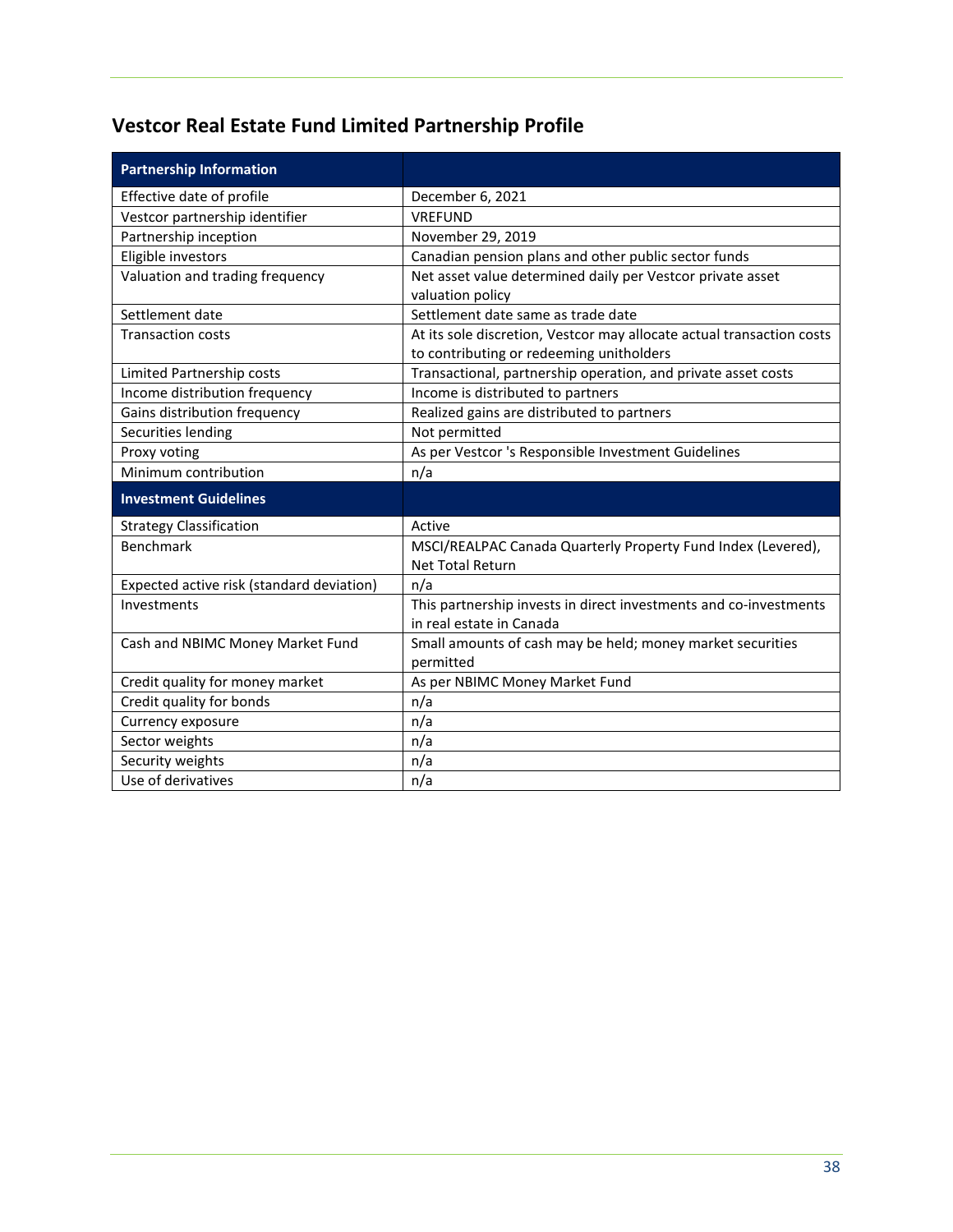## <span id="page-40-0"></span>**Vestcor International Active Equity Fund Profile**

| <b>Fund Information</b>                   |                                                                                |
|-------------------------------------------|--------------------------------------------------------------------------------|
| Effective date of profile                 | December 6, 2021                                                               |
| Vestcor fund identifier                   | <b>INTACTP</b>                                                                 |
| Fund inception                            | TBD                                                                            |
| Eligible investors                        | Canadian pension plans                                                         |
| Valuation and trading frequency           | Daily                                                                          |
| Settlement date                           | Settlement date same as trade date                                             |
| <b>Transaction costs</b>                  | At its sole discretion, Vestcor may allocate actual transaction costs          |
|                                           | to contributing or redeeming unitholders                                       |
| Pooled fund costs                         | Transactional and fund operation costs                                         |
| Income distribution frequency             | Income is reinvested in the fund                                               |
| Gains distribution frequency              | Gains are reinvested in the fund                                               |
| Securities lending                        | Permitted                                                                      |
| Proxy voting                              | As per Vestcor's Responsible Investment Guidelines                             |
| Minimum contribution                      | n/a                                                                            |
| <b>Investment Guidelines</b>              |                                                                                |
| <b>Strategy Classification</b>            | Active                                                                         |
| Benchmark                                 | MSCI World (ex. Canada) Total Return Index in \$C, Net                         |
| Expected active risk (standard deviation) | 200-300 basis points annually on a four-year moving average                    |
| Investments                               | This fund invests primarily in equities listed on exchanges or                 |
|                                           | otherwise domiciled in countries considered to be Developed                    |
|                                           | Markets (excluding Canada) according to the benchmark provider,                |
|                                           | but may also use other investments such as exchange traded                     |
|                                           | funds, listed or OTC derivatives, or other securities to allow the             |
|                                           | fund to achieve its benchmark tracking target or otherwise                     |
|                                           | manage risk.                                                                   |
| Cash and NBIMC Money Market Fund          | Small amounts of cash may be held; money market securities                     |
|                                           | permitted                                                                      |
| Credit quality for money market           | As per NBIMC Money Market Fund                                                 |
| Credit quality for bonds                  | n/a                                                                            |
| Currency exposure                         | Fund is unhedged and is exposed to foreign currency<br>denominated investments |
| Sector weights                            | Benchmark weights plus/minus 10%                                               |
| Security weights                          | No restrictions in relations to the benchmark                                  |
| Use of derivatives                        | Permitted to equityize cash and to replicate securities or                     |
|                                           | strategies that are consistent with the fund's objective                       |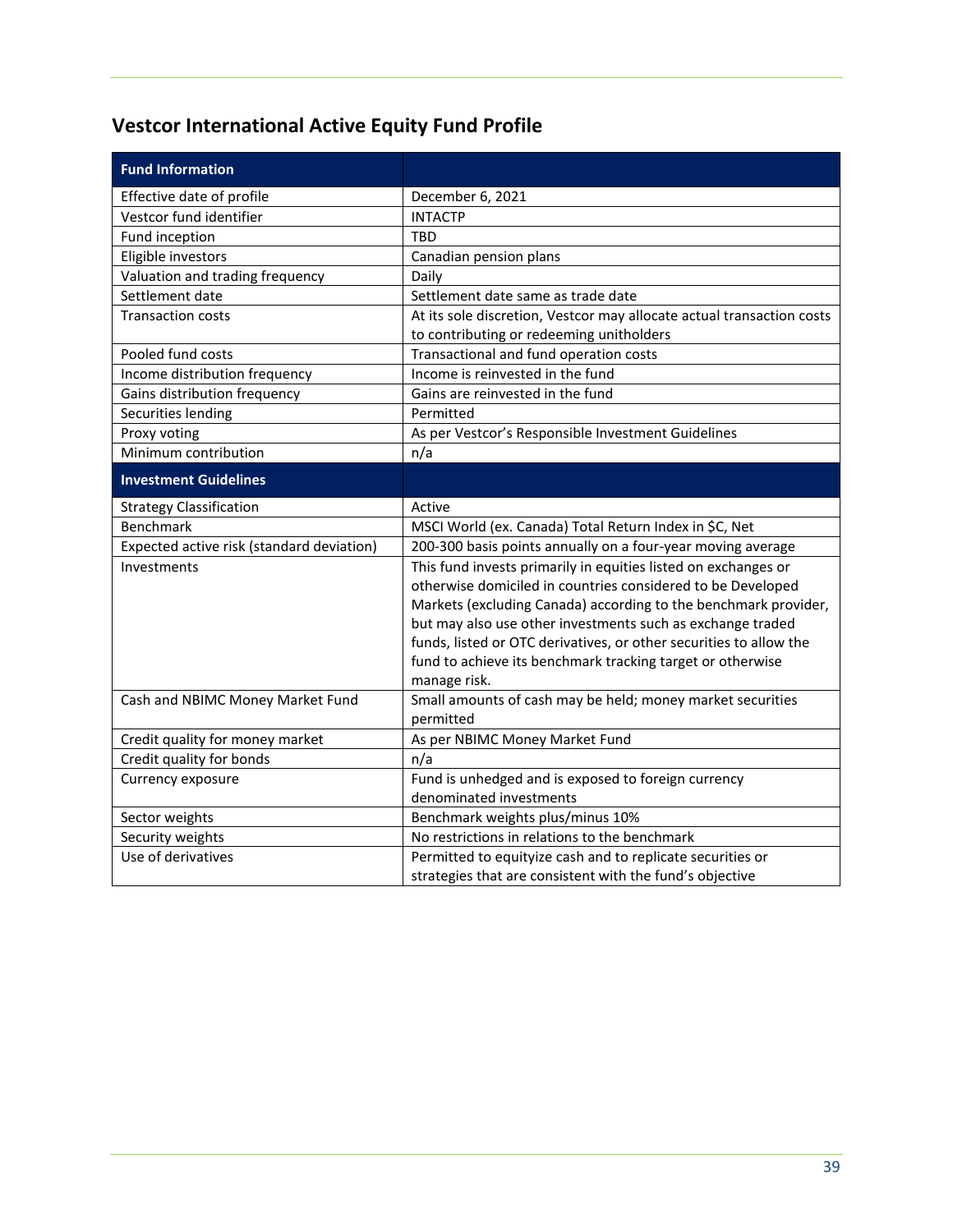## <span id="page-41-0"></span>**Vestcor International Active Equity Fund – Class N Profile**

| <b>Fund Information</b>                   |                                                                       |
|-------------------------------------------|-----------------------------------------------------------------------|
| Effective date of profile                 | December 6, 2021                                                      |
| Vestcor fund identifier                   | <b>INTACTN</b>                                                        |
| Fund inception                            | <b>TBD</b>                                                            |
| Eligible investors                        | Canadian non-pension plan public sector funds                         |
| Valuation and trading frequency           | Daily                                                                 |
| Settlement date                           | Settlement date same as trade date                                    |
| <b>Transaction costs</b>                  | At its sole discretion, Vestcor may allocate actual transaction costs |
|                                           | to contributing or redeeming unitholders                              |
| Pooled fund costs                         | Transactional and fund operation costs                                |
| Income distribution frequency             | Income is reinvested in the fund                                      |
| Gains distribution frequency              | Gains are reinvested in the fund                                      |
| Securities lending                        | Permitted                                                             |
| Proxy voting                              | As per Vestcor's Responsible Investment Guidelines                    |
| Minimum contribution                      | n/a                                                                   |
| <b>Investment Guidelines</b>              |                                                                       |
| <b>Strategy Classification</b>            | Active                                                                |
| Benchmark                                 | MSCI World (ex. Canada) Total Return Index in \$C, Net                |
| Expected active risk (standard deviation) | 200-300 basis points annually on a four-year moving average           |
| Investments                               | This fund invests primarily in equities listed on exchanges or        |
|                                           | otherwise domiciled in countries considered to be Developed           |
|                                           | Markets (excluding Canada) according to the benchmark provider,       |
|                                           | but may also use other investments such as exchange traded            |
|                                           | funds, listed or OTC derivatives, or other securities to allow the    |
|                                           | fund to achieve its benchmark tracking target or otherwise            |
|                                           | manage risk.                                                          |
| Cash and NBIMC Money Market Fund          | Small amounts of cash may be held; money market securities            |
|                                           | permitted                                                             |
| Credit quality for money market           | As per NBIMC Money Market Fund                                        |
| Credit quality for bonds                  | n/a                                                                   |
| Currency exposure                         | Fund is unhedged and is exposed to foreign currency                   |
|                                           | denominated investments                                               |
| Sector weights                            | Benchmark weights plus/minus 10%                                      |
| Security weights                          | No restrictions in relations to the benchmark                         |
| Use of derivatives                        | Permitted to equityize cash and to replicate securities or            |
|                                           | strategies that are consistent with the fund's objective              |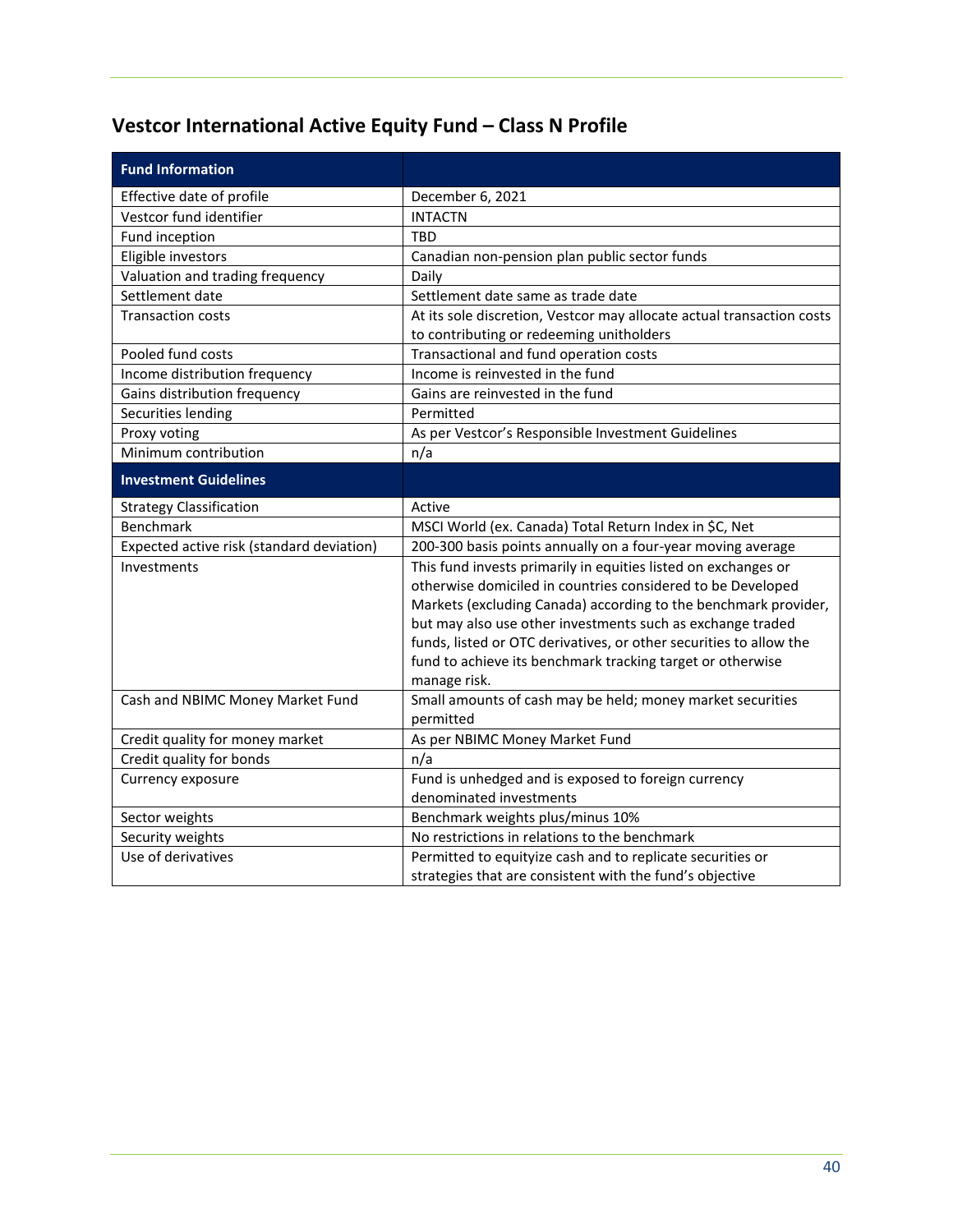## <span id="page-42-0"></span>**Vestcor International Equity Index Fund Profile**

| Effective date of profile<br>December 6, 2021                                                                          |
|------------------------------------------------------------------------------------------------------------------------|
|                                                                                                                        |
| Vestcor fund identifier<br><b>INTEQUP</b>                                                                              |
| Fund inception<br>TBD                                                                                                  |
| Eligible investors<br>Canadian pension plans                                                                           |
| Valuation and trading frequency<br>Daily                                                                               |
| Settlement date<br>Settlement date same as trade date                                                                  |
| <b>Transaction costs</b><br>At its sole discretion, Vestcor may allocate actual transaction costs                      |
| to contributing or redeeming unitholders                                                                               |
| Transactional and fund operation costs<br>Pooled fund costs                                                            |
| Income distribution frequency<br>Income is reinvested in the fund                                                      |
| Gains distribution frequency<br>Gains are reinvested in the fund                                                       |
| Securities lending<br>Permitted                                                                                        |
| Proxy voting<br>As per Vestcor's Responsible Investment Guidelines                                                     |
| Minimum contribution<br>n/a                                                                                            |
| <b>Investment Guidelines</b>                                                                                           |
| <b>Strategy Classification</b><br>Passive                                                                              |
| Benchmark<br>MSCI World (ex. Canada) Total Return Index in \$C, Net                                                    |
| Expected active risk (standard deviation)<br>10-20 basis points annually on a four-year moving average                 |
| Investments<br>This fund invests primarily in equities listed on exchanges or                                          |
| otherwise domiciled in countries considered to be Developed                                                            |
| Markets (excluding Canada) according to the benchmark provider,                                                        |
| but may also use other investments such as exchange traded                                                             |
| funds, listed or OTC derivatives, or other securities to allow the                                                     |
| fund to achieve its benchmark tracking target or otherwise                                                             |
| manage risk.                                                                                                           |
| Small amounts of cash may be held; money market securities<br>Cash and NBIMC Money Market Fund                         |
| permitted                                                                                                              |
| Credit quality for money market<br>As per NBIMC Money Market Fund                                                      |
| Credit quality for bonds<br>n/a                                                                                        |
| Fund is unhedged and is exposed to foreign currency<br>Currency exposure<br>denominated investments                    |
|                                                                                                                        |
| Sector weights<br>Benchmark weights plus/minus 1%<br>Security weights<br>Benchmark weights plus/minus 1%               |
| Use of derivatives                                                                                                     |
| Permitted to equityize cash and to replicate securities or<br>strategies that are consistent with the fund's objective |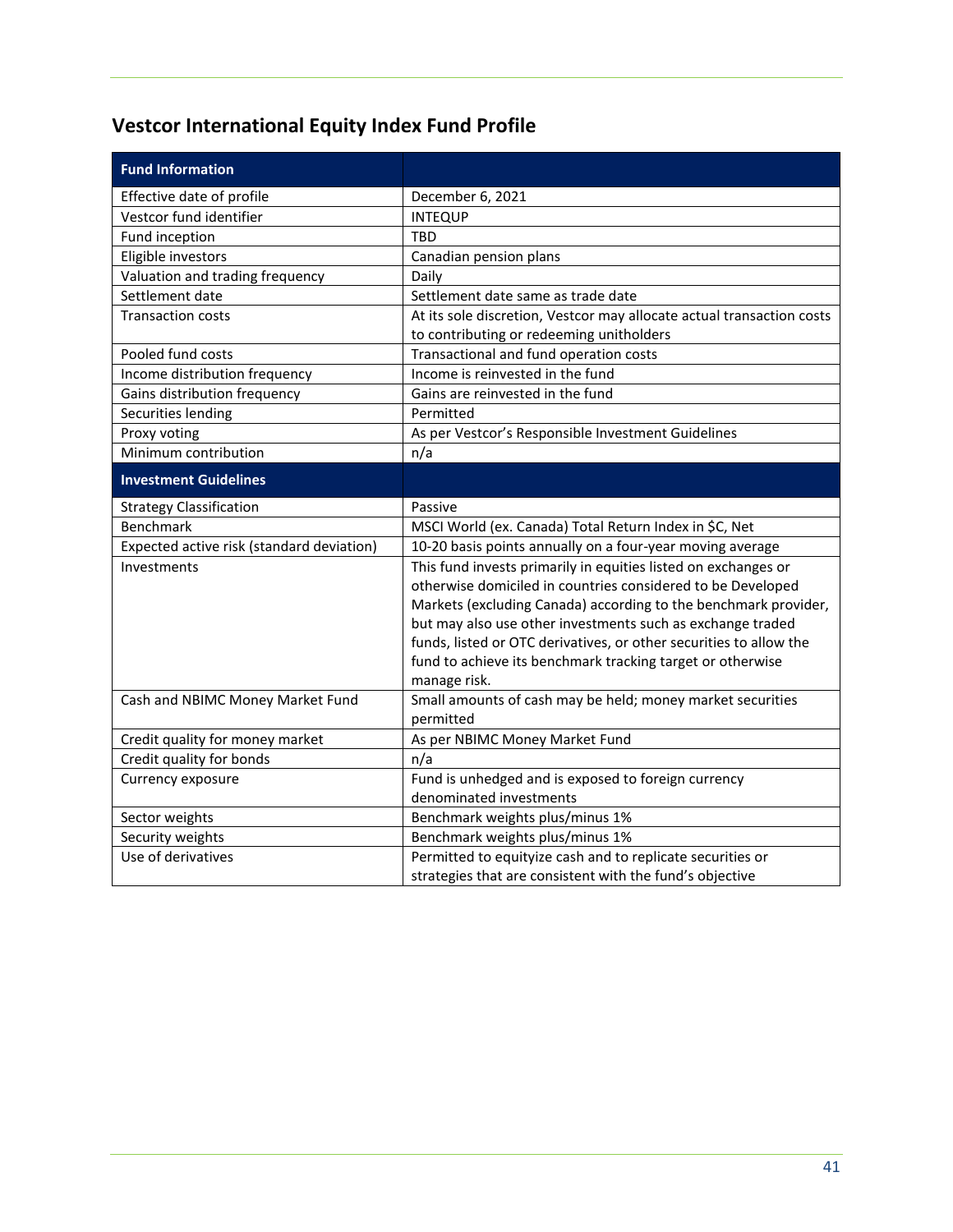## <span id="page-43-0"></span>**Vestcor International Equity Index Fund – Class N Profile**

| <b>Fund Information</b>                   |                                                                       |
|-------------------------------------------|-----------------------------------------------------------------------|
| Effective date of profile                 | December 6, 2021                                                      |
| Vestcor fund identifier                   | <b>INTEQUN</b>                                                        |
| Fund inception                            | <b>TBD</b>                                                            |
| Eligible investors                        | Canadian non-pension plan public sector funds                         |
| Valuation and trading frequency           | Daily                                                                 |
| Settlement date                           | Settlement date same as trade date                                    |
| <b>Transaction costs</b>                  | At its sole discretion, Vestcor may allocate actual transaction costs |
|                                           | to contributing or redeeming unitholders                              |
| Pooled fund costs                         | Transactional and fund operation costs                                |
| Income distribution frequency             | Income is reinvested in the fund                                      |
| Gains distribution frequency              | Gains are reinvested in the fund                                      |
| Securities lending                        | Permitted                                                             |
| Proxy voting                              | As per Vestcor's Responsible Investment Guidelines                    |
| Minimum contribution                      | n/a                                                                   |
| <b>Investment Guidelines</b>              |                                                                       |
| <b>Strategy Classification</b>            | Passive                                                               |
| Benchmark                                 | MSCI World (ex. Canada) Total Return Index in \$C, Net                |
| Expected active risk (standard deviation) | 10-20 basis points annually on a four-year moving average             |
| Investments                               | This fund invests primarily in equities listed on exchanges or        |
|                                           | otherwise domiciled in countries considered to be Developed           |
|                                           | Markets (excluding Canada) according to the benchmark provider,       |
|                                           | but may also use other investments such as exchange traded            |
|                                           | funds, listed or OTC derivatives, or other securities to allow the    |
|                                           | fund to achieve its benchmark tracking target or otherwise            |
|                                           | manage risk.                                                          |
| Cash and NBIMC Money Market Fund          | Small amounts of cash may be held; money market securities            |
|                                           | permitted                                                             |
| Credit quality for money market           | As per NBIMC Money Market Fund                                        |
| Credit quality for bonds                  | n/a                                                                   |
| Currency exposure                         | Fund is unhedged and is exposed to foreign currency                   |
|                                           | denominated investments                                               |
| Sector weights                            | Benchmark weights plus/minus 1%                                       |
| Security weights                          | Benchmark weights plus/minus 1%                                       |
| Use of derivatives                        | Permitted to equityize cash and to replicate securities or            |
|                                           | strategies that are consistent with the fund's objective              |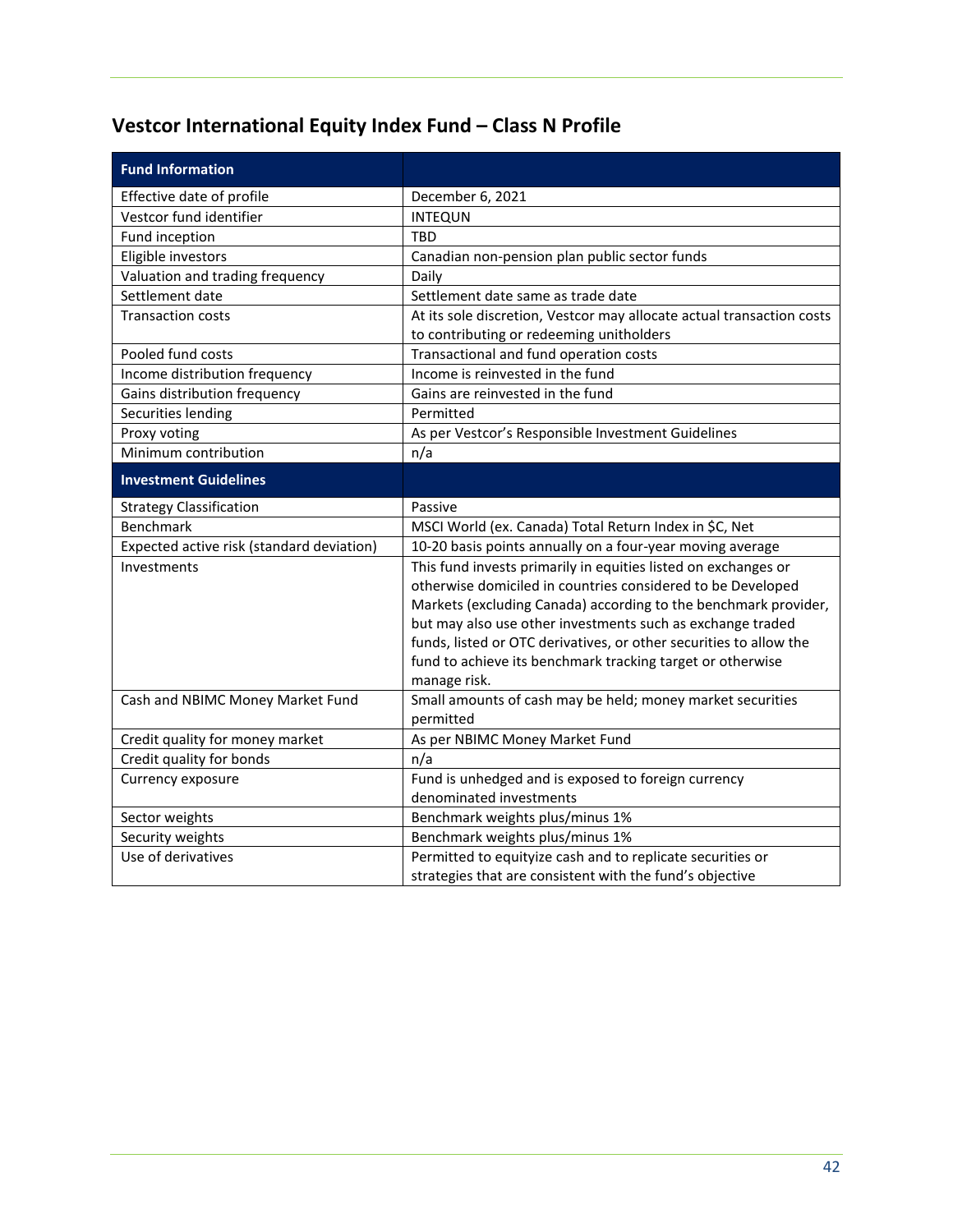## <span id="page-44-0"></span>**Vestcor Low Volatility International Equity Fund Profile**

| <b>Fund Information</b>                   |                                                                                    |
|-------------------------------------------|------------------------------------------------------------------------------------|
| Effective date of profile                 | December 6, 2021                                                                   |
| Vestcor fund identifier                   | LOWVOLIP                                                                           |
| Fund inception                            | March 31, 2021                                                                     |
| Eligible investors                        | Canadian pension plans                                                             |
| Valuation and trading frequency           | Daily                                                                              |
| Settlement date                           | Settlement date same as trade date                                                 |
| <b>Transaction costs</b>                  | At its sole discretion, Vestcor may allocate actual transaction costs              |
|                                           | to contributing or redeeming unitholders                                           |
| Pooled fund costs                         | Transactional and fund operation costs                                             |
| Income distribution frequency             | Income is reinvested in the fund                                                   |
| Gains distribution frequency              | Gains are reinvested in the fund                                                   |
| Securities lending                        | Permitted                                                                          |
| Proxy voting                              | As per Vestcor's Responsible Investment Guidelines                                 |
| Minimum contribution                      | n/a                                                                                |
| <b>Investment Guidelines</b>              |                                                                                    |
| <b>Strategy Classification</b>            | Active                                                                             |
| Benchmark                                 | MSCI World Ex Canada Minimum Volatility Total Return Index                         |
|                                           | (USD) in \$CAD, Net.                                                               |
| Expected active risk (standard deviation) | 200-300 basis points annually on a four-year moving average                        |
| Investments                               | This fund invests primarily in equities listed on exchanges or                     |
|                                           | otherwise domiciled in countries considered to be Developed                        |
|                                           | Markets (excluding Canada) according to the benchmark index                        |
|                                           | provider, but may also use other investments such as exchange                      |
|                                           | traded funds, listed or OTC derivatives, or other securities to allow              |
|                                           | the fund to achieve its benchmark tracking target or otherwise                     |
|                                           | manage risk.                                                                       |
| Cash and NBIMC Money Market Fund          | Small amounts of cash may be held; money market securities                         |
|                                           | permitted                                                                          |
| Credit quality for money market           | As per NBIMC Money Market Fund                                                     |
| Credit quality for bonds                  | n/a                                                                                |
| Currency exposure                         | Fund may be exposed to foreign currency denominated                                |
|                                           | investments                                                                        |
| Sector weights                            | Single GICS sector weights limited to the greater of 35% of                        |
|                                           | portfolio or sector weight (in market cap or low volatility<br>benchmark) plus 10% |
| Security weights                          | Single securities limited to the greater of 2.5% of portfolio or the               |
|                                           | security's weight (in market cap or low volatility benchmark) plus                 |
|                                           | 1.5%                                                                               |
| Use of derivatives                        | Permitted to equitize cash and to replicate securities or strategies               |
|                                           | that are consistent with the fund's investment objective; foreign                  |
|                                           | currency futures or forward contracts permitted                                    |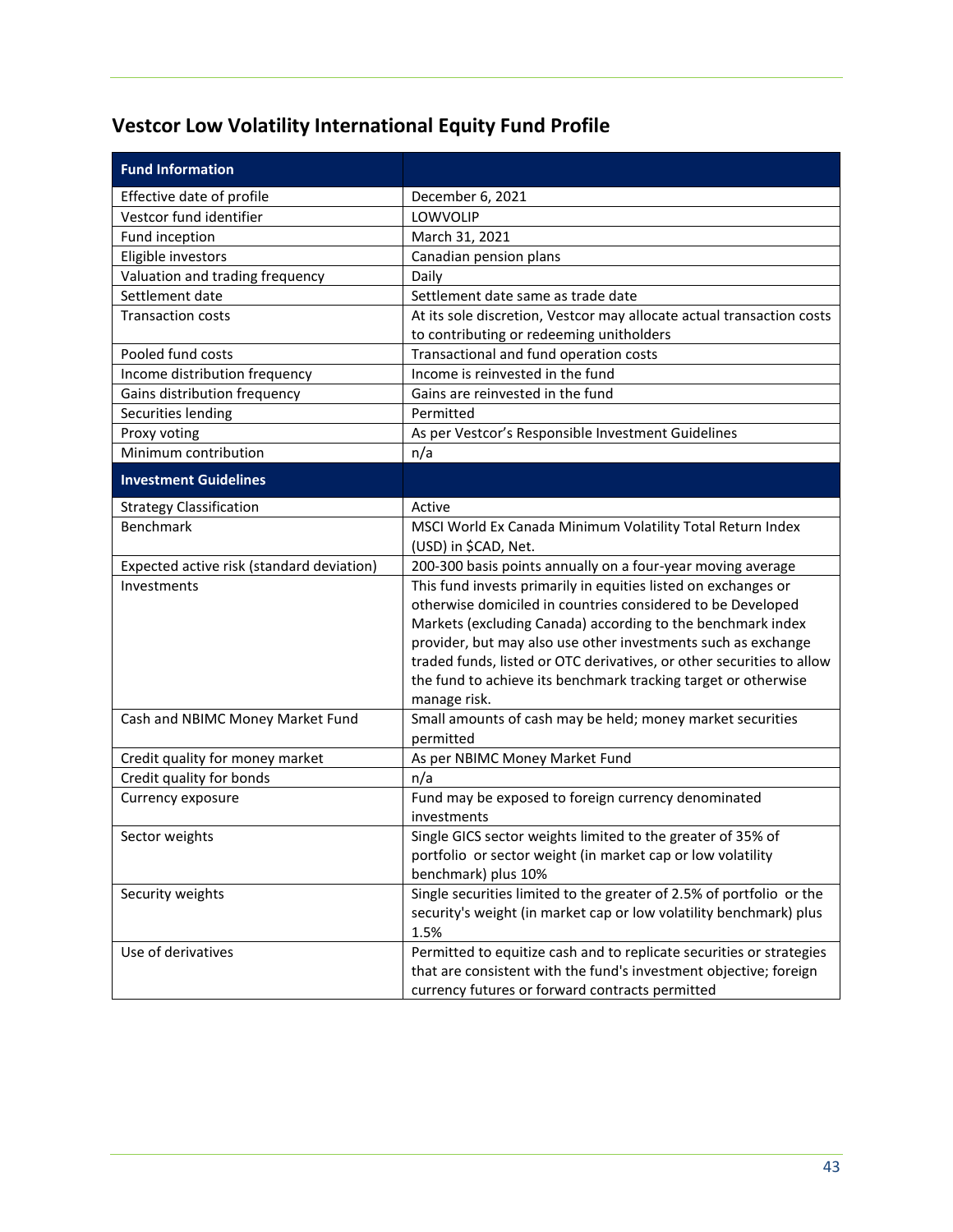## <span id="page-45-0"></span>**Vestcor Low Volatility International Equity Fund - Class N Profile**

| <b>Fund Information</b>                   |                                                                          |
|-------------------------------------------|--------------------------------------------------------------------------|
| Effective date of profile                 | December 6, 2021                                                         |
| Vestcor fund identifier                   | LOWVOLIN                                                                 |
| Fund inception                            | March 31, 2021                                                           |
| Eligible investors                        | Canadian non-pension plan public sector funds                            |
| Valuation and trading frequency           | Daily                                                                    |
| Settlement date                           | Settlement date same as trade date                                       |
| <b>Transaction costs</b>                  | At its sole discretion, Vestcor may allocate actual transaction costs    |
|                                           | to contributing or redeeming unitholders                                 |
| Pooled fund costs                         | Transactional and fund operation costs                                   |
| Income distribution frequency             | Income is reinvested in the fund                                         |
| Gains distribution frequency              | Gains are reinvested in the fund                                         |
| Securities lending                        | Permitted                                                                |
| Proxy voting                              | As per Vestcor's Responsible Investment Guidelines                       |
| Minimum contribution                      | n/a                                                                      |
| <b>Investment Guidelines</b>              |                                                                          |
| <b>Strategy Classification</b>            | Active                                                                   |
| Benchmark                                 | MSCI World Ex Canada Minimum Volatility Total Return Index               |
|                                           | (USD) in \$CAD, Net.                                                     |
| Expected active risk (standard deviation) | 200-300 basis points annually on a four-year moving average              |
| Investments                               | This fund invests primarily in equities listed on exchanges or           |
|                                           | otherwise domiciled in countries considered to be Developed              |
|                                           | Markets (excluding Canada) according to the benchmark index              |
|                                           | provider, but may also use other investments such as exchange            |
|                                           | traded funds, listed or OTC derivatives, or other securities to allow    |
|                                           | the fund to achieve its benchmark tracking target or otherwise           |
|                                           | manage risk.                                                             |
| Cash and NBIMC Money Market Fund          | Small amounts of cash may be held; money market securities               |
|                                           | permitted                                                                |
| Credit quality for money market           | As per NBIMC Money Market Fund                                           |
| Credit quality for bonds                  | n/a                                                                      |
| Currency exposure                         | Fund may be exposed to foreign currency denominated                      |
|                                           | investments                                                              |
| Sector weights                            | Single GICS sector weights limited to the greater of 35% of              |
|                                           | portfolio or sector weight (in market cap or low volatility              |
|                                           | benchmark) plus 10%                                                      |
| Security weights                          | Single securities limited to the greater of 2.5% of portfolio or the     |
|                                           | security's weight in market cap or low volatility benchmark plus<br>1.5% |
| Use of derivatives                        | Permitted to equitize cash and to replicate securities or strategies     |
|                                           | that are consistent with the fund's investment objective; foreign        |
|                                           | currency futures or forward contracts permitted                          |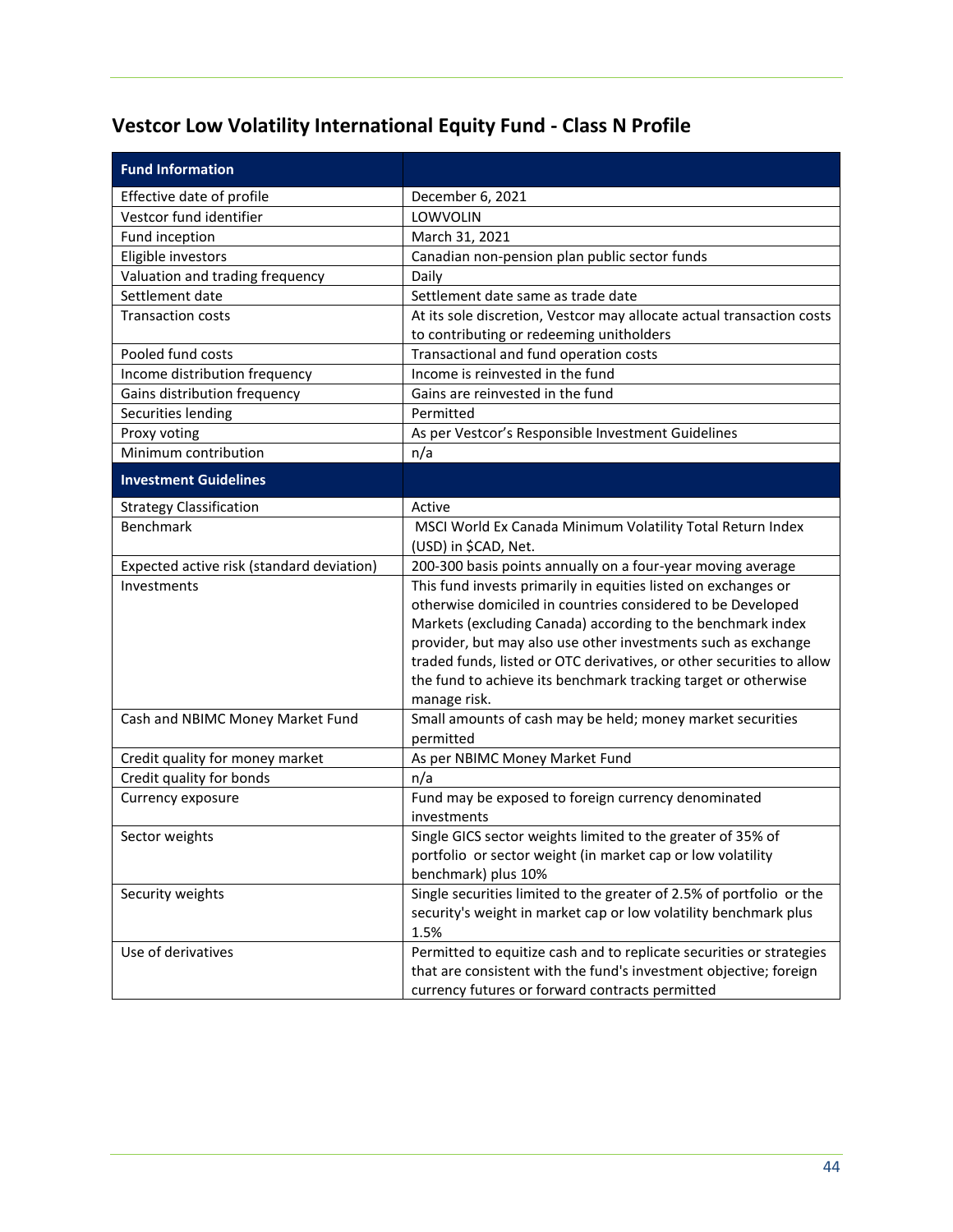#### <span id="page-46-0"></span>**Vestcor Global Alternative Risk Premia Fund Profile**

| <b>Fund Information</b>                   |                                                                         |
|-------------------------------------------|-------------------------------------------------------------------------|
| Effective date of profile                 | December 6, 2021                                                        |
| Vestcor fund identifier                   | <b>VGARPP</b>                                                           |
| Fund inception                            | <b>TBD</b>                                                              |
| Eligible investors                        | Canadian pension plans                                                  |
| Valuation and trading frequency           | Daily                                                                   |
| Settlement date                           | Settlement date same as trade date                                      |
| <b>Transaction costs</b>                  | At its sole discretion, Vestcor may allocate actual transaction costs   |
|                                           | to contributing or redeeming unitholders                                |
| Pooled fund costs                         | Transactional and fund operation costs                                  |
| Income distribution frequency             | Income is reinvested in the fund                                        |
| Gains distribution frequency              | Gains are reinvested in the fund                                        |
| Securities lending                        | Permitted                                                               |
| Proxy voting                              | As per Vestcor's Responsible Investment Guidelines                      |
| Minimum contribution                      | n/a                                                                     |
| <b>Investment Guidelines</b>              |                                                                         |
| <b>Strategy Classification</b>            | Active                                                                  |
| <b>Benchmark</b>                          | 93% FTSE Canada 91 Day T-Bill Index plus 7% One-day Canadian            |
|                                           | Call Loan Rate                                                          |
| Expected active risk (standard deviation) | 8-10% annualized on a four-year moving average                          |
| Investments                               | This fund invests in equities, exchange traded funds, listed or OTC     |
|                                           | derivatives, and other securities to allow the fund to achieve its      |
|                                           | return target or manage risk. Favored securities are held long with     |
|                                           | offsetting positions held short to achieve positive exposure to a       |
|                                           | diversified portfolio of alternative risk premia strategies.            |
| Cash and NBIMC Money Market Fund          | Small amounts of cash may be held; money market securities<br>permitted |
| Credit quality for money market           | As per NBIMC Money Market Fund                                          |
| Credit quality for bonds                  | n/a                                                                     |
| Currency exposure                         | Fund may be unhedged and exposed to foreign currency                    |
|                                           | fluctuations                                                            |
| Sector weights                            | n/a                                                                     |
| Security weights                          | Individual security weights limited to 10% of the fund, exposure in     |
|                                           | related securities are netted                                           |
| Use of derivatives                        | Permitted to replicate securities or strategies that are consistent     |
|                                           | with the fund's investment objective; foreign currency futures or       |
|                                           | forward contracts permitted                                             |
| Use of leverage                           | Fund may be both long and short securities (both physical               |
|                                           | securities and derivative contracts) for investment or risk             |
|                                           | management purposes, and as such, the gross market exposure             |
|                                           | may be larger than the net market exposure of the fund.                 |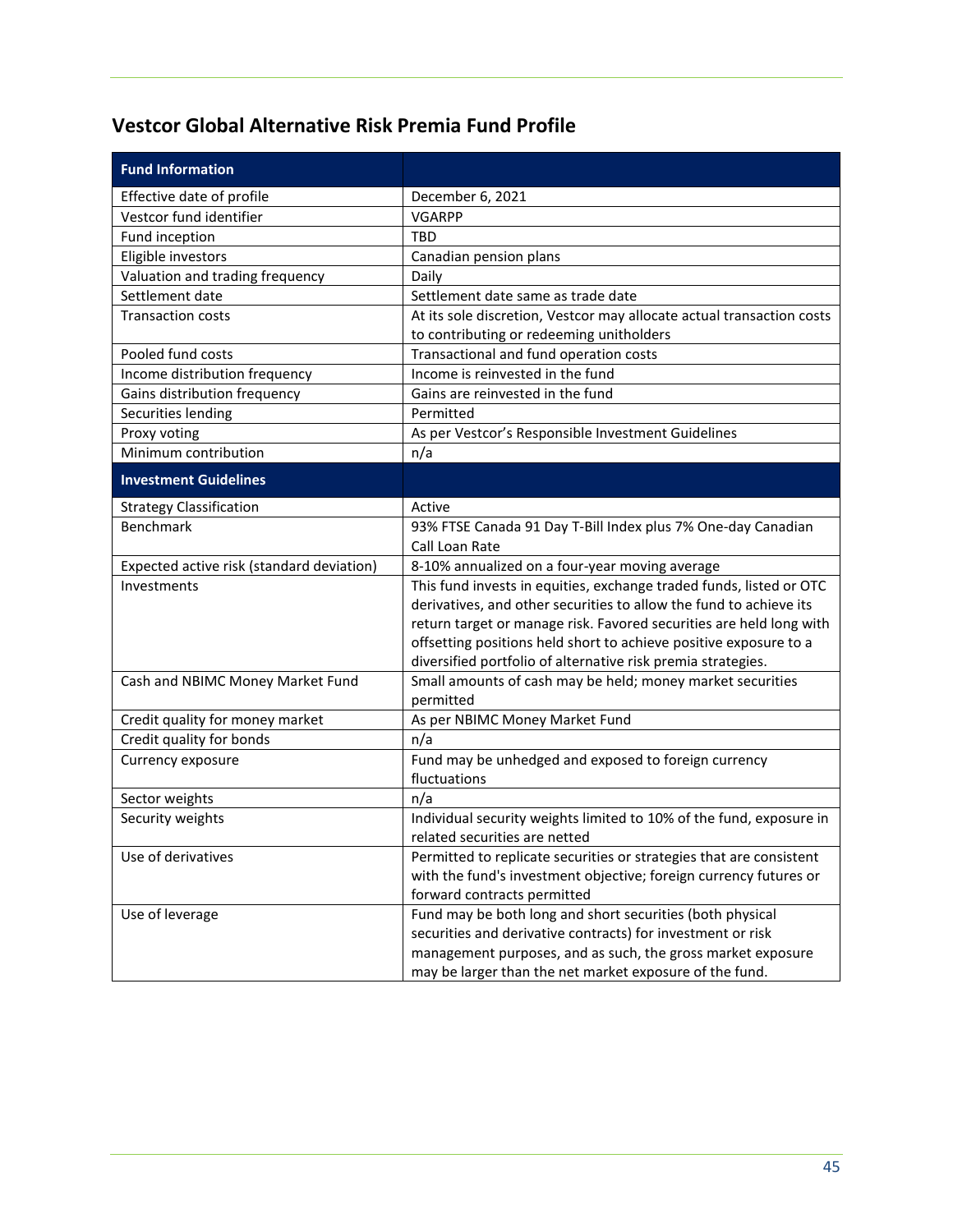### <span id="page-47-0"></span>**Vestcor Global Alternative Risk Premia Fund – Class N Profile**

| <b>Fund Information</b>                   |                                                                         |
|-------------------------------------------|-------------------------------------------------------------------------|
| Effective date of profile                 | December 6, 2021                                                        |
| Vestcor fund identifier                   | <b>VGARPN</b>                                                           |
| Fund inception                            | TBD                                                                     |
| Eligible investors                        | Canadian non-pension plan public sector funds                           |
| Valuation and trading frequency           | Daily                                                                   |
| Settlement date                           | Settlement date same as trade date                                      |
| <b>Transaction costs</b>                  | At its sole discretion, Vestcor may allocate actual transaction costs   |
|                                           | to contributing or redeeming unitholders                                |
| Pooled fund costs                         | Transactional and fund operation costs                                  |
| Income distribution frequency             | Income is reinvested in the fund                                        |
| Gains distribution frequency              | Gains are reinvested in the fund                                        |
| Securities lending                        | Permitted                                                               |
| Proxy voting                              | As per Vestcor's Responsible Investment Guidelines                      |
| Minimum contribution                      | n/a                                                                     |
| <b>Investment Guidelines</b>              |                                                                         |
| <b>Strategy Classification</b>            | Active                                                                  |
| Benchmark                                 | 93% FTSE Canada 91 Day T-Bill Index plus 7% One-day Canadian            |
|                                           | Call Loan Rate                                                          |
| Expected active risk (standard deviation) | 8-10% annualized on a four-year moving average                          |
| Investments                               | This fund invests in equities, exchange traded funds, listed or OTC     |
|                                           | derivatives, and other securities to allow the fund to achieve its      |
|                                           | return target or manage risk. Favored securities are held long with     |
|                                           | offsetting positions held short to achieve positive exposure to a       |
|                                           | diversified portfolio of alternative risk premia strategies.            |
| Cash and NBIMC Money Market Fund          | Small amounts of cash may be held; money market securities<br>permitted |
| Credit quality for money market           | As per NBIMC Money Market Fund                                          |
| Credit quality for bonds                  | n/a                                                                     |
| Currency exposure                         | Fund may be unhedged and exposed to foreign currency                    |
|                                           | fluctuations                                                            |
| Sector weights                            | n/a                                                                     |
| Security weights                          | Individual security weights limited to 10% of the fund, exposure in     |
|                                           | related securities are netted                                           |
| Use of derivatives                        | Permitted to replicate securities or strategies that are consistent     |
|                                           | with the fund's investment objective; foreign currency futures or       |
|                                           | forward contracts permitted                                             |
| Use of leverage                           | Fund may be both long and short securities (both physical               |
|                                           | securities and derivative contracts) for investment or risk             |
|                                           | management purposes, and as such, the gross market exposure             |
|                                           | may be larger than the net market exposure of the fund.                 |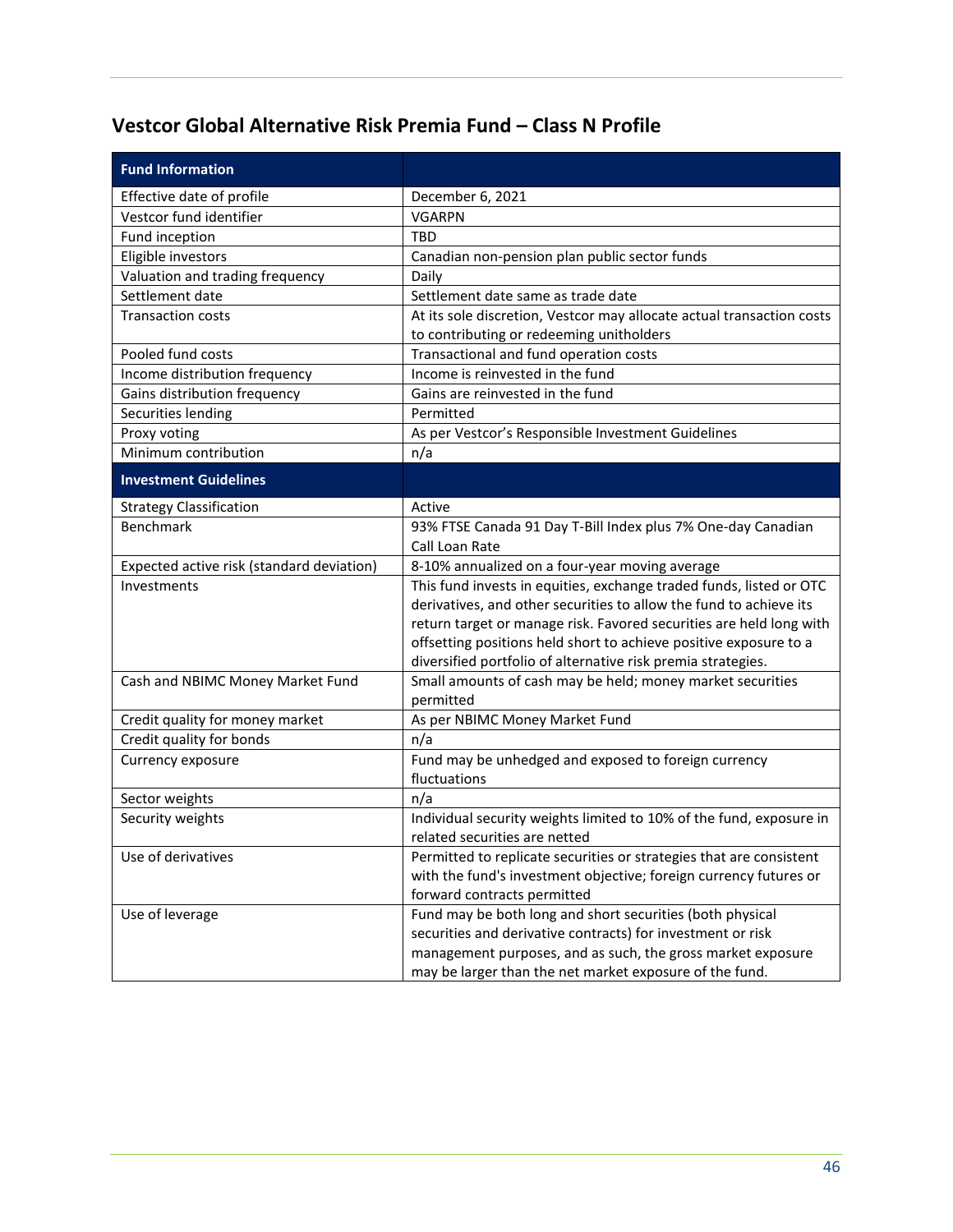## <span id="page-48-0"></span>**Vestcor International Small Cap Equity Fund Profile**

| <b>Fund Information</b>                   |                                                                                   |
|-------------------------------------------|-----------------------------------------------------------------------------------|
| Effective date of profile                 | December 6, 2021                                                                  |
| Vestcor fund identifier                   | SMALLINP                                                                          |
| Fund inception                            | <b>TBD</b>                                                                        |
| Eligible investors                        | Canadian pension plans                                                            |
| Valuation and trading frequency           | Daily                                                                             |
| Settlement date                           | Settlement date same as trade date                                                |
| <b>Transaction costs</b>                  | At its sole discretion, Vestcor may allocate actual transaction costs             |
|                                           | to contributing or redeeming unitholders                                          |
| Pooled fund costs                         | Transactional and fund operation costs                                            |
| Income distribution frequency             | Income is reinvested in the fund                                                  |
| Gains distribution frequency              | Gains are reinvested in the fund                                                  |
| Securities lending                        | Permitted                                                                         |
| Proxy voting                              | As per Vestcor's Responsible Investment Guidelines                                |
| Minimum contribution                      | n/a                                                                               |
| <b>Investment Guidelines</b>              |                                                                                   |
| <b>Strategy Classification</b>            | Active                                                                            |
| Benchmark                                 | MSCI World ex Canada Smallcap Total Return Index in \$CAD, Net                    |
| Expected active risk (standard deviation) | 300-400 basis points annually on a four-year moving average.                      |
| Investments                               | This fund invests primarily in smallcap equities listed on                        |
|                                           | exchanges or otherwise domiciled in countries considered to be                    |
|                                           | Developed Markets (excluding Canada) according to the                             |
|                                           | benchmark index provider, but may also use other investments                      |
|                                           | such as exchange traded funds, listed or OTC derivatives, or other                |
|                                           | securities to allow the fund to achieve its benchmark tracking                    |
|                                           | target or otherwise manage risk.                                                  |
| Cash and NBIMC Money Market Fund          | Small amounts of cash may be held; money market securities                        |
|                                           | permitted                                                                         |
| Credit quality for money market           | As per NBIMC Money Market Fund                                                    |
| Credit quality for bonds                  | n/a                                                                               |
| Currency exposure                         | Fund is unhedged and is exposed to foreign currency<br>denominated investments    |
|                                           |                                                                                   |
| Sector weights<br>Security weights        | Benchmark weights plus/minus 10%<br>No restrictions in relation to the benchmark. |
| Use of derivatives                        | Permitted to equitize cash and to replicate securities or strategies              |
|                                           |                                                                                   |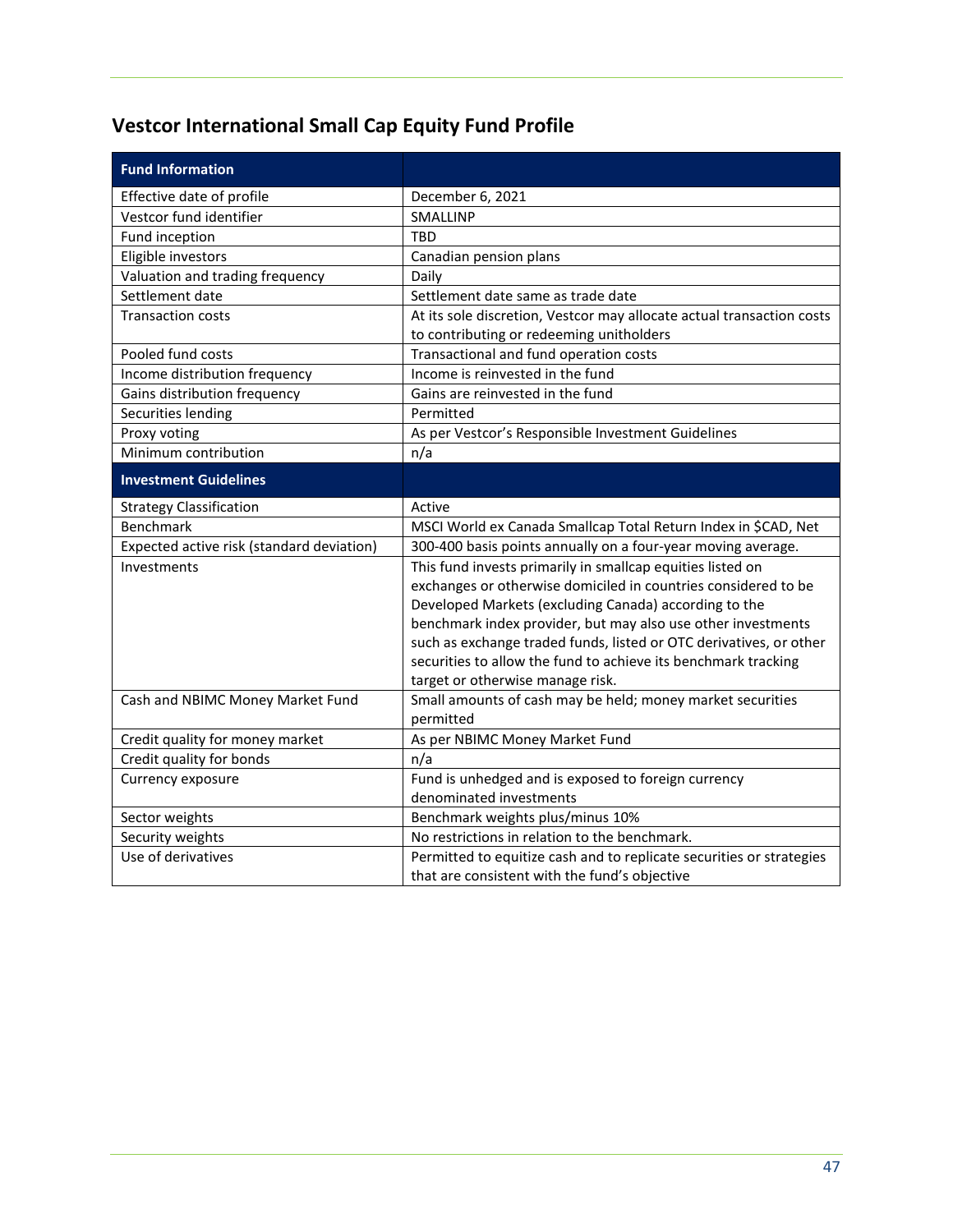## <span id="page-49-0"></span>**Vestcor International Small Cap Equity Fund – Class N Profile**

| <b>Fund Information</b>                   |                                                                       |
|-------------------------------------------|-----------------------------------------------------------------------|
| Effective date of profile                 | December 6, 2021                                                      |
| Vestcor fund identifier                   | SMALLINN                                                              |
| Fund inception                            | <b>TBD</b>                                                            |
| Eligible investors                        | Canadian non-pension plan public sector funds                         |
| Valuation and trading frequency           | Daily                                                                 |
| Settlement date                           | Settlement date same as trade date                                    |
| <b>Transaction costs</b>                  | At its sole discretion, Vestcor may allocate actual transaction costs |
|                                           | to contributing or redeeming unitholders                              |
| Pooled fund costs                         | Transactional and fund operation costs                                |
| Income distribution frequency             | Income is reinvested in the fund                                      |
| Gains distribution frequency              | Gains are reinvested in the fund                                      |
| Securities lending                        | Permitted                                                             |
| Proxy voting                              | As per Vestcor's Responsible Investment Guidelines                    |
| Minimum contribution                      | n/a                                                                   |
| <b>Investment Guidelines</b>              |                                                                       |
| <b>Strategy Classification</b>            | Active                                                                |
| Benchmark                                 | MSCI World ex Canada Smallcap Total Return Index in \$CAD, Net        |
| Expected active risk (standard deviation) | 300-400 basis points annually on a four-year moving average.          |
| Investments                               | This fund invests primarily in smallcap equities listed on            |
|                                           | exchanges or otherwise domiciled in countries considered to be        |
|                                           | Developed Markets (excluding Canada) according to the                 |
|                                           | benchmark index provider, but may also use other investments          |
|                                           | such as exchange traded funds, listed or OTC derivatives, or other    |
|                                           | securities to allow the fund to achieve its benchmark tracking        |
|                                           | target or otherwise manage risk.                                      |
| Cash and NBIMC Money Market Fund          | Small amounts of cash may be held; money market securities            |
|                                           | permitted                                                             |
| Credit quality for money market           | As per NBIMC Money Market Fund                                        |
| Credit quality for bonds                  | n/a                                                                   |
| Currency exposure                         | Fund is unhedged and is exposed to foreign currency                   |
|                                           | denominated investments                                               |
| Sector weights                            | Benchmark weights plus/minus 10%                                      |
| Security weights                          | No restrictions in relation to the benchmark.                         |
| Use of derivatives                        | Permitted to equitize cash and to replicate securities or strategies  |
|                                           | that are consistent with the fund's objective                         |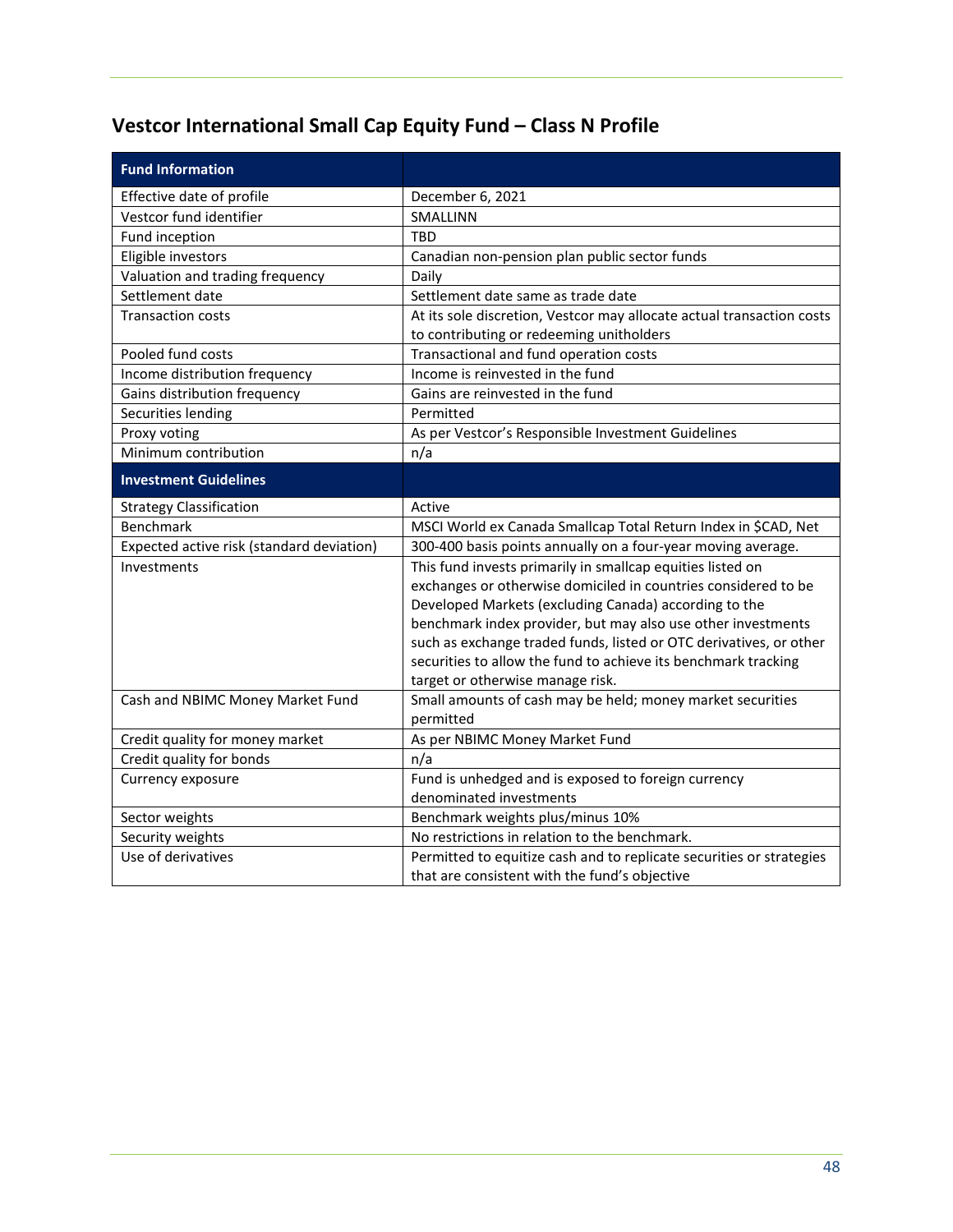## <span id="page-50-0"></span>**Vestcor FP LDI Completion Fund Profile**

| <b>Fund Information</b>                   |                                                                       |
|-------------------------------------------|-----------------------------------------------------------------------|
| Effective date of profile                 | December 6, 2021                                                      |
| Vestcor fund identifier                   | <b>FPLDI</b>                                                          |
| Fund inception                            | June 29, 2021                                                         |
| Eligible investors                        | Canadian pension plans                                                |
| Valuation and trading frequency           | Daily                                                                 |
| Settlement date                           | Settlement date same as trade date                                    |
| <b>Transaction costs</b>                  | At its sole discretion, Vestcor may allocate actual transaction costs |
|                                           | to contributing or redeeming unitholders                              |
| Pooled fund costs                         | Transactional and fund operation costs                                |
| Income distribution frequency             | Income is reinvested in the fund                                      |
| Gains distribution frequency              | Gains are reinvested in the fund                                      |
| Securities lending                        | Permitted                                                             |
| Proxy voting                              | As per Vestcor's Responsible Investment Guidelines                    |
| Minimum contribution                      | n/a                                                                   |
| <b>Investment Guidelines</b>              |                                                                       |
| <b>Strategy Classification</b>            | Active                                                                |
| <b>Benchmark</b>                          | Bloomberg Barclay's U.S. Aggregate Total Return Index, Hedged         |
|                                           | \$C                                                                   |
| Expected active risk (standard deviation) | 15-30 basis points annually on a 4-year moving average                |
| Investments                               | This fund investments primarily in securities included in the         |
|                                           | Bloomberg Barclay's U.S. Aggregate Total Return Index or suitable     |
|                                           | proxies                                                               |
| Cash and NBIMC Money Market Fund          | Small amounts of cash may be held; money market securities            |
|                                           | permitted                                                             |
| Credit quality for money market           | As per NBIMC Money Market Fund                                        |
| Credit quality for bonds                  | Investment grade securities                                           |
| Currency exposure                         | Fund may be unhedged and exposed to foreign currency                  |
|                                           | fluctuations                                                          |
| Sector weights                            | n/a                                                                   |
| Security weights                          | n/a                                                                   |
| Use of derivatives                        | Futures, options, forwards and other derivatives such as, but not     |
|                                           | limited to, interest rate swaps, swaptions, currency forwards,        |
|                                           | credit default swaps, and consumer price index futures permitted      |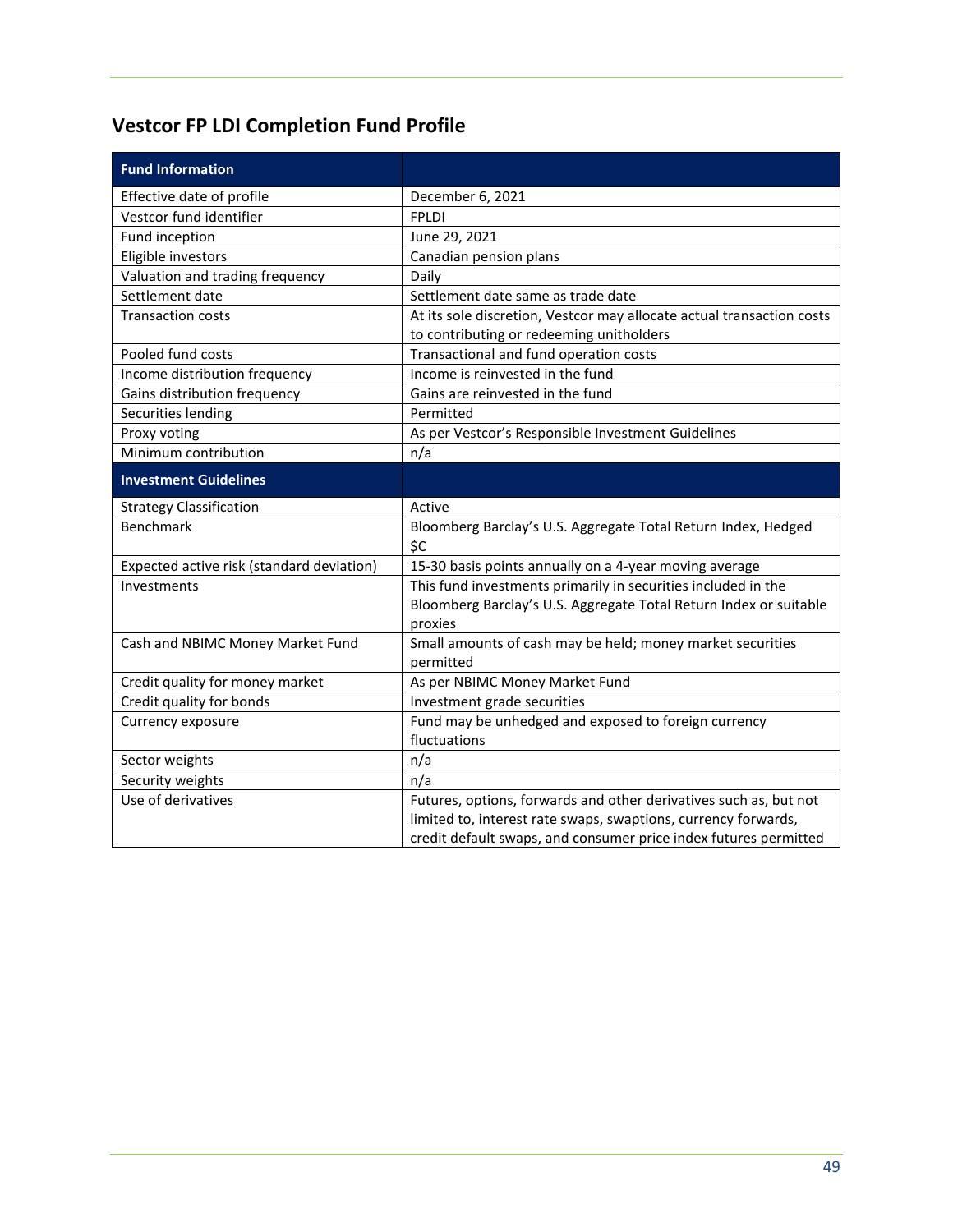## <span id="page-51-0"></span>**Vestcor Emerging Markets Active Equity Fund Profile**

| <b>Fund Information</b>                   |                                                                       |
|-------------------------------------------|-----------------------------------------------------------------------|
| Effective date of profile                 | December 6, 2021                                                      |
| Vestcor fund identifier                   | <b>EMACTP</b>                                                         |
| Fund inception                            | <b>TBD</b>                                                            |
| Eligible investors                        | Canadian pension plans                                                |
| Valuation and trading frequency           | Daily                                                                 |
| Settlement date                           | Settlement date same as trade date                                    |
| <b>Transaction costs</b>                  | At its sole discretion, Vestcor may allocate actual transaction costs |
|                                           | to contributing or redeeming unitholders                              |
| Pooled fund costs                         | Transactional and fund operation costs                                |
| Income distribution frequency             | Income is reinvested in the fund                                      |
| Gains distribution frequency              | Gains are reinvested in the fund                                      |
| Securities lending                        | Permitted                                                             |
| Proxy voting                              | As per Vestcor's Responsible Investment Guidelines                    |
| Minimum contribution                      | n/a                                                                   |
| <b>Investment Guidelines</b>              |                                                                       |
| <b>Strategy Classification</b>            | Active                                                                |
| Benchmark                                 | MSCI Emerging Markets Total Return Index in \$C, Net                  |
| Expected active risk (standard deviation) | 200-300 basis points annually on a four-year moving average           |
| Investments                               | This fund invests primarily in equities listed on exchanges or        |
|                                           | otherwise domiciled in countries considered to be Emerging            |
|                                           | Markets according to the benchmark provider, but may also use         |
|                                           | other investments such as exchange traded funds, listed or OTC        |
|                                           | derivatives, or other securities to allow the fund to achieve its     |
|                                           | benchmark tracking target or otherwise manage risk.                   |
| Cash and NBIMC Money Market Fund          | Small amounts of cash may be held; money market securities            |
|                                           | permitted                                                             |
| Credit quality for money market           | As per NBIMC Money Market Fund                                        |
| Credit quality for bonds                  | n/a                                                                   |
| Currency exposure                         | Fund is unhedged and is exposed to foreign currency                   |
|                                           | denominated investments                                               |
| Sector weights                            | Benchmark weights plus/minus 10%                                      |
| Security weights                          | No restrictions in relations to the benchmark                         |
| Use of derivatives                        | Permitted to equityize cash and to replicate securities or            |
|                                           | strategies that are consistent with the fund's objective              |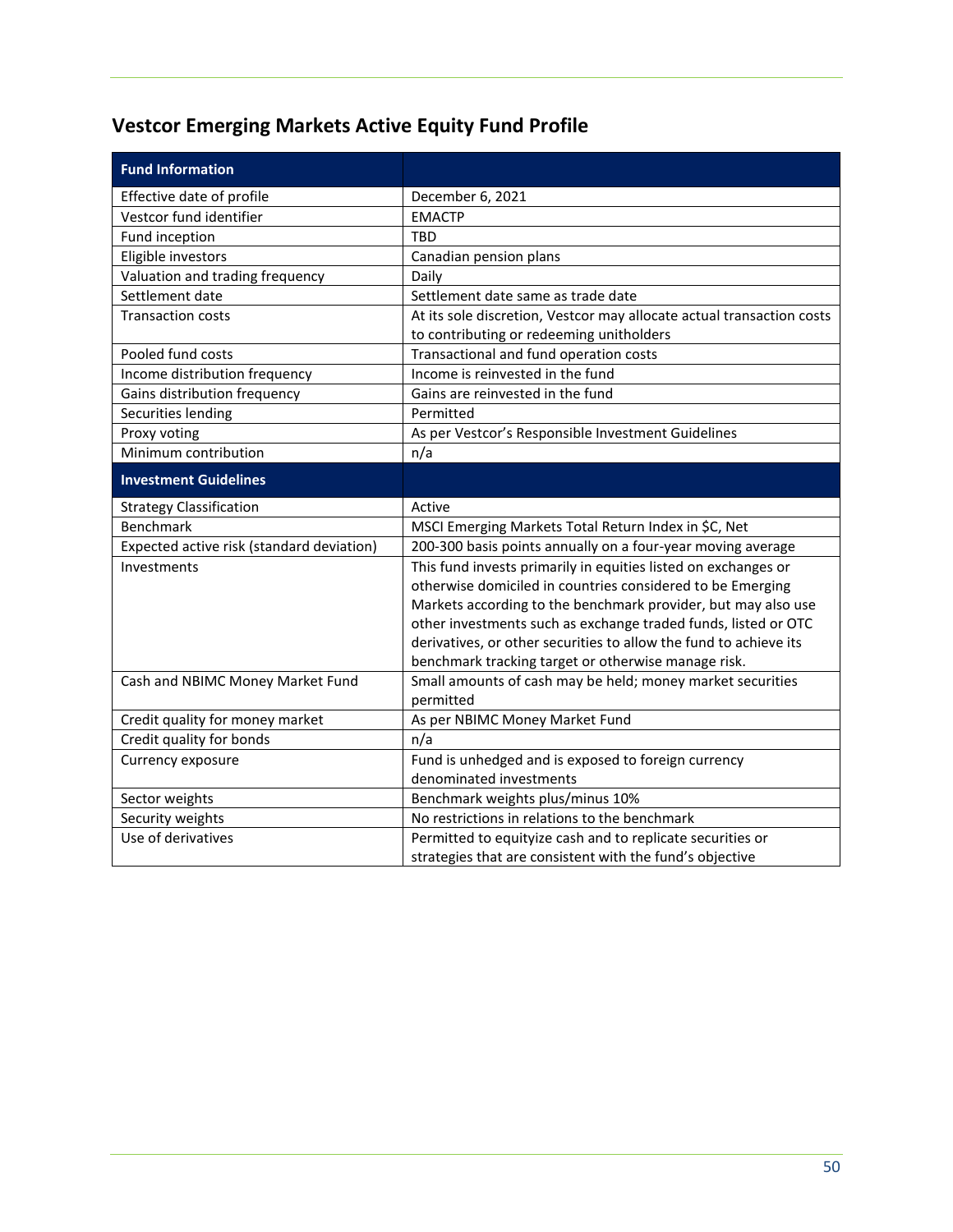# <span id="page-52-0"></span>**Vestcor Emerging Markets Active Equity Fund – Class N Profile**

| <b>Fund Information</b>                   |                                                                       |
|-------------------------------------------|-----------------------------------------------------------------------|
| Effective date of profile                 | December 6, 2021                                                      |
| Vestcor fund identifier                   | <b>EMACTN</b>                                                         |
| Fund inception                            | <b>TBD</b>                                                            |
| Eligible investors                        | Canadian non-pension plan public sector funds                         |
| Valuation and trading frequency           | Daily                                                                 |
| Settlement date                           | Settlement date same as trade date                                    |
| <b>Transaction costs</b>                  | At its sole discretion, Vestcor may allocate actual transaction costs |
|                                           | to contributing or redeeming unitholders                              |
| Pooled fund costs                         | Transactional and fund operation costs                                |
| Income distribution frequency             | Income is reinvested in the fund                                      |
| Gains distribution frequency              | Gains are reinvested in the fund                                      |
| Securities lending                        | Permitted                                                             |
| Proxy voting                              | As per Vestcor's Responsible Investment Guidelines                    |
| Minimum contribution                      | n/a                                                                   |
| <b>Investment Guidelines</b>              |                                                                       |
| <b>Strategy Classification</b>            | Active                                                                |
| Benchmark                                 | MSCI Emerging Markets Total Return Index in \$C, Net                  |
| Expected active risk (standard deviation) | 200-300 basis points annually on a four-year moving average           |
| Investments                               | This fund invests primarily in equities listed on exchanges or        |
|                                           | otherwise domiciled in countries considered to be Emerging            |
|                                           | Markets according to the benchmark provider, but may also use         |
|                                           | other investments such as exchange traded funds, listed or OTC        |
|                                           | derivatives, or other securities to allow the fund to achieve its     |
|                                           | benchmark tracking target or otherwise manage risk.                   |
| Cash and NBIMC Money Market Fund          | Small amounts of cash may be held; money market securities            |
|                                           | permitted                                                             |
| Credit quality for money market           | As per NBIMC Money Market Fund                                        |
| Credit quality for bonds                  | n/a                                                                   |
| Currency exposure                         | Fund is unhedged and is exposed to foreign currency                   |
|                                           | denominated investments                                               |
| Sector weights                            | Benchmark weights plus/minus 10%                                      |
| Security weights                          | No restrictions in relations to the benchmark                         |
| Use of derivatives                        | Permitted to equityize cash and to replicate securities or            |
|                                           | strategies that are consistent with the fund's objective              |